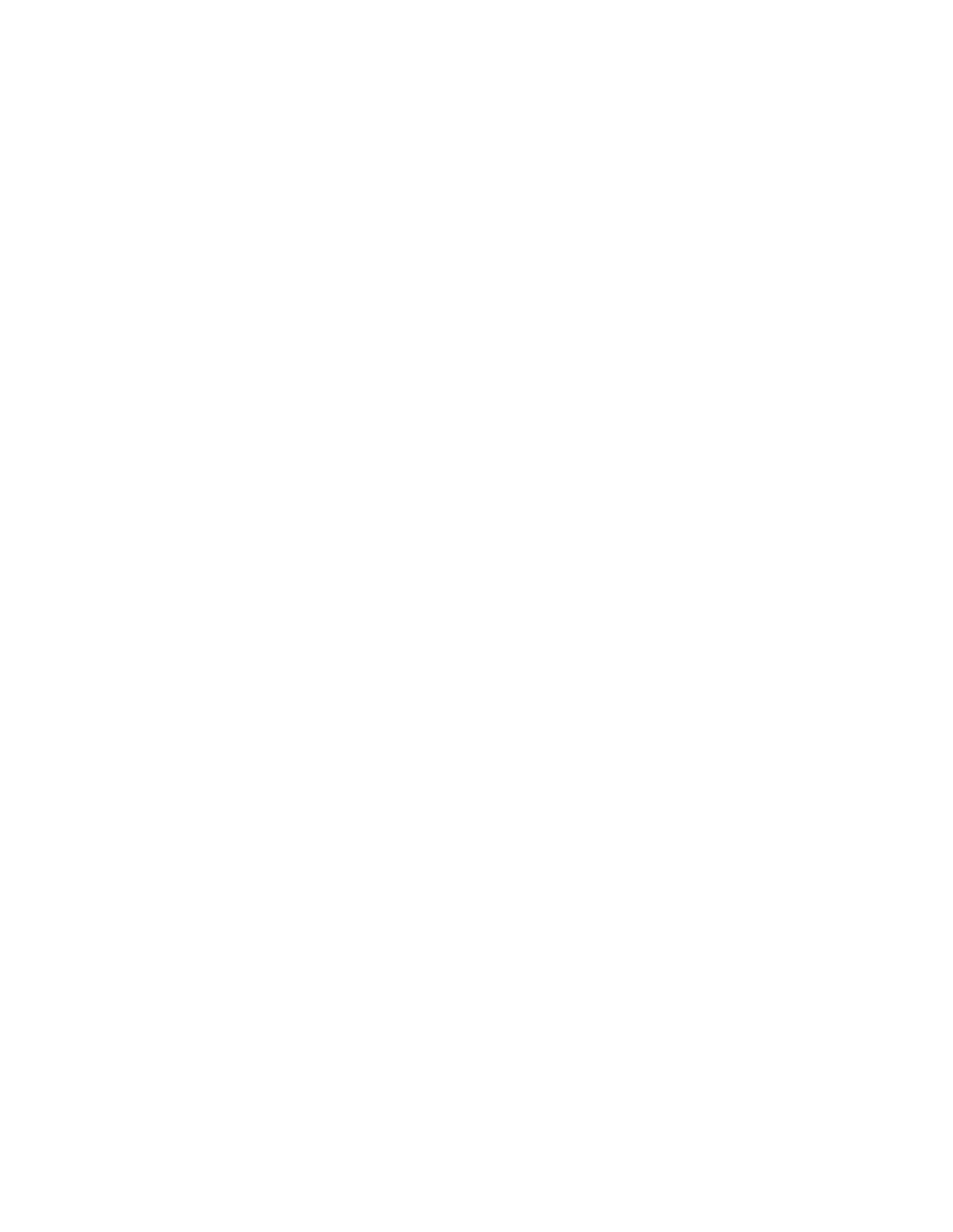## *MASE BOARD OF DIRECTORS*

**Steven J. Bares, Ph.D. Virginia Bozeman Beverly Cross, Ph.D. Spencer L. Evans Susan Huffman**

**Darryl Jackson Janis Jesse Joe Ketcherside, M.D. Aimee D. Lewis Gary Lynch Veronica McKinney (Parent) Sharron Moore-Edwards (Parent)**

> **Sharon Myers Dot Neale Owen P. Phillips, M.D. Edward**

> > **A. Steiger**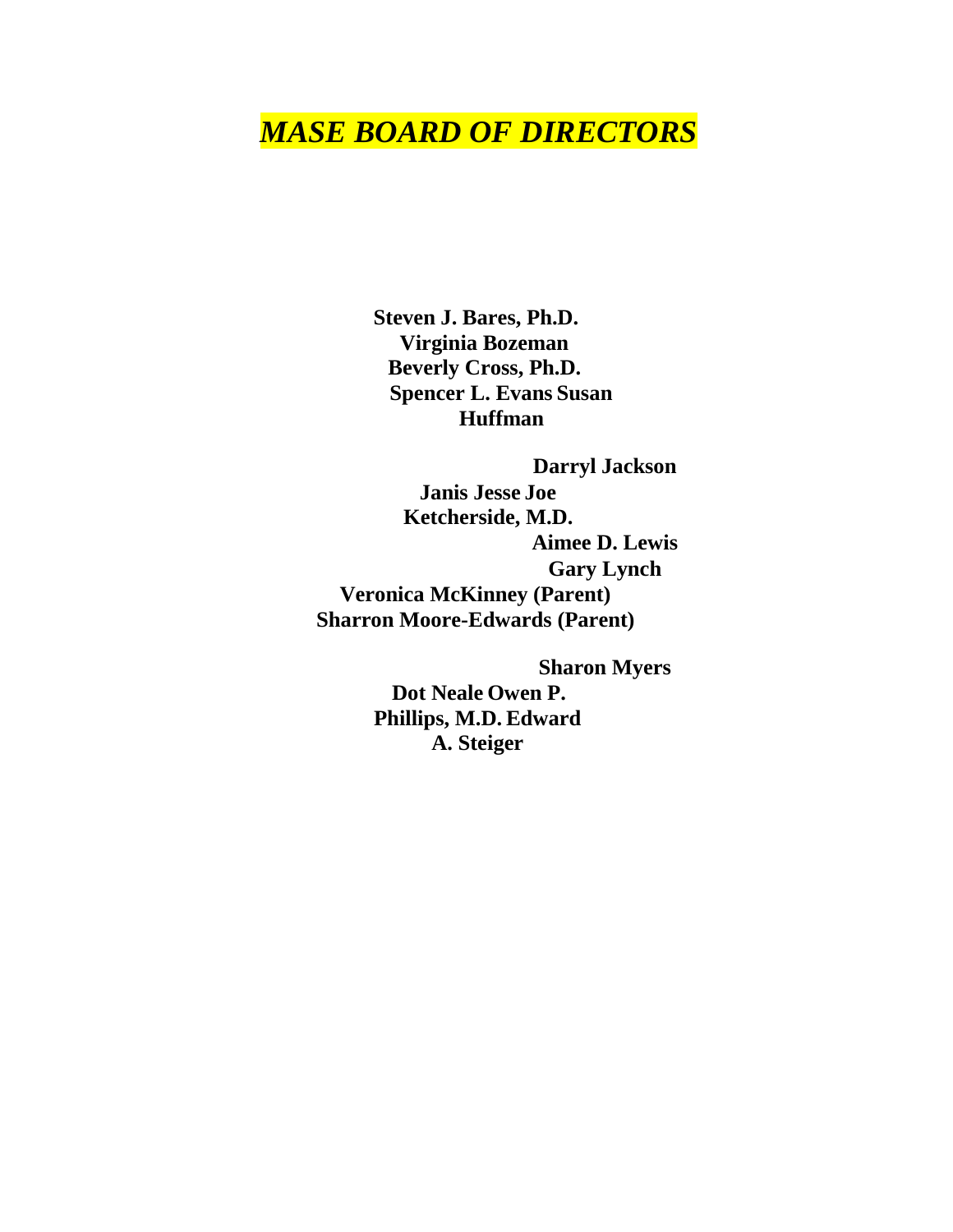The Memphis Academy of Science and Engineering maintains an Internet website that contains the information listed above, with interesting facts and references available regarding the Board of Directors, administration, school calendar, athletic schedules, and other programs. The website address is http://www.discovermase.org.

MASE Community Handbook 2 2017-2018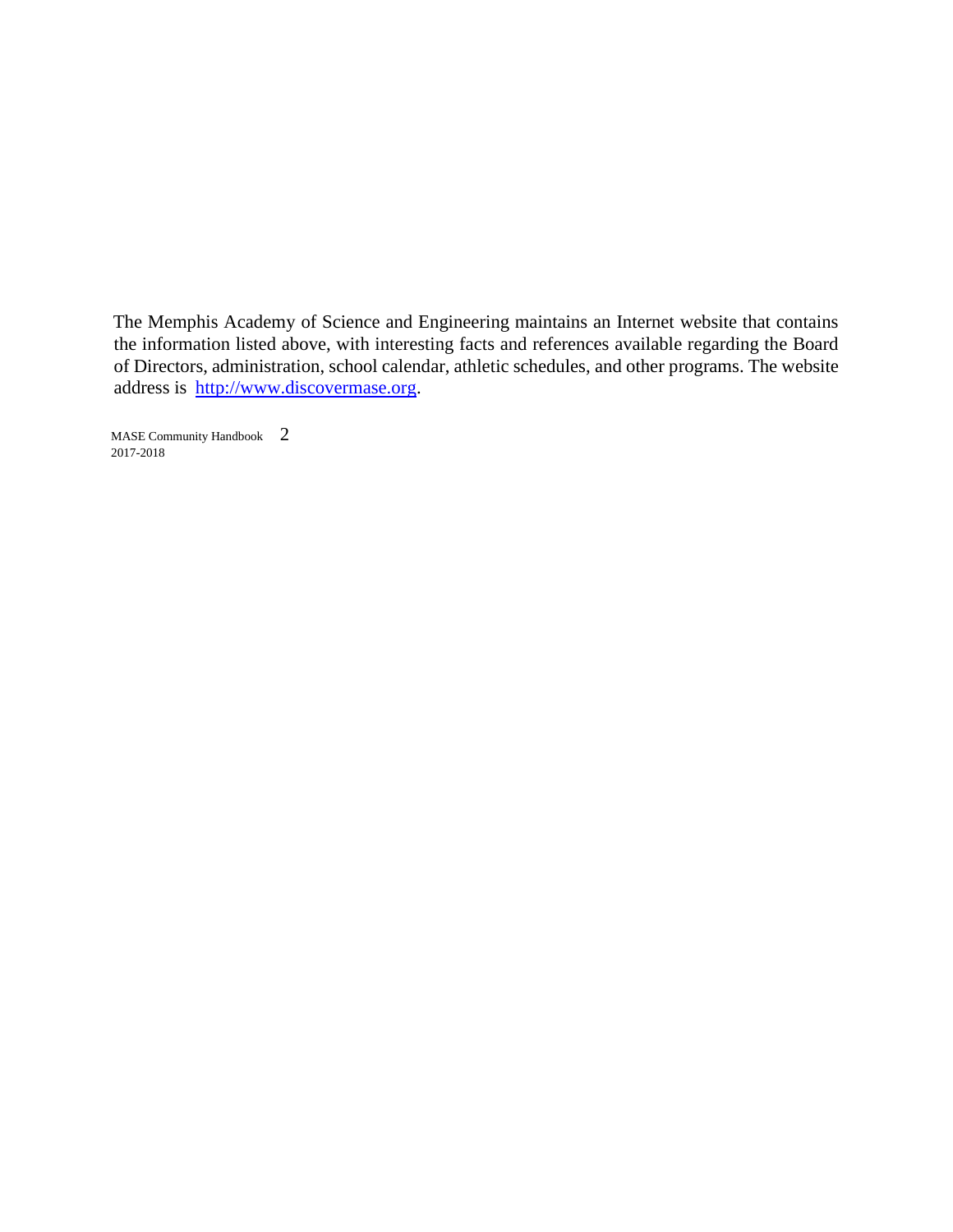# *Memphis Academy of Science and Engineering*

Memphis Academy of Science and Engineering is a student-centered community of learners. We are dedicated to helping each student realize their unique potential through academic achievement and community engagement.

## *Vision*

As a community of learners, we embrace the diversity and inherent dignity of each individual. A MASE education is a partnership among students, faculty and parents, in which the academic growth of our students is nurtured in an environment that is supportive, rigorous and which sets high expectations.

## *Core Values*

*Respect- Treating others with care and courtesy and representing yourself, family, and school with pride.*

*Integrity- Always doing the right thing even when no one is watching.*

*Community- Collectively working hard to ensure a positive culture and academic achievement in a safe and supportive environment.*

*Excellence- Commitment to high-quality education and high-expectations in all that we do.*

## *Philosophy*

*To ensure every student experiences a school culture that:*

- •Provides a safe, healthy learning environment
- •Nurtures a climate founded on positive expectations
- •Promotes risk-taking
- •Accommodates the needs of various learning styles
- •Stimulates critical-thinking skills
- •Promotes equality and celebrates diversity
- •Values social responsibility in terms of self, others, school, community and environment
- •Encourages students to identify and meet personal learning goals
- •Recognizes the importance and value of co-curriculum learning experiences
- •Celebrates individual student successes
- •Connects learning to the "real world"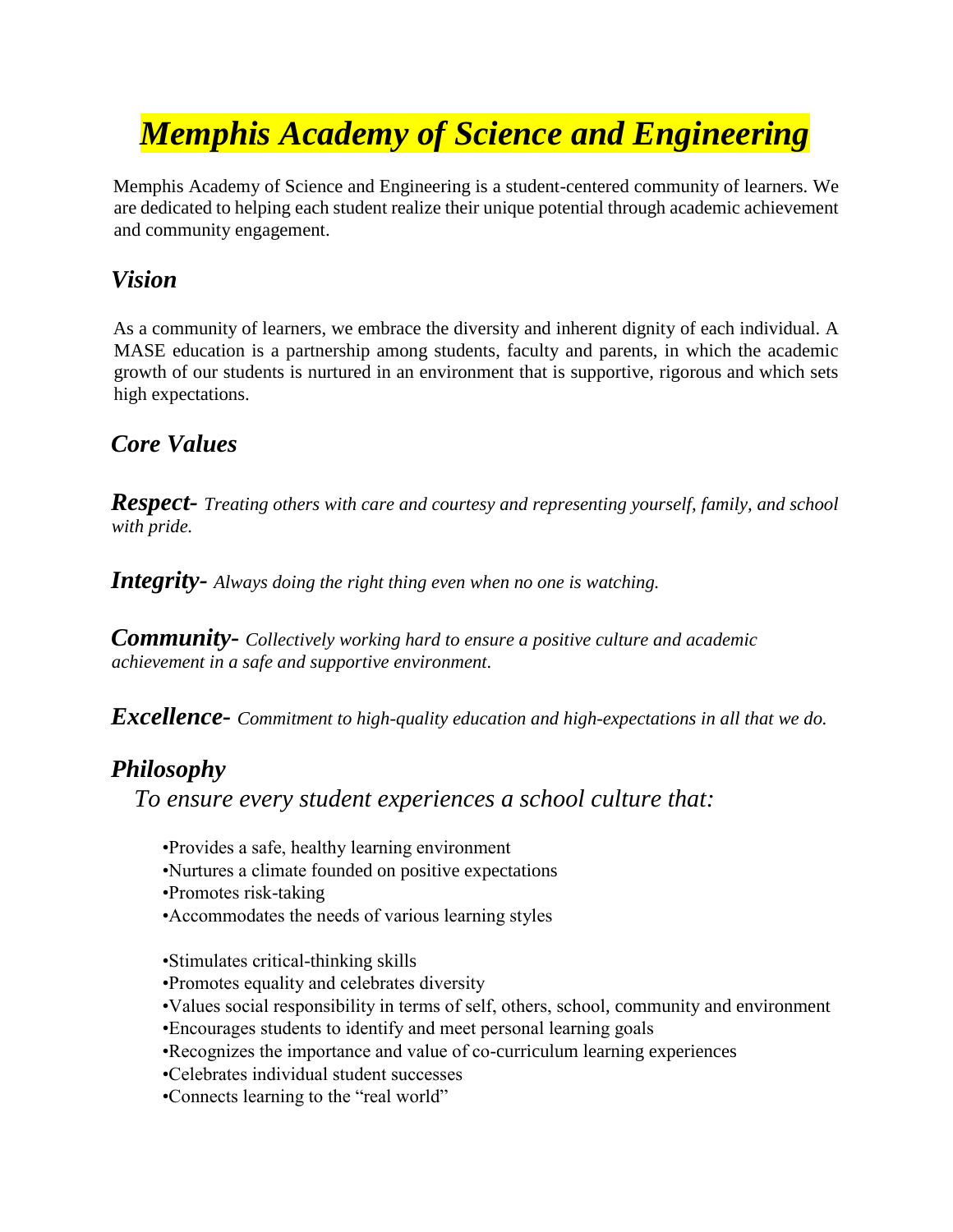## *Mission*

The mission of MASE is to produce lifelong learners, critical thinkers, effective communicators, and productive members of the global community.

MASE Community Handbook 3 2017-2018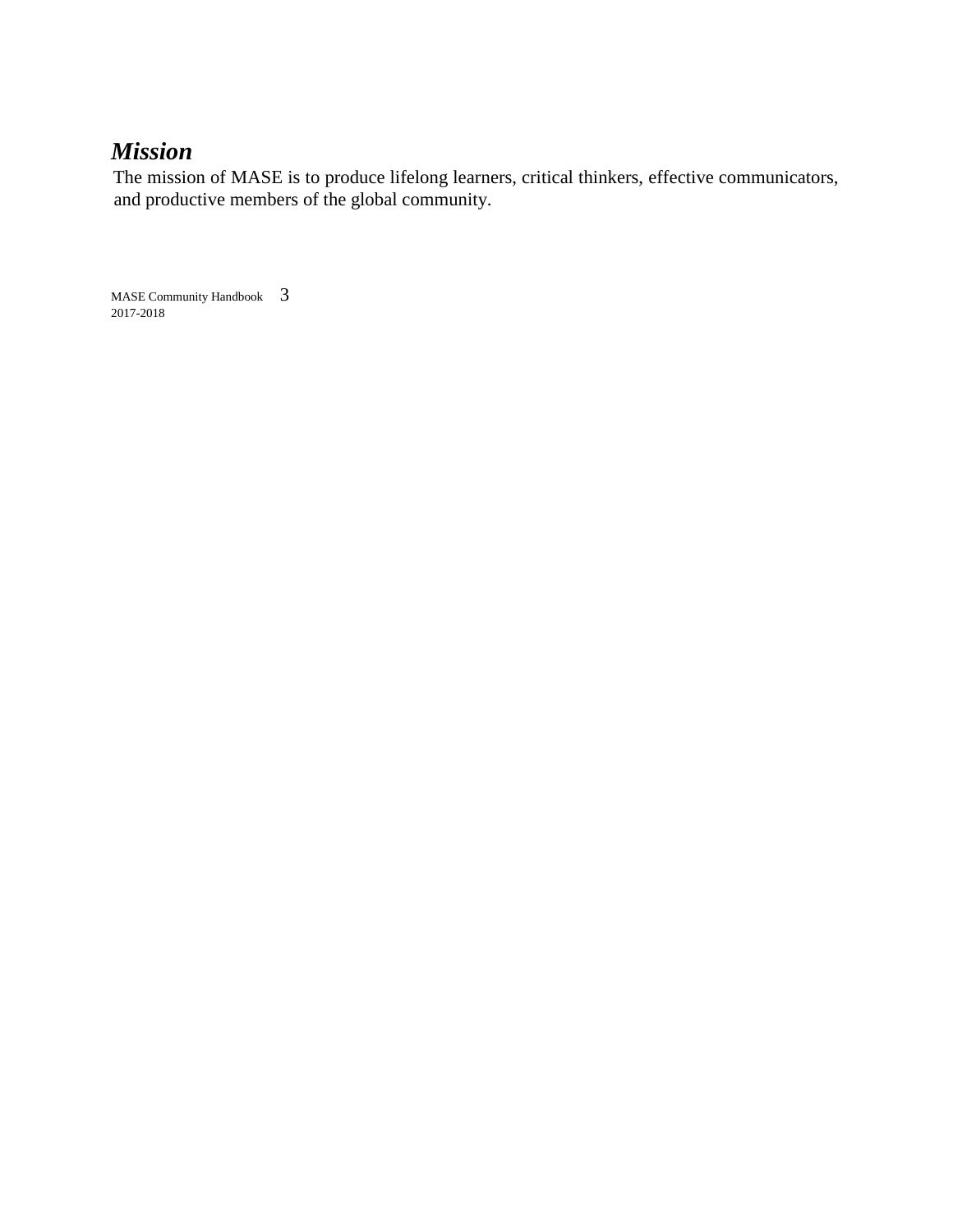## *MASE Culture*

The MASE community respects the thoughts, feelings, physical safety, and rights of others and demonstrates consideration of property. Our shared goal is to create a positive learning environment enhanced by the contributions of every member.

## *Student Behavior*

To guarantee a good social and educational climate, it is important that students understand that acceptable standards of behavior will be expected at all times. Discipline will be administered when any individual's actions interfere with teachers teaching and students learning. Students are expected to conduct themselves in an orderly, respectful and courteous manner at all times. However, in the event a student acts inappropriately, there will be consequences in order to make it clear that this behavior is not acceptable and cannot be tolerated.

## *Rights and Responsibilities*

One of the goals for MASE's students is the development of self-discipline. Students and parents must learn that the student is responsible for his or her own actions. Administrators, teachers, students, and parents are active partners in establishing and implementing the school rules. The following is a table of students' rights and responsibilities.

### **Rights**

1. To be treated with respect. To be dealt

3. To attend a school that is in good

with according to uniform standards. physical condition.

2. To go to and from school safely.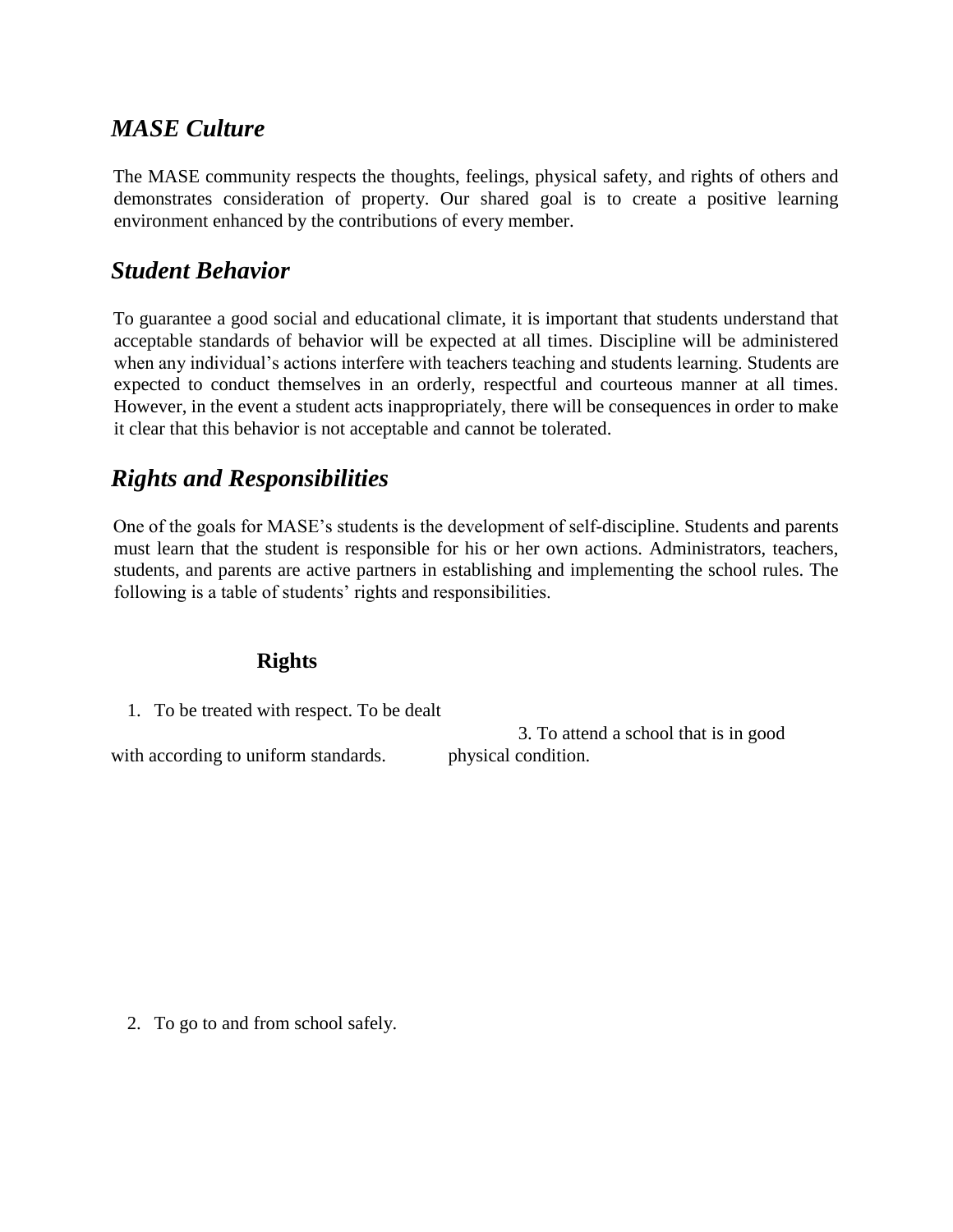#### **Responsibilities**

- a) To behave in a manner that is appropriate and is a credit to the student, his/her family, and the school.
- b) To respect others.
- c) To show respect by removing all head coverings during and throughout the school day.
- d) To treat others as you would like to be treated.
- e) To dress appropriately for school.
- a) To use appropriate behavior when waiting at the bus stop or parent/guardian car.

MASE Community Handbook 4 2017-2018

- b) To wear protective gear if biking to school.
- c) To walk all bikes, skateboards, etc. when on school grounds.
- d) To be orderly on the bus.
- e) To go directly to school.
- f) To respect crossing guards.
- g) To respect other people's property.
- a) To refrain from any behavior that results in the destruction of personal or school property.
- b) To refrain from eating candy or gum during school hours.

- c) To dispose of any trash in the proper receptacles.
- d) To refrain from eating or drinking outside the cafeteria without the supervision of a staff member.
- e) To not take the property of others without their permission.
- f) To assist in keeping cafeteria tables clean.
- g) To assist in keeping classrooms, the media center, hallways, and the cafeteria clean.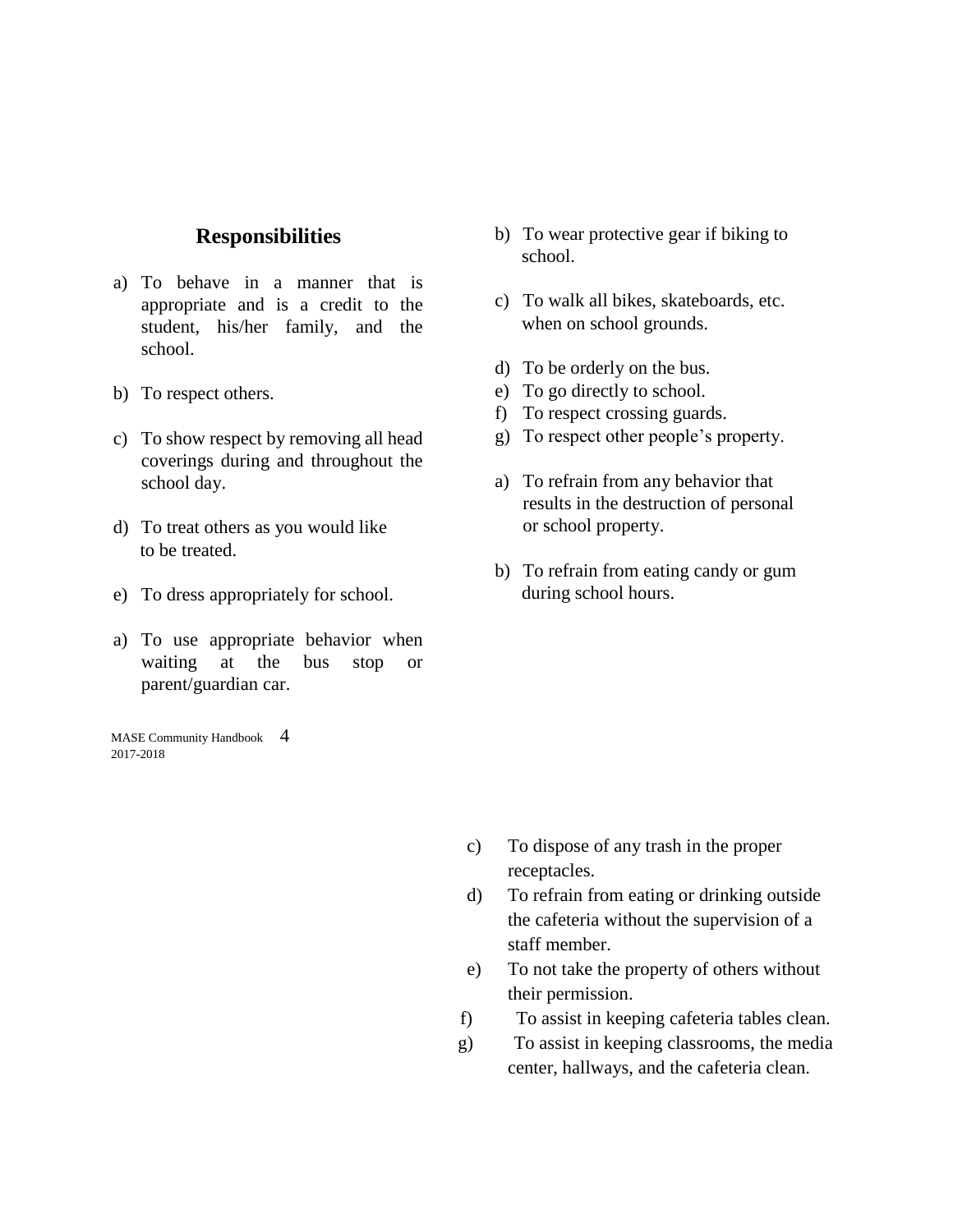h) To not deface in any way personal or school

property (books, desks, walls, lockers, etc.).

4. To have classrooms and hallways that a) To arrive on time for classes.

- are conducive to effective learning. b) To allow each person (teacher and student) to speak without interruption.
	- c) To develop listening and study skills.
	- d) To remain at your desk or seat unless permission is grated to do otherwise.
	- e) To complete assignments.
	- f) To not cheat.
	- g) To not distract others in classes.
	- h) To not use laser pointers, headphones, CD players, beepers, cell phones, pagers, electronic games, etc. while on school grounds.
- 5. To have sufficient time and space to eat lunch in a pleasant atmosphere.
- a) To talk in moderate tones in the cafeteria.
	- b) To dispose of trash in the proper receptacles.
	- c) To place any unwanted food in the proper receptacles.
	- d) To use appropriate behavior in the auditorium.
	- e) To show respect for all individuals, including presenters and performers.
- 6. To enjoy and participate in assemblies.
- field trips, plays, sporting events, etc.)

7. To enjoy and participate in school-related activities (dances,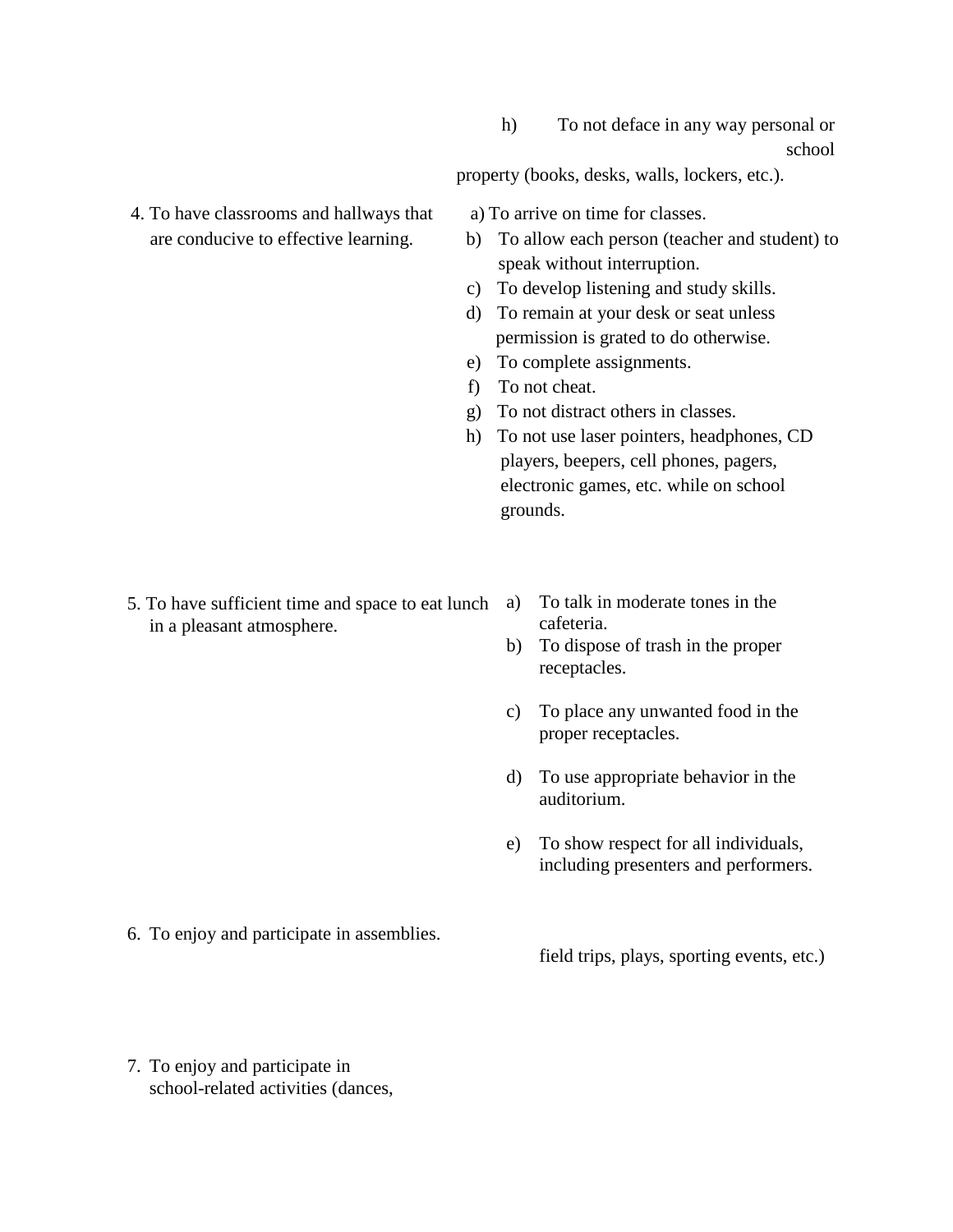MASE Community Handbook 2017-2018

a) To use appropriate behavior in all

5

school-related activities. All school activities are an extension of the school and all school rules apply.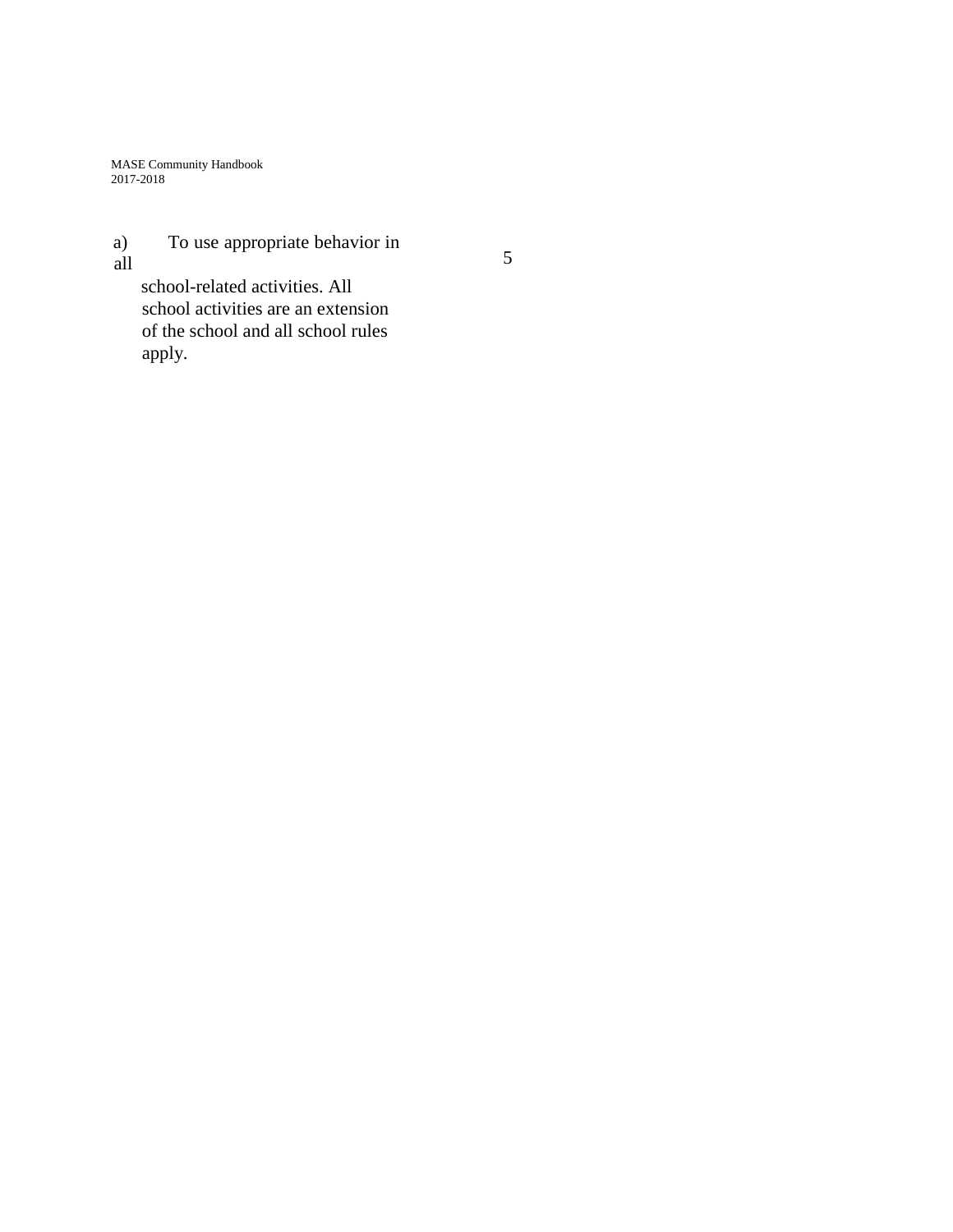- 8. To have an orderly and safe environment in and around the building at all times during school hours, including afterschool programs.
- a) To walk and keep to the right in hallways and stairs when passing. To walk and not run in the building.
- b) To observe all playground guidelines and restrictions that pertain to skateboards, rollerblades, etc.
- c) To have no physical contact with other students.
- d) To not jump, climb, or throw objects in the building.
- e) To remain on school grounds at all times while school is in session.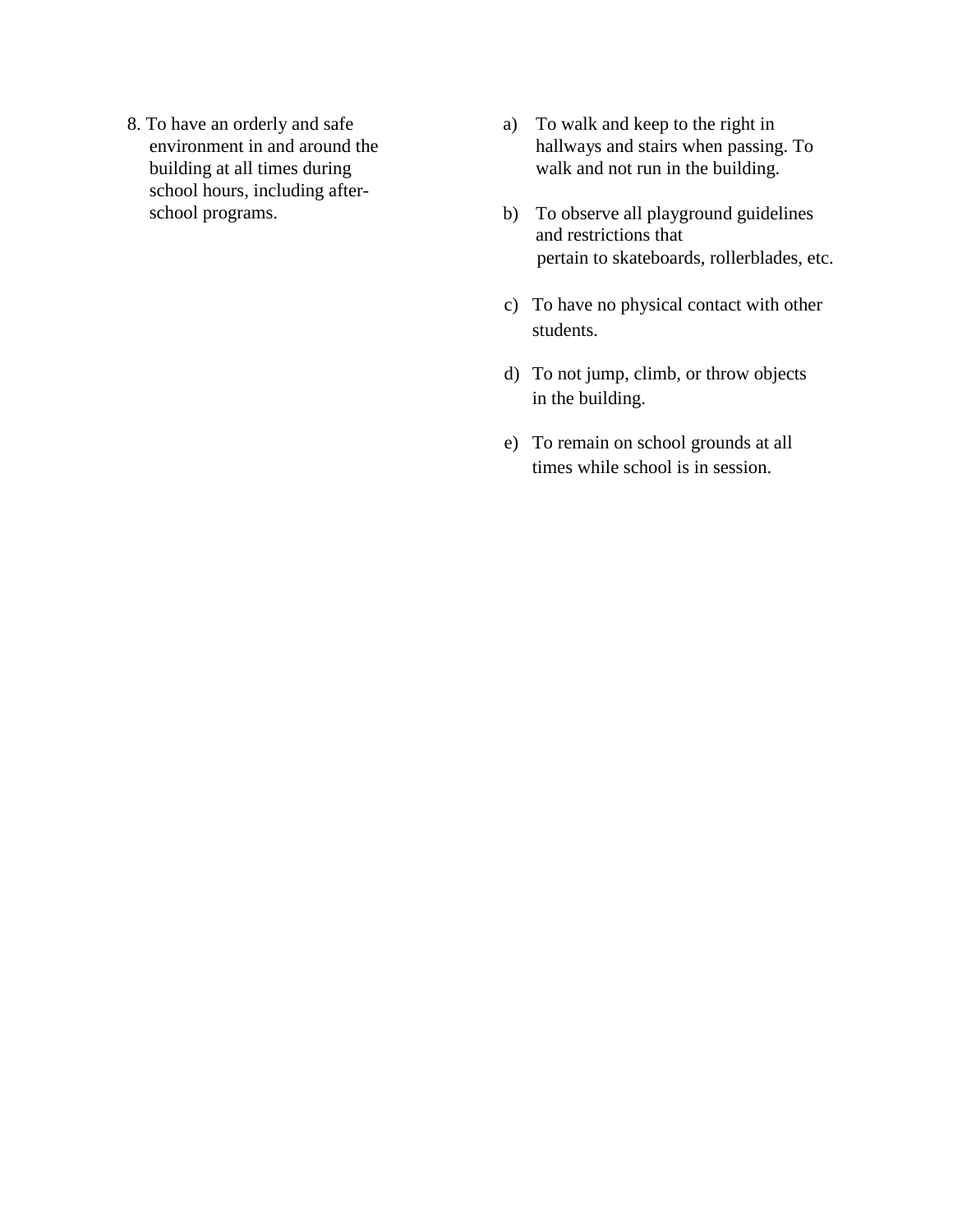- f) To remain under teacher supervision when present after school hours.
- 9. To evacuate the building safely under teacher supervision in the event of a fire or emergency situation including all drills and building evacuations.
- 10. To expect that if your rights have been violated, the offenders will be sought and action will be taken.

To maintain silence.

- a) To follow all teacher/staff directions.
- b) To remain with your class at all times. c)
	- To join a class as soon as possible if
- d) walking through the hall during an alarm.

a) violation of others' rights, you To expect that if you are in

will accept the consequences.

## *MASE's Rights and Responsibilities Objectives:*

Self-Control

Good Citizenship

Learning environment that supports student-centered, interactive, hands-on leaning.

#### *Process For Determining Consequences For Inappropriate Behavior:*

Each case will be decided on its own merits.

Staff will make every effort to resolve problems informally.

Staff will immediately engage parents and guardians for repeated inappropriate behaviors.

Staff will immediately engage the administration for serious offenses as outlined below.

The MASE Senior Leadership will review serious offenses and will make recommendations for appropriate consequences, and will follow-up consultation with internal and external resources, assessment, etc.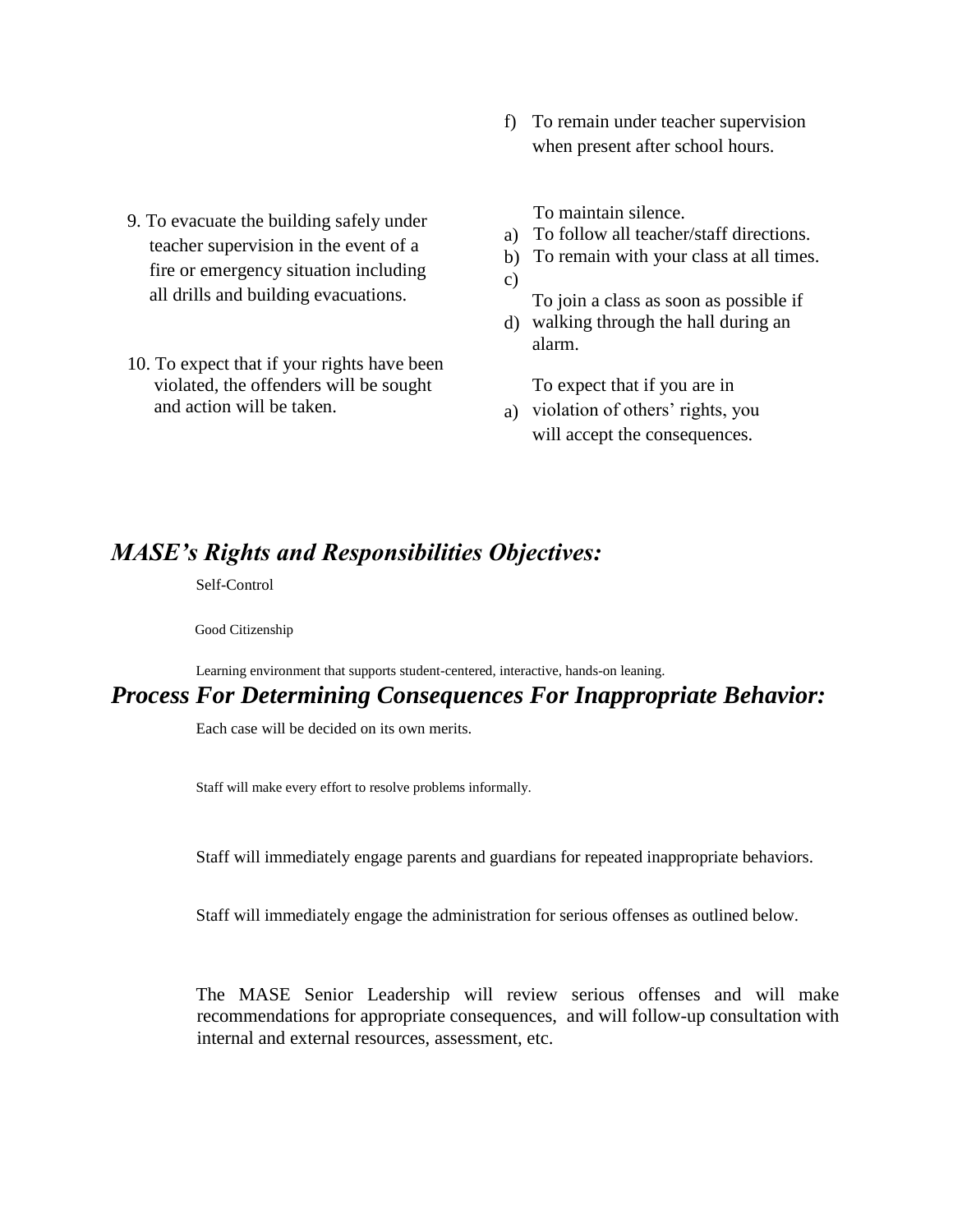## *"Short-range" Measures For Solving Student Behavior Problems May Include the Following:*

Individual follow-up discussion and agreement, with parent notification.

Teacher/Counselor/Student meeting to develop a plan of action.

Prompt after-school make-up of lost instructional/learning time with the teacher.

Behavior contract.

MASE Community Handbook  $6$ 2017-2018

> Exclusion from class activity if the student's attendance at the activity is likely to threaten the safety of self and others, or causes disruption of the learning environment.

Lunch/Recess restrictions.

Restricted bathroom/hallway passes.

Restricted field trip, class activities, and adventure trek participation.

Temporary loss of all after-school privileges: athletics, clubs, activities, etc.

Restoration of property, including replacement compensation, as appropriate.

### *Attendance*

Regular attendance is of vital importance to an effective instructional program. It allows for continuity of instruction, classroom participation, learning experiences, and study, all of which are necessary to attain the goal of maximum educational benefits. There is also a direct relationship between poor attendance and poor academic performance. Students with good attendance records generally achieve higher grades and enjoy school more. Thus, **attendance is required of all students enrolled at MASE during the days and hours that the school is in session, unless it is shown to the satisfaction of the School Director that an acceptable cause exists to justify the student's absence.**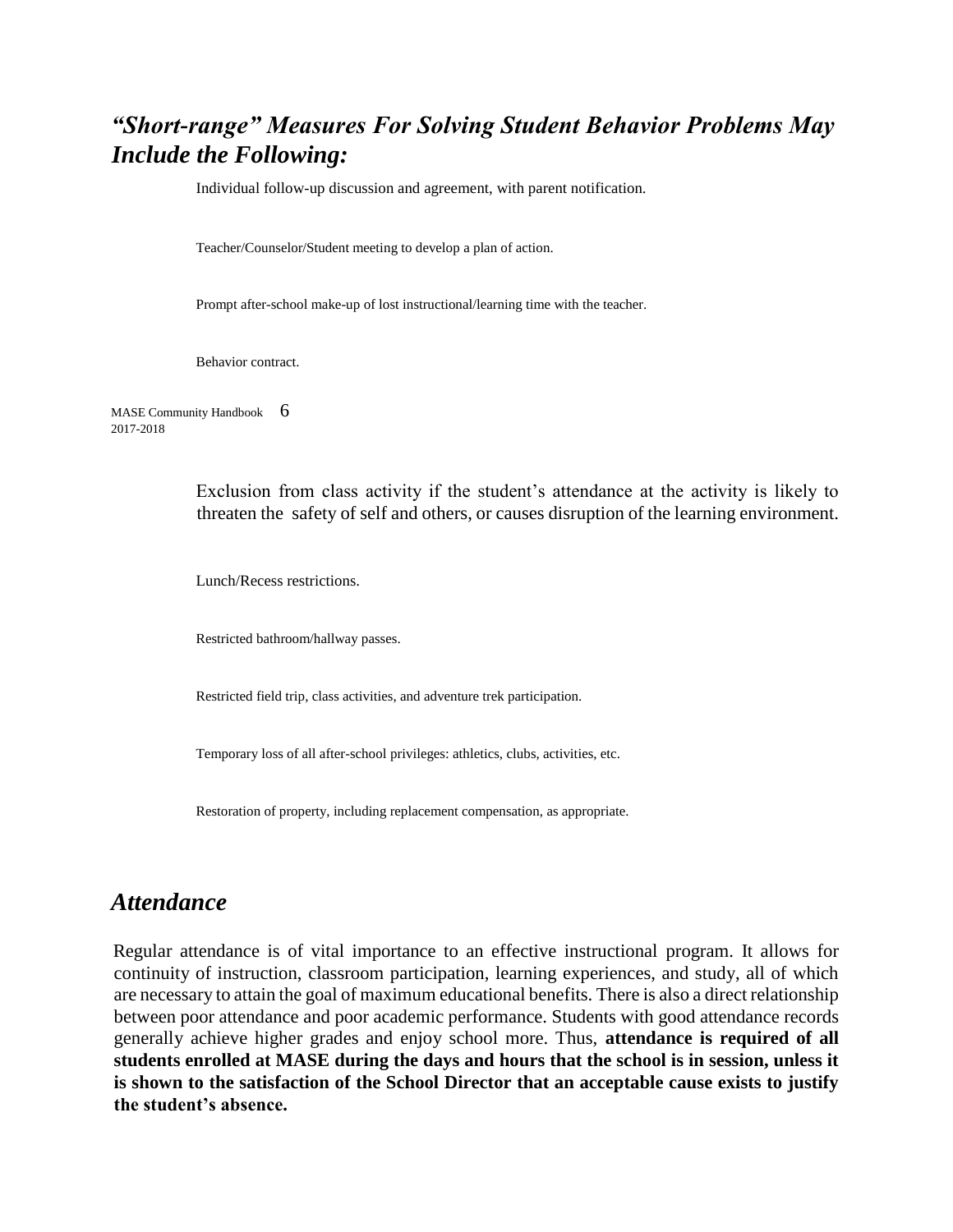#### Absences

A student is considered absent from a class if he or she is not in that class for more than ½ of that class period.

Parents of students who will miss at least ½ of their first period class should call the school office (Jefferson: 901-333-1596) to inform the school if the student will or will not be coming to school that day.

#### Excused Absences

The following absences may be excused if the documentation listed by each is provided within two (2) school days of the absence occurring:

- a. Illness Note from doctor's office/hospital confirming visit on day of illness
- b. Illness lasting more than one day Note from doctor's office/hospital confirming visit on first day of illness, as well as form from doctor's office stating when student is allowed to return to school
- c. Funeral of a family member Obituary before the funeral; Program from the funeral when child returns to school
- d. Wedding of a family member Program of the wedding
- e. Attendance at a school-sponsored function

#### Unexcused Absences

An absence for which no documentation (see above) is provided, or for which a parent writes a note, will be considered unexcused. **A parent-written note will not guarantee that the absence will be excused** .

#### Compulsory Attendance

All children are required to attend school if they are between the ages of six (6) and sixteen (16). Failure to attend school on a regular basis [fifteen (15) or more unexcused absences in one

MASE Community Handbook 7 2017-2018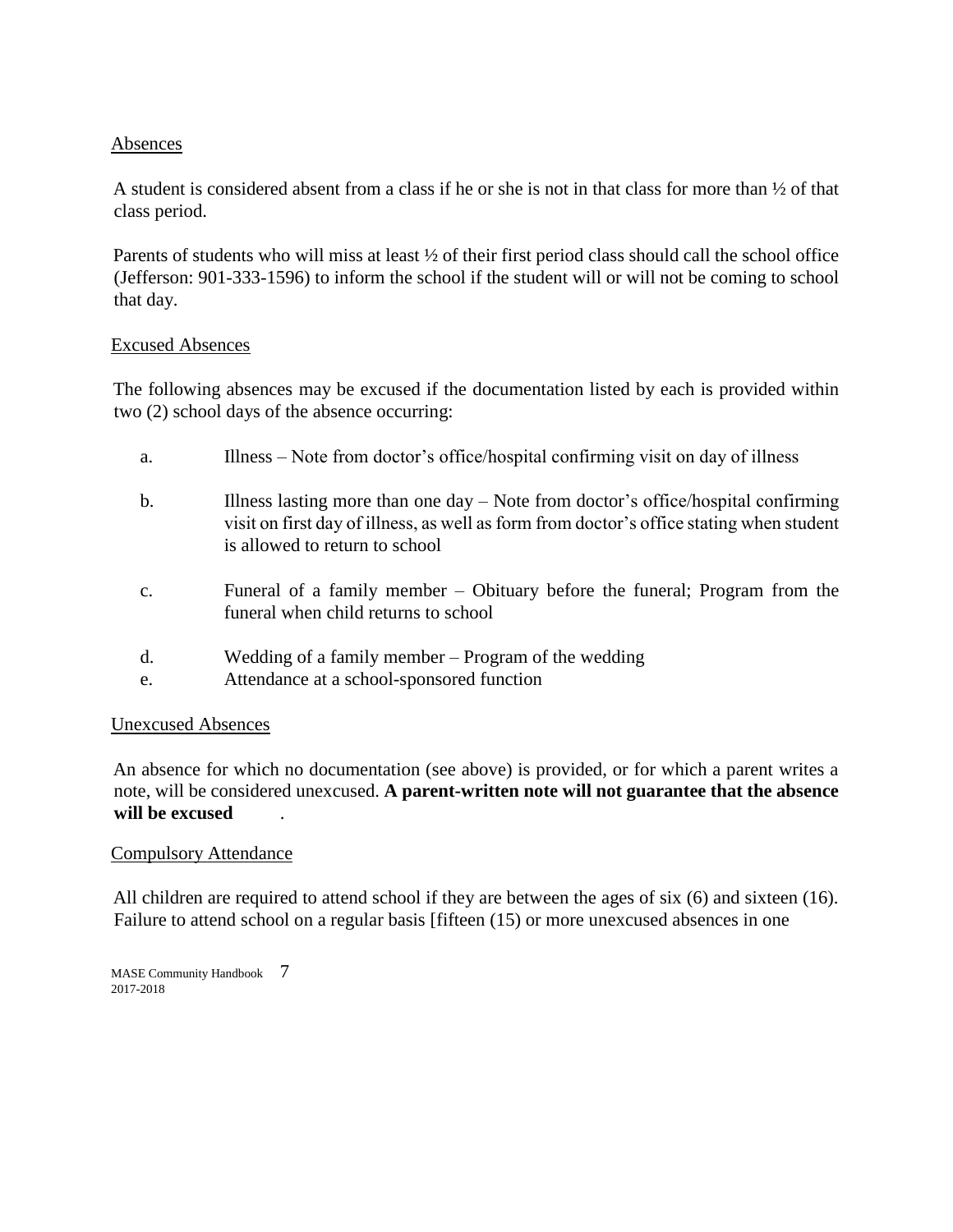academic calendar] may result in that child being retained in his or her current grade. The school reserves the right to contact the Department of Children and Family Services after the fifth  $(5^t)^h$ ) and tenth  $(10^{th})$  unexcused absence.

#### Attendance and School Functions

Any student who is absent during the entire school day, whether that absence is excused, unexcused, or mandated from the school (i.e., suspension), is not allowed to attend or participate in any school-related or school-sponsored function that morning or evening (e.g., sporting events, dances, etc.)

#### Assignments for Absent Students

Assignments will be given to students who are absent only after that absence occurred and was excused. Students have one (1) day to make up missed work for each day that they were absent.

## *Checkout*

Attendance in all classes is part of the Commitment to Excellence that was agreed to and signed by both parents and students. The school personnel at MASE does recognize that there are certain circumstances for which checking out a student is necessary. MASE does, however, recommend that parents and guardians make such instances rare. In the case of appointments with doctors or dentists, we ask that parents schedule these during the weekends or breaks during the school year. If a child must check out, please abide by the following.

#### Checkout Policy

Students will be allowed to check out of school when one of the following circumstances occurs:

- 1) Pre-approved appointment A doctor's or dentist's note has been submitted to the school prior to the time of the appointment. If possible, please get these in at least one day before the scheduled appointment.
- 2) Severe illness in the immediate family\*
- 3) Death in the immediate family\*
- 4) Any other reasons will be granted on a case-by-case basis. These will be decided prior to the student's absence from school by the School Director.

Students will be allowed to check out three (3) times per quarter before parents are notified of excessive absences from school. Any extenuating circumstances should be cleared with the gradelevel administrator

\*Each student is allowed one exception (failing to have information on hand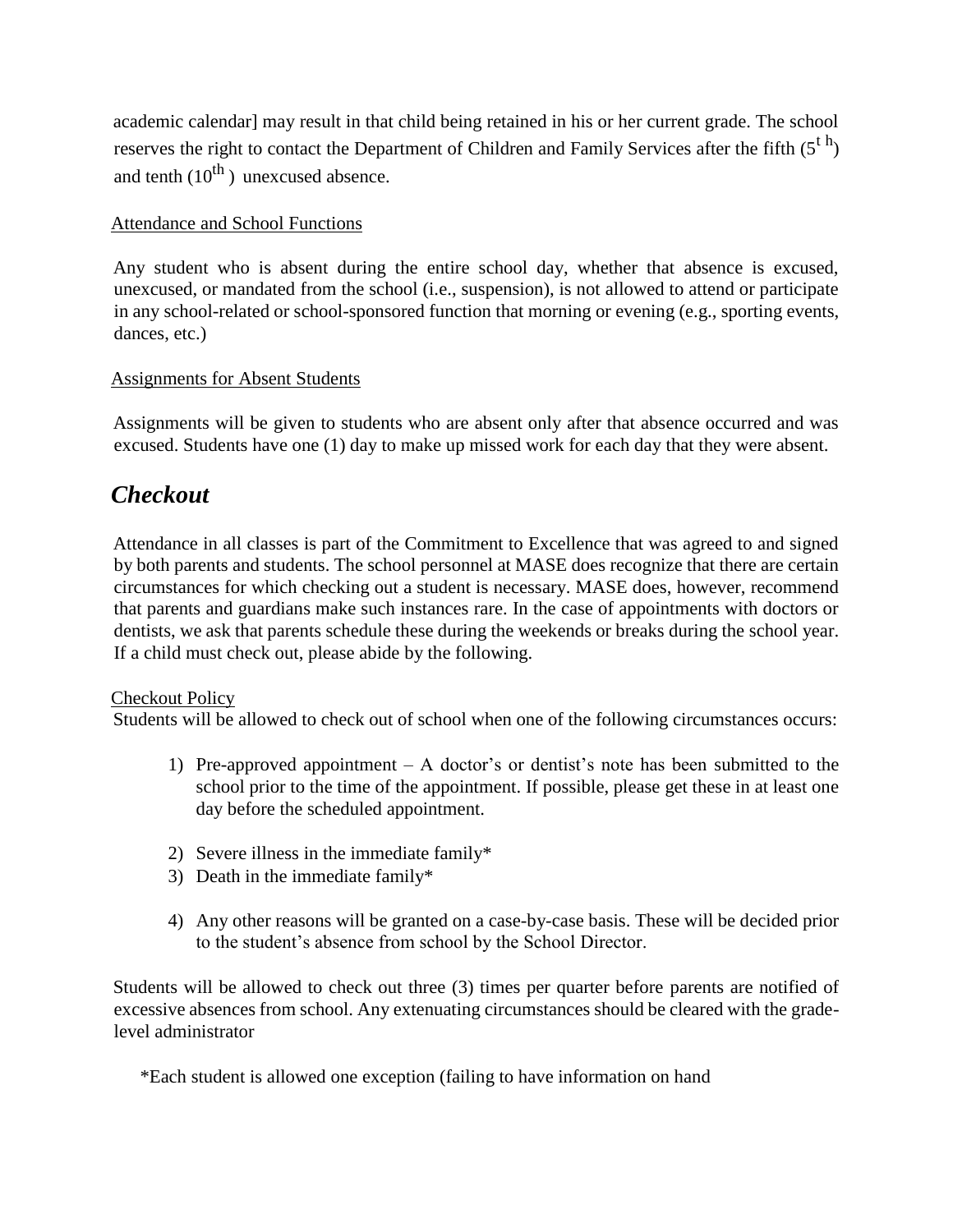regarding the reason for checkout). At that time, the party checking out the student out must sign a document stating that they will provide the information either by fax or by bringing it in before the student returns to school. If the information is not provided, the student's ability to check out will be forfeited. If the information is provided to the school, the student will then be allowed another exception.

Special Note: At the end of the academic school year, each student's file will be audited. In the event that appropriate documentation, relating to the reason(s) for a student's checkout, has not been forwarded to the school, a violation of the Commitment to Excellence contract will be noted on the student's record, and will be considered when when student transfers are renewed. A violation of the Commitment to Excellence contract may result in a denial of future transfer renewal applications.

#### Checkout Procedures

MASE Community Handbook 8 2017-2018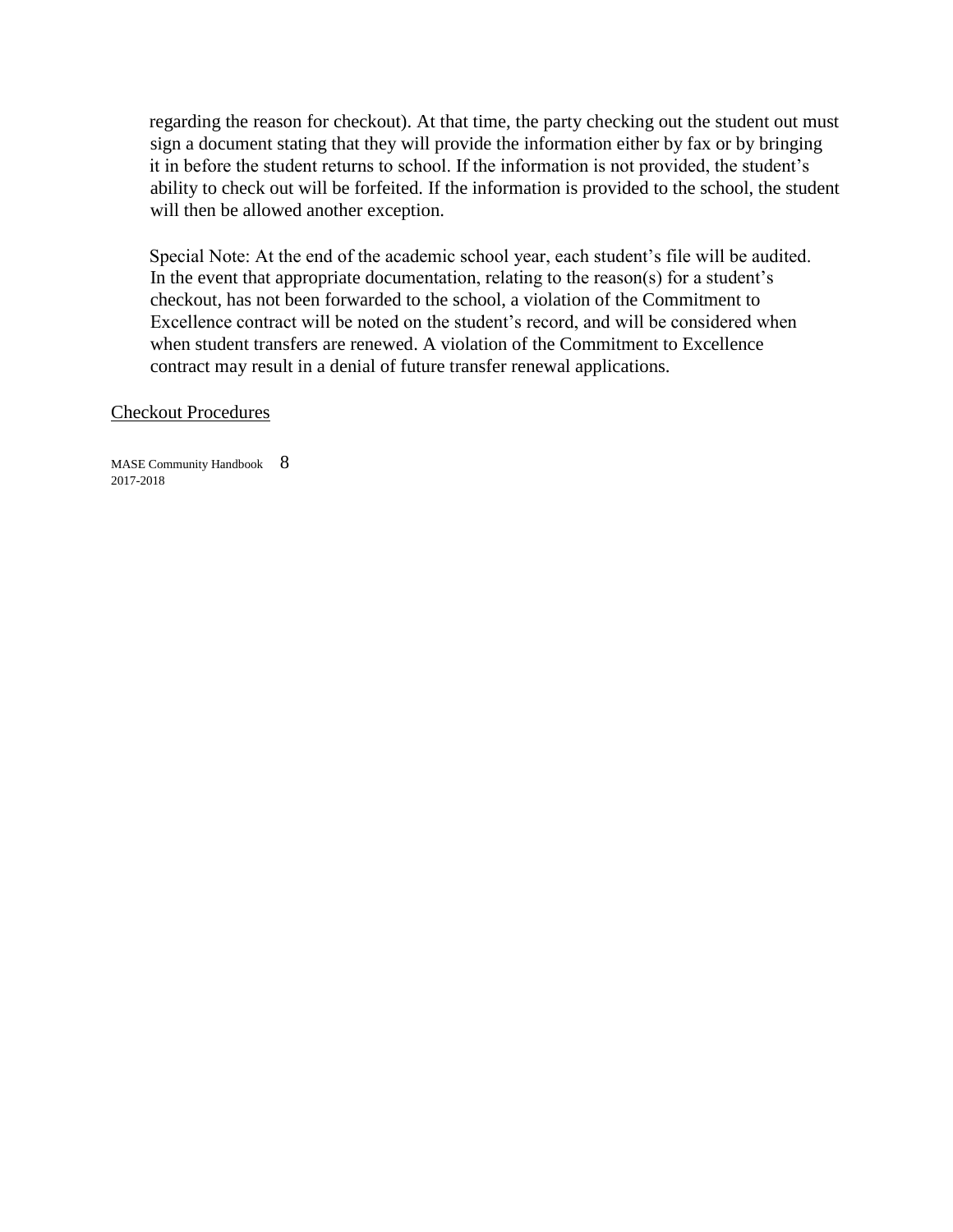In order to ensure your child's safety, MASE has put in place certain procedures that **MUST** be followed:

The school-issued "Parent ID" must be presented at the front desk at the time of checkout. After providing the ID:

1. If the person is the parent pictured on the ID, he or she must provide documentation that will be placed in the student's file that verifies the reason for the checkout (unless this information was already provided and is on file). Should the person not be able to submit such documentation at the time of checkout, he or she must sign a "Student Release Form," which will be placed in the student's file. This form will stay in the student's file until proper documentation, provided in a sufficient amount of time, is submitted. Should no documentation ever be submitted, a parent may not check out his or her child without *prior* documentation unless that parent signs a withdrawal form and transfers the child to another school.

OR…

2. If the person checking the student out is not the parent pictured on the ID, the person must provide a state-issued picture identification card (i.e., driver's license), which must be copied for the student's file. The student's file must be checked to ensure that the person is on the list of approved persons able to check the student out. **All persons must be at least 18 years of age in order to be placed on the approved list of persons able to check a student out.** This person must also provide proper documentation at the time of checkout. Should no documentation be available, the school office must contact the parent or guardian of the child to explain that this person must sign the "Student Release Form" on the parent's behalf, and that the form will remain in the student's file until such time as proper documentation is provided. Should no documentation ever be provided, no person other than the parent may check the student out, and the student will be released only when the parent has signed a withdrawal form and transferred the student to another school.

## *Emergency Contact Form*

At the beginning of each academic year, the parent(s)/guardian(s) of each student enrolled at MASE must fill out an information sheet, providing such information as contact numbers for the parent(s)/guardian(s), allergies that the student may have, and who to contact in case of an emergency. All persons listed on the "Emergency Contact Form" are able to make decisions regarding the child if the school is unable to contact the parent at any of the numbers provided. The listed persons are also able to check the student out, provided he or she has the appropriate identification (see *MASE Identification Badge* section). Since these persons are able to take the actions listed above, everyone listed on the "Emergency Contact Form" must be at least 18 years of age.

Copies of the "Emergency Contact Form" are available in the office.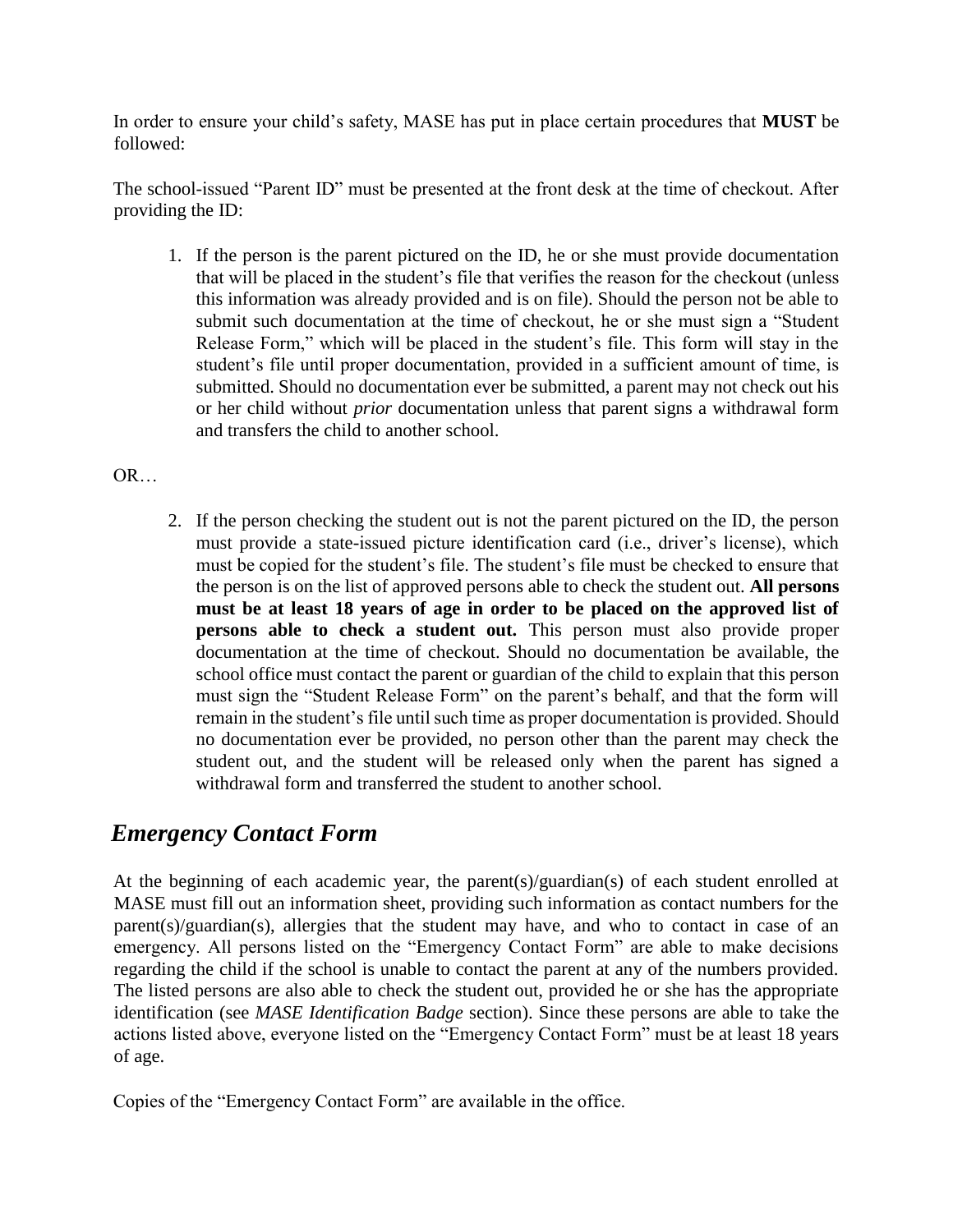## *Homebound*

Due to the rigor and the structure of the academic program at MASE, the school does not provide homebound services to students who will be absent for extended periods of time, nor will the school accept work or grades from another school system's homebound program. MASE will do everything in its power to make as many appropriate accommodations as possible so a student misses as few days as possible.

MASE Community Handbook 9 2017-2018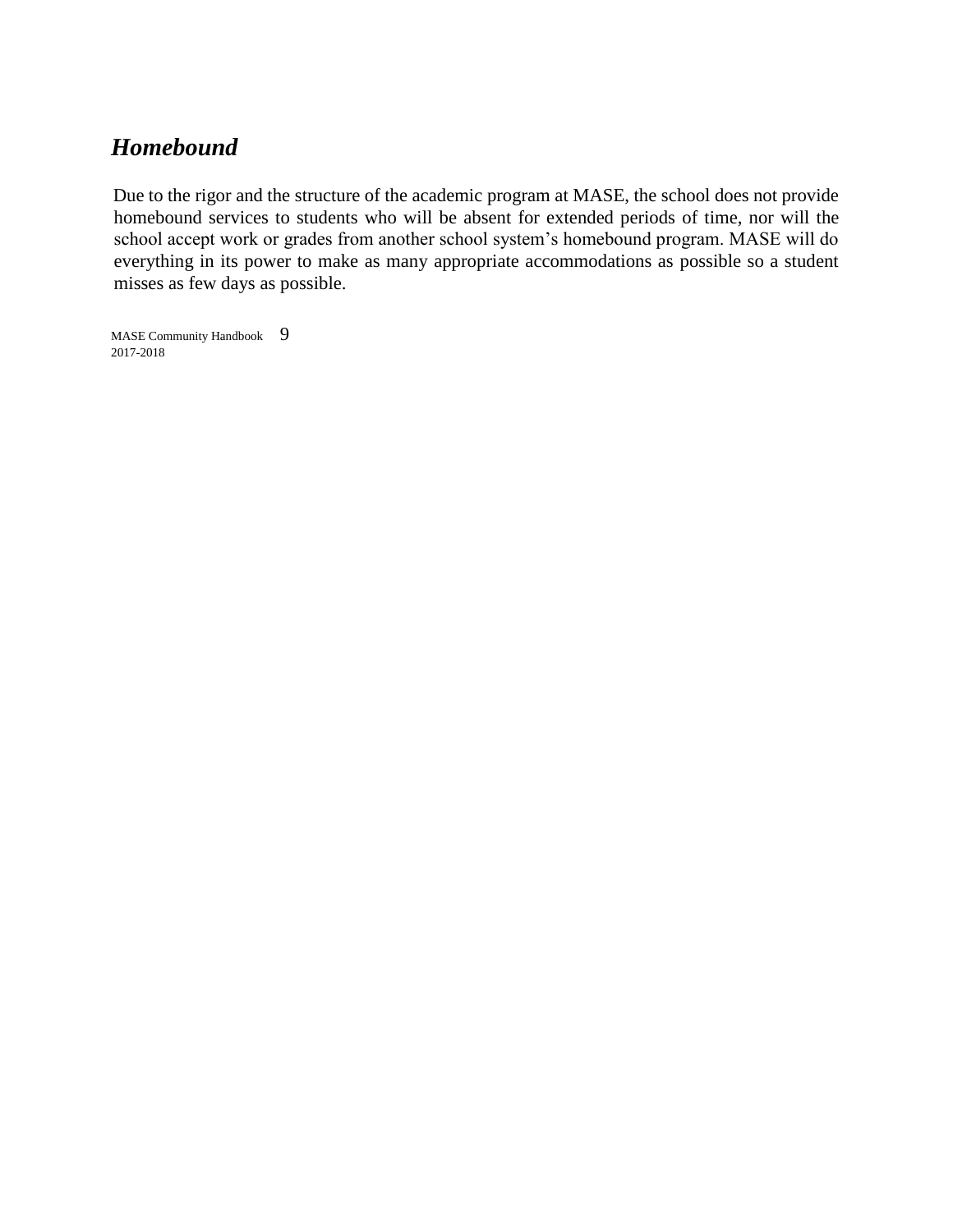## *Religious Holidays*

A student's absence for a religious holiday must be pre-approved by the School Director in order for the absence to be excused. Absences for religious holidays are excused on a case-by-case basis. Without prior approval from the School Director, if a student is absent from school and claims it was for religious reasons, the absence may not be excused.

## *Student Release Form*

A parent or guardian who wishes to check out his or her child without first submitting the required documentation must sign a "Student Release Form." This form states that the parent/guardian is using his or her one time to check out the student without having to produce documentation regarding why the student is being checked out. This absence is unexcused. This absence will remain unexcused, and the form will remain in the student's file until proper documentation regarding the checkout is submitted. Once documentation is submitted, the form will be removed from the student's file, the absence excused, and the parent/guardian will have another opportunity to check out the child without first providing documentation. Should no documentation be submitted, the form will remain in the student's file, the absence will be unexcused, and the parent/guardian will be unable to check out his or her child without prior documentation regarding the reason for the checkout unless the parent withdraws the child and transfers him to another school. **Should a parent refuse to sign the student release form, a blank copy of the form will be placed in the student's file with a notation regarding the parent's refusal to sign. This will be treated as if the parent signed the form and failed to bring proper documentation**.

A copy of the student release form is attached.

## *Tardiness*

A student is considered tardy to school if he or she arrives after 8:00 am. All tardy students must report to the main office to check in before proceeding to class.

A student is tardy to class if he or she is not in that class by the time that class is scheduled to start (see grade schedules).

Parents of students who will be tardy to school should call the school office (Jefferson: 901-333- 1596) to inform the school that the student will be arriving late.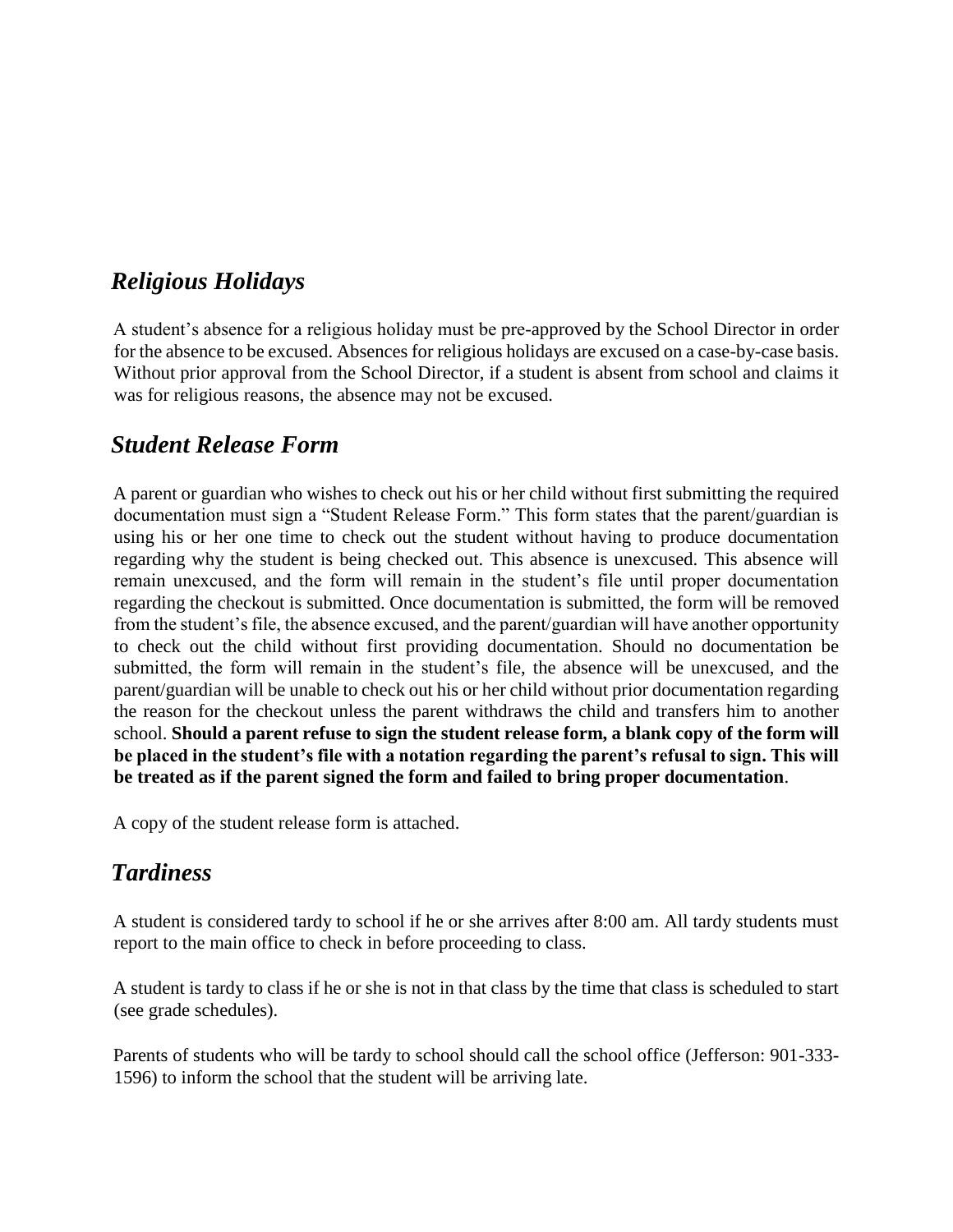#### Excused Tardies

The following tardies may be excused if the documentation listed is provided when the child is brought to school:

MASE Community Handbook  $10$ 2017-2018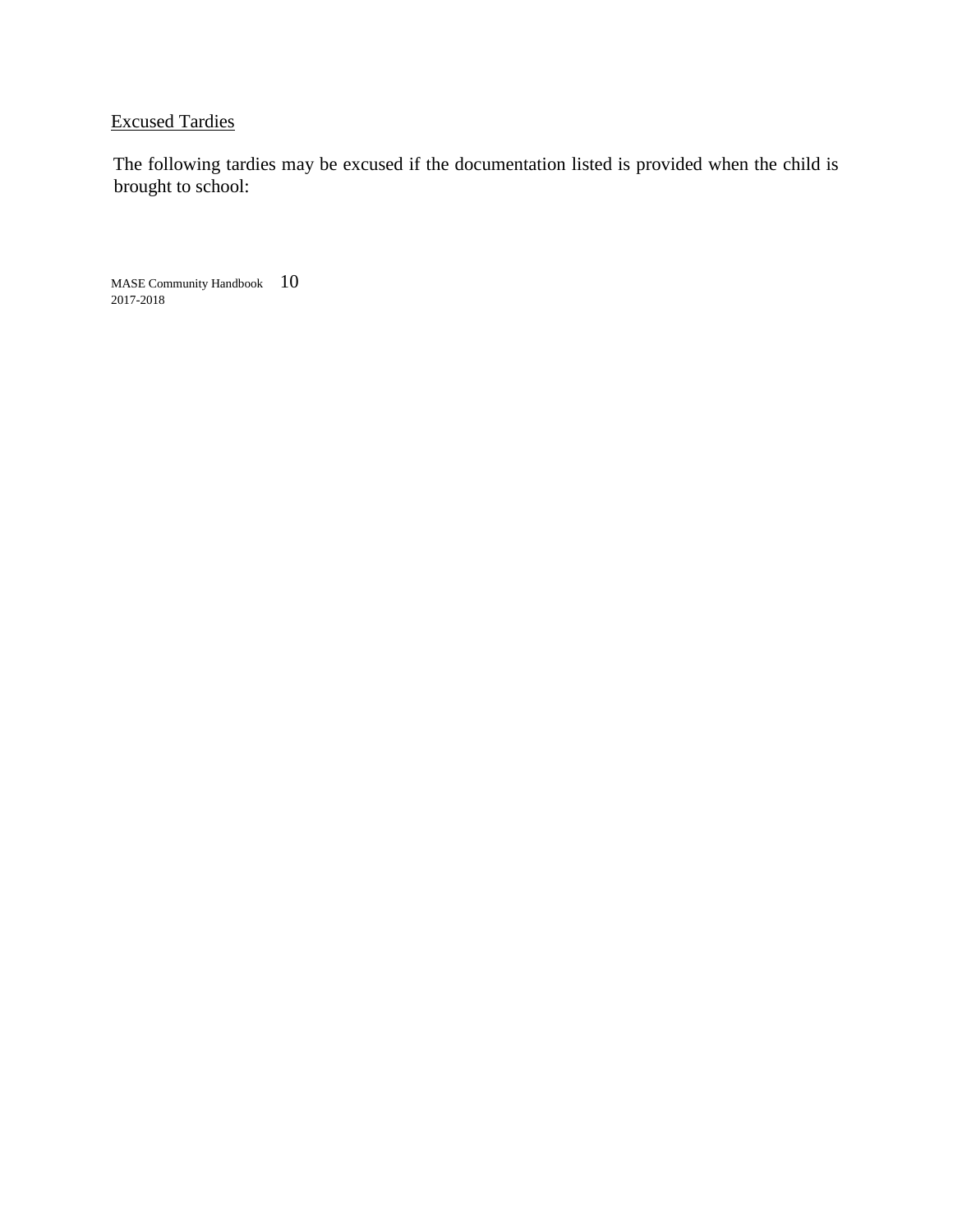Illness, doctor or dentist appointment – Note from doctor's office/hospital confirming visit on day of tardy

#### Unexcused Tardies

A tardy for which no documentation (see above) is provided, or for which a parent writes a note, will be considered unexcused. **Being tardy to school because of traffic** *will not* **be considered excused. A parent-written note does not guarantee that the tardy will be excused.**

#### Excessive Tardies

Parents will be called when students are excessively tardy. A verbal warning will be given. If the student continues to be excessively tardy, the parent will be called, and the student will be suspended for three (3) days.

## *Procedures*

#### Announcements

Announcements of concern to students and teachers will be sent, when necessary, via electronic mail to each student's personal e-mail account. Through this system, the Student Council, teachers, and administrators supply students with additional information regarding activities and organizations not mentioned in this handbook. Announcements will be sent only if they have been approved by the School Director or grade-level administrator and presented to said persons before the end of the previous school day.

## *Cafeteria*

MASE provides a breakfast and lunch program for every student enrolled. Students opting not to eat a lunch provided by the school should bring a sack lunch from home. Students who are eating a breakfast and/or a lunch provided by the school must notify the school in order to receive the meal. In order for report cards to be mailed or for a student to leave MASE (whether through a transfer or graduation), all accounts regarding monies owed to the school for providing a breakfast and/or lunch must be paid. Free or reduced-price meals are available to those students whose families meet Federal guidelines. Applications may be made at any time if the family's economic situation changes. State and federal statutes regulate free and reduced-price status. Any misuse or fraudulent activity will result in disciplinary action.

#### **Breakfast**

Students who enter school between 7:30 a.m. and 7:55 a.m., will have the opportunity to eat a breakfast provided by the school. Breakfast is to be eaten in the cafeteria and must be finished before dismissal to classes. Before proceeding to classes, students must ensure that the area is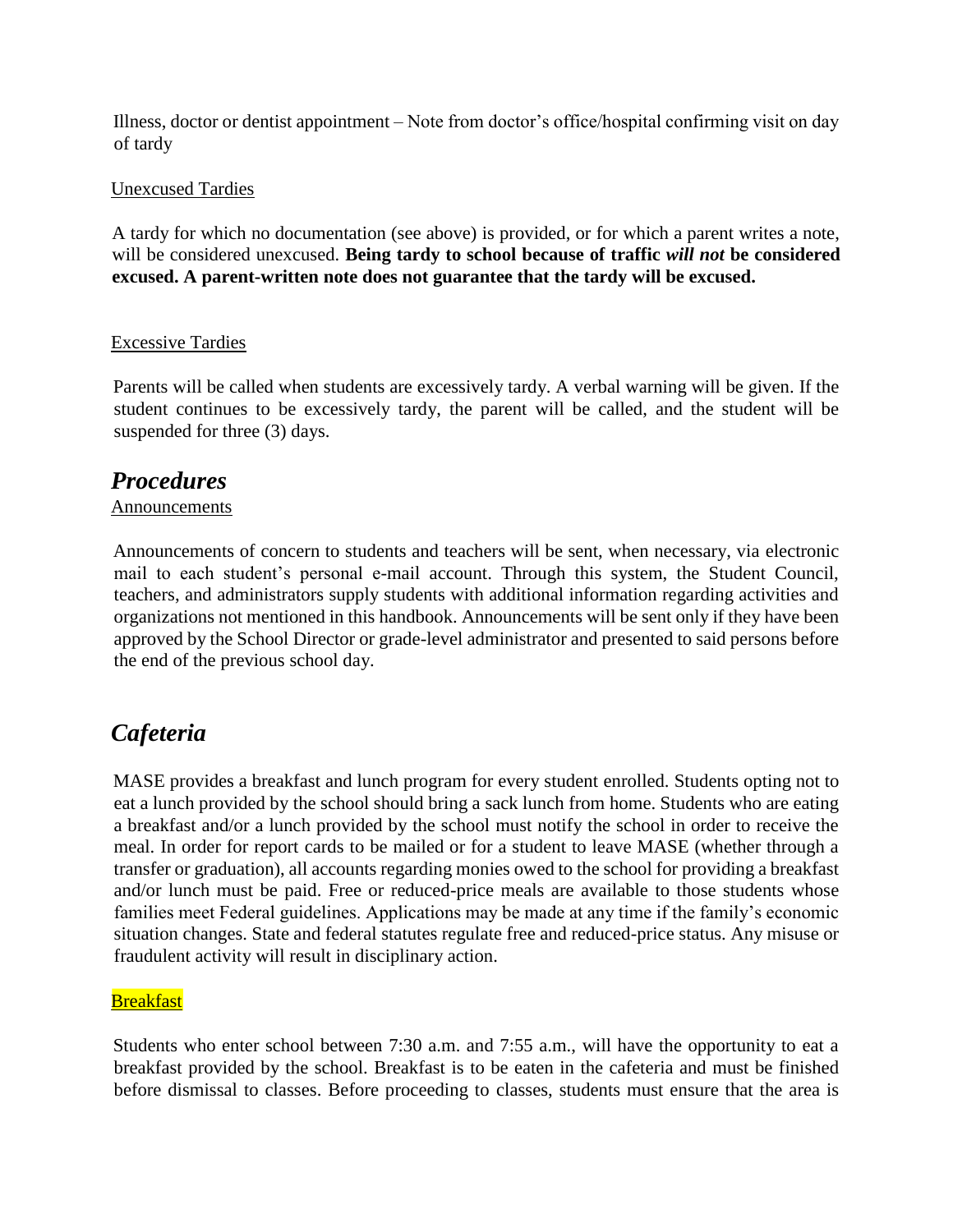clean. All garbage must be thrown away in the proper trash receptacles, and any spills must be cleaned.

#### Lunch

Parents are encouraged to ensure that their scholar has everything for his or her school day before they arrive at school. This includes lunch. All students without a lunch are offered a school-provided lunch. Under no circumstances may a fast-food lunch be brought to a student.

#### General Rules and Guidelines

• Students are expected to conduct themselves in a quiet and orderly manner at all times.

MASE Community Handbook 11 2017-2018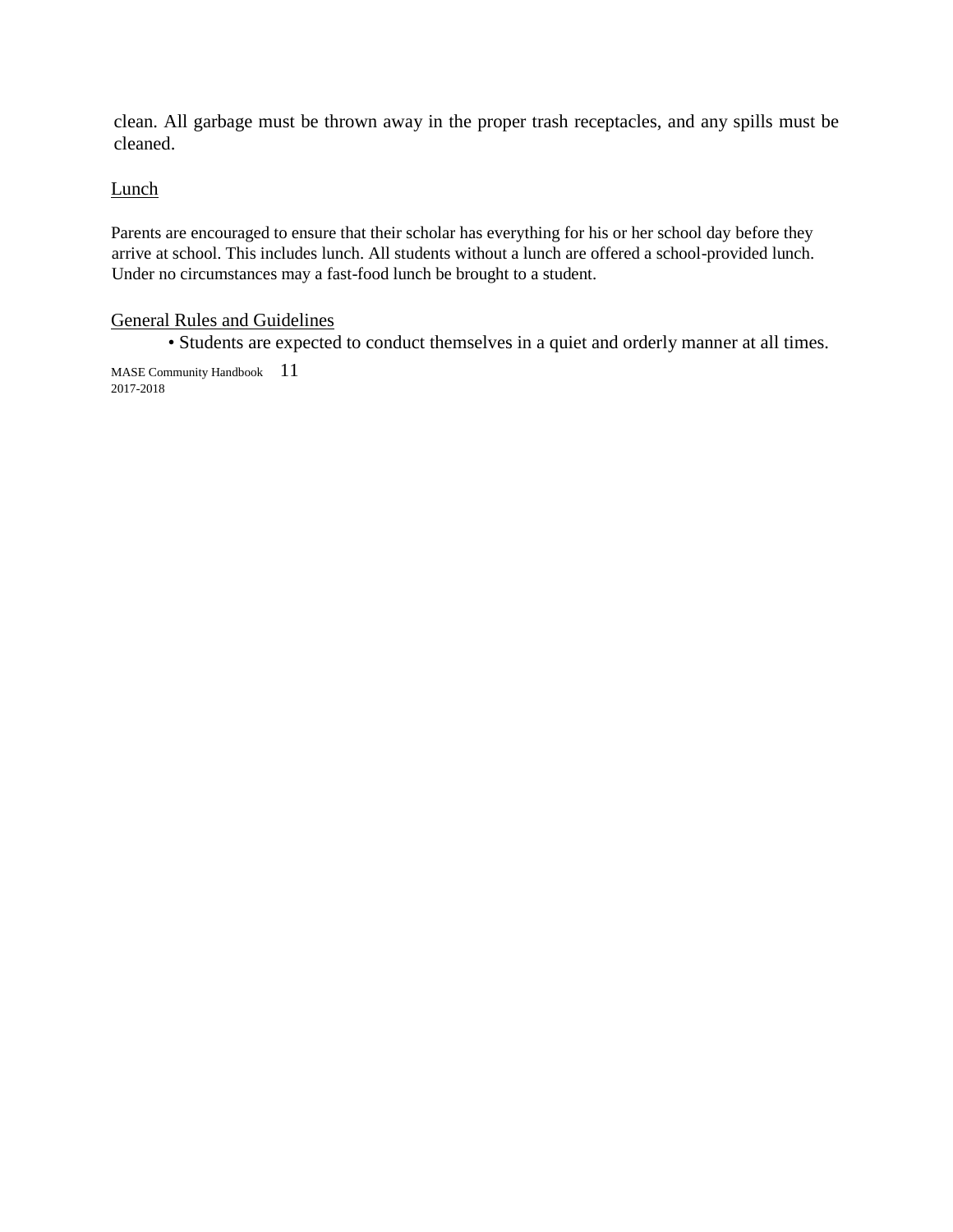- Soft drinks are **not** allowed, even during lunch.
- •Students should not play video games, listen to music, or use their laptop computers during lunch.
- Cellular phone use is prohibited throughout the entire school day, including lunch.
- All items, including garbage, must be taken to the designated areas.
- Students are not allowed to bring to school or to have someone bring to school any fastfood lunches.

#### *Dismissal* Middle School Drop-off/Pick-up

Middle school pick-up/drop-off area is located in the front of the school. All middle school parents should enter the school from Jefferson Ave and exit onto Montgomery Ave. If parents choose to park and wait for their scholar, he/she should park in the south-west parking lot.

#### High School Drop-off/Pick-up

High school drop-off/pick-up area is located on the east side of campus. All high school parents should enter the school from Jefferson and proceed to the right towards the east side of campus for student pick-up/drop-off. Parents should then exit campus onto Poplar Ave, making a **RIGHT** turn **ONLY**. These vehicles are not to impede the flow of traffic and must exit the school heading east on Poplar Ave. At **NO TIME** should a high school student be dropped-off or picked-up at the front of the school.

## *Entering and Leaving School*

Parents of middle and high school students should not drop off their child before 7:30 a.m. Once dropped off, students are to remain on school property until dismissal, or until checked out. If Students are dropped off early, they should not enter the building before being directed to do so by a teacher or an administrator. All students arriving to School after 8:00 are to report to the main office to sign in tardy and wait to be escorted to class. Students are to promptly leave the school building upon dismissal. After being dismissed, students are not to re-enter the school building. Faculty and staff are required to arrive to school by  $7:00$  a.m. and end their day at 4:30 p.m. On Wednesday's, faculty and staff are required to arrive to work at 7:00 a.m. and end their day at 3:00 p.m. Please pick your scholar up on time. Thank you.

#### Hall Pass

Students are given hall passes for front office visits and emergency use ONLY!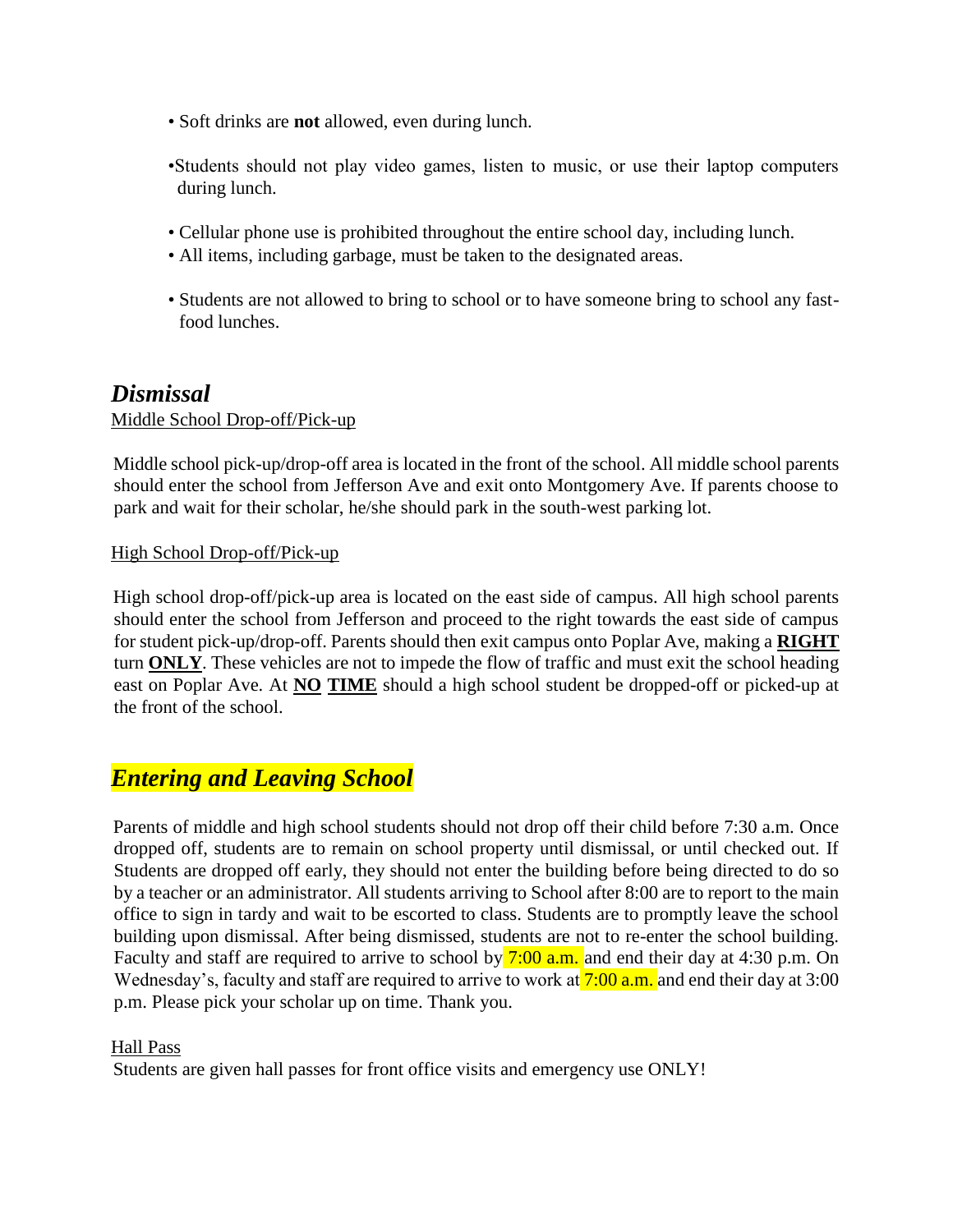#### Lost and Found

Personal property, including but not limited to, cell phone, IPads, IPods, **lasers, radios, recorders, walkmans, CD and tape players, pagers, expensive jewelry, electronic games, etc.,** *may not* **be brought to school** by students during normal school hours. The school will not accept responsibility for the loss of personal property. These items will be confiscated and returned only to parents. Should a child lose an item of this nature, he or she is to inquire at the main office, where students or staff members who find items lying around are to turn them in. Items not claimed by the end of the school year are donated to a charitable organization.

Photographs/Videotapes – Public Relations

MASE Community Handbook 12 2017-2018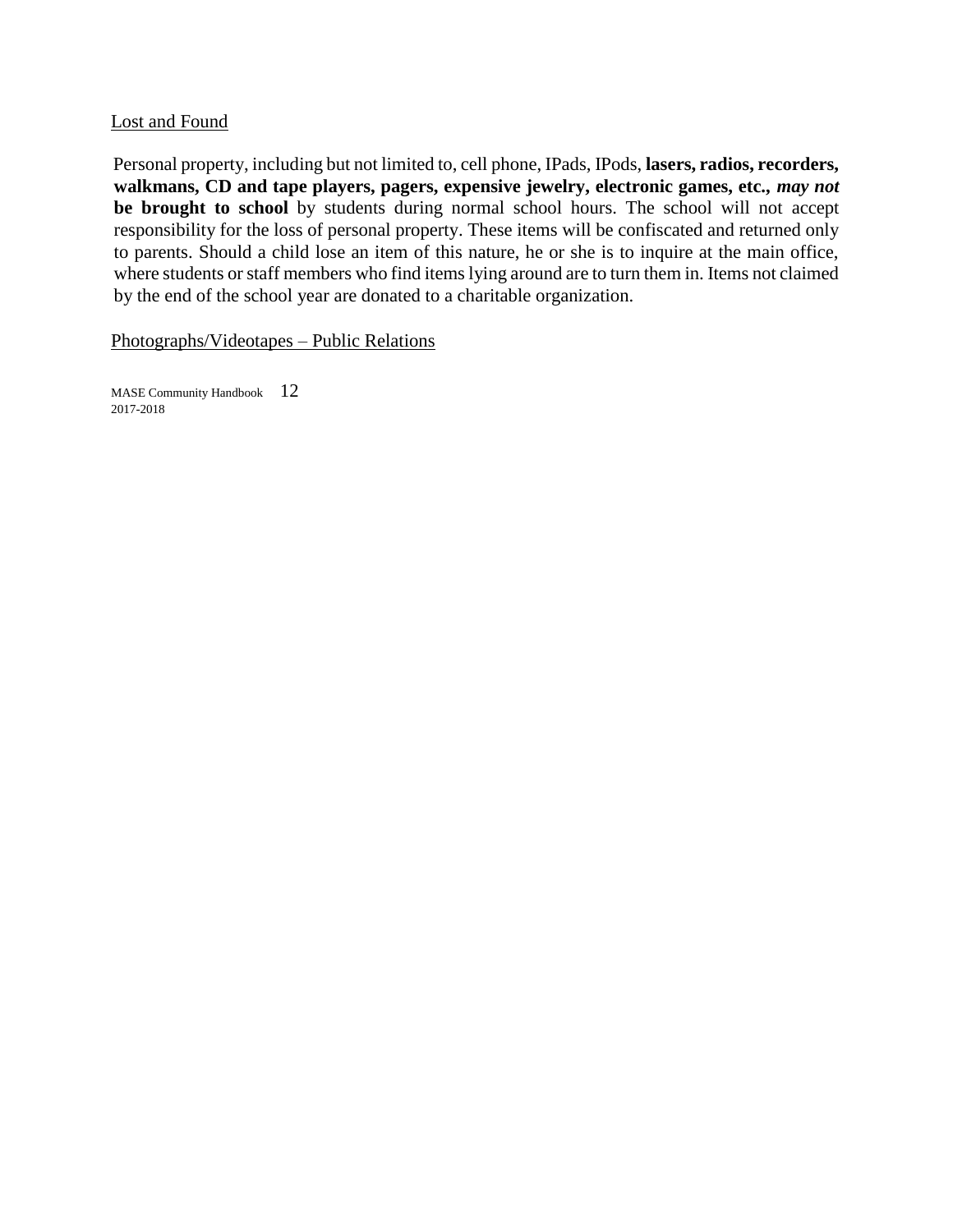From time to time, outside media sources such as newspapers, television news crews, and public relations photographers and videographers come to the school to take photographs or film. **If you do not wish to have your child photographed or videotaped, you must complete the "Media Consent Form."** This form does not cover photographs taken for the MASE yearbook or MASE newspaper; all students, through their enrollment at MASE, automatically give their consent to be photographed by members of the yearbook or newspaper staffs for the purpose of being published in those school-approved activities.

#### Locks and Locker Rentals

All high school students must rent a locker only if he/she choose to carry a backpack. The cost of the rental-lockers are \$10.00 and are non-refundable. Locks are also available to rent by members of the Student Affairs Department at the cost of \$3.00 and are non-refundable. If a student choose to bring their own lock, it should be a combination lock and a copy of the combination must be given to a member of the Student Affairs Department.

#### Pupil Records

Parents, legal guardians, and adult pupils are advised that they have the right to review pupil records in accordance with State law. Such requests must be directed to the School Director for prior approval at least three (3) school days in advance of requested review.

#### School Closings

Inclement Weather All-Day Closings – Notice of school closings will be posted on the Memphis City Schools Website. School closings will also be available during news broadcasts of Channels 3 (WREG) and 5 (WMC), as well as on the websites for Channels 3 and 5. This information will be available at approximately 6:00 a.m.

Delayed Opening Pupil Time Schedules – In the event that weather conditions do not permit school to start at the normal time, but should be clear for most of the school day, school for all students will begin at 10:00 a.m.

#### Parent Responsibilities

Parents should make arrangements with neighbors or other responsible individuals to drop off their children should they not be able to do so in case of a delayed opening. Absences on delayedopening school days will be considered unexcused without the proper documentation (see Attendance section).

#### Electronic Use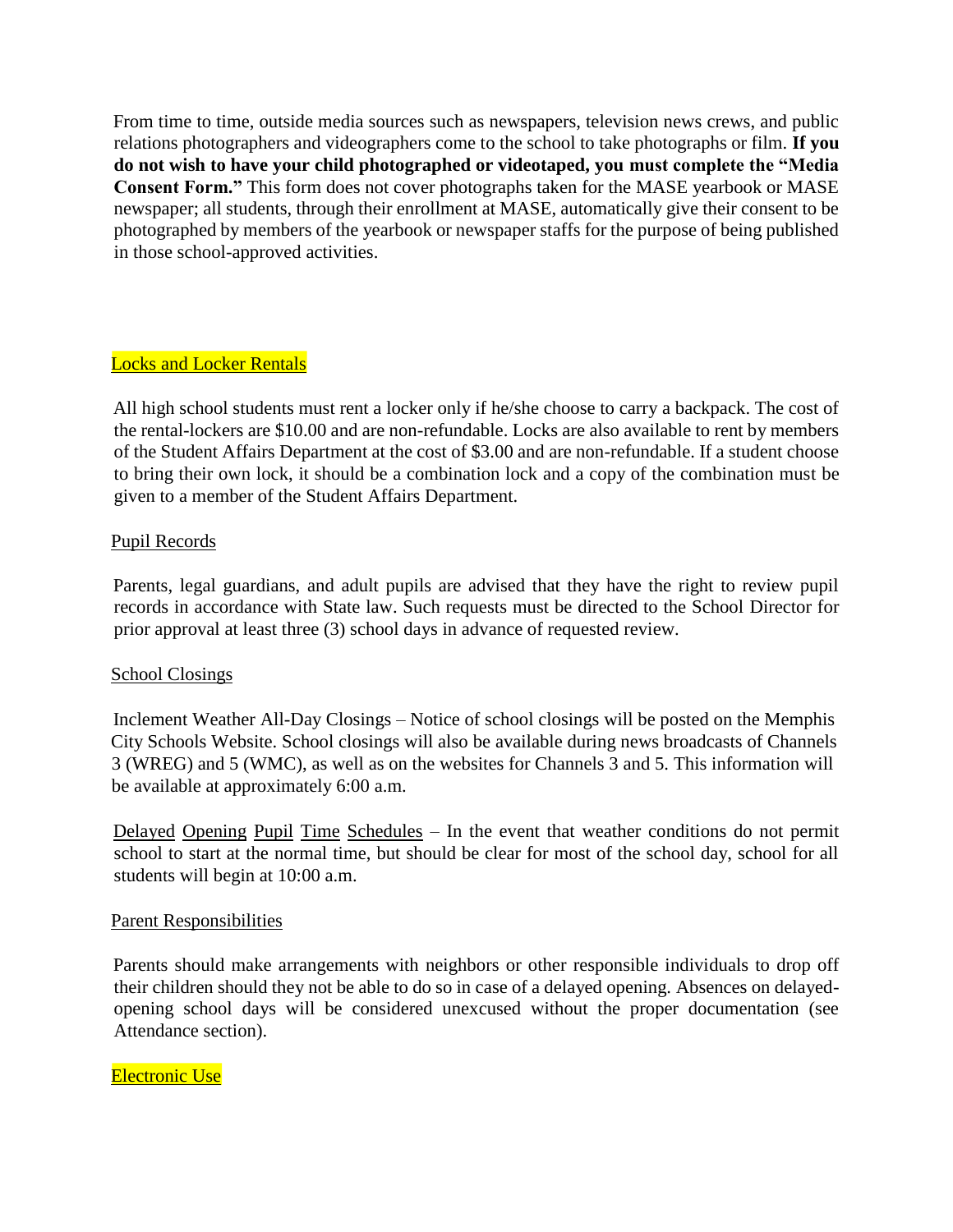Electronic use including cellular phone use is prohibited during the school day. In case of a problem or an emergency during the school day, students' may be allowed to make phone calls using his/her cellular phone or office phone. If it is found that a student used a cellular phone or any other electronic device during school hours without authorization from school personnel, the device will be immediately confiscated and returned to the parent ONLY at the cost of \$10.00.

#### **Visitors**

State Law – By State law, all persons who are not regular members of the school personnel must report to the main office and state their reasons for being on school grounds or in the building.

MASE Community Handbook 13 2017-2018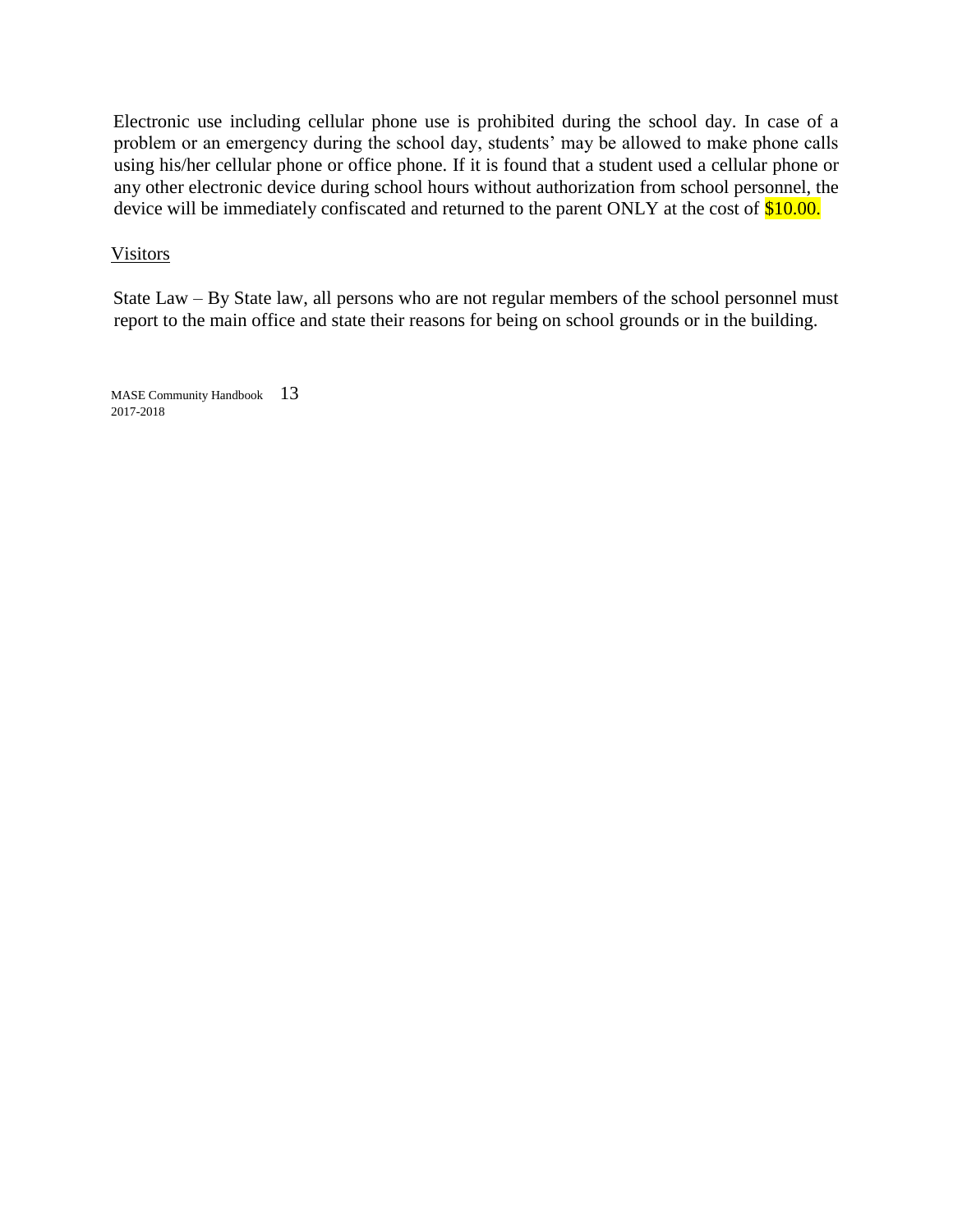As to whether the person may remain is entirely up to the School Director. This law is for the protection of students and staff, and it will be enforced.

Student Visitors – Bringing visitors to school is discouraged. However, if there is a valid reason why a visitor must come to school with one of our students, this will be considered by the School Director, or another administrator. The student must complete a "Request for Student Visit Form" at least three (3) school days prior to the visit. Students are responsible for the behavior of their visitor while at school. The visitor must have a pass from the office.

Parents as Visitors – In an effort to minimize class disruption, all parent messages and/or drops for students will be held in the main office. Students may pick up messages and/or items from parents at the end of the school day if a member of the office staff was unable to take the message or item to the student during school hours. Parents wishing to visit with their child at school must first secure permission from the grade-level dean at least one (1) school day prior to the visit. Parents appearing at school wishing to visit with their child on the same day may be asked to wait until such a time that it will not be disruptive to the student's class schedule. **All decisions regarding parents visiting their children during school hours are made by the School Director and are final.**

## *Medication and Illness*

MASE wishes to cooperate fully with students, parents, and the medical profession to assure that any student receives required medication during the normal school day at the time(s) the student needs it. It is preferred that medications be taken by students at home. However, MASE recognizes that certain circumstances may necessitate taking medication during school hours. Guidelines have been established to maintain control of authorized drugs within the school and to ensure the health and welfare of the students.

#### Administering Medication

Before any medication may be administered to or by any pupil during school hours, parents are required to submit the proper forms (see below) for such medication, and relieve MASE and its employees of liability for any actions related to the administration of medication.

#### Illness or Injury during the School Day

Illness – Should a student become ill during the school day, he or she must notify a teacher or other school personnel, who will, at that time, call the parent or guardian. The parent may opt to bring medication to the student, or check the student out. **If the parent chooses to check the child out of school, that parent** *must* **take the child to the doctor in order for the check-out to be excused**. A parent does not need to sign the "Student Release Form" if the school called the parent regarding the child's illness.

Injury – If a child is injured at school, an incident report will be completed and filed. Parents and guardians will be notified of the injury. The parent may opt to check the student out at that time,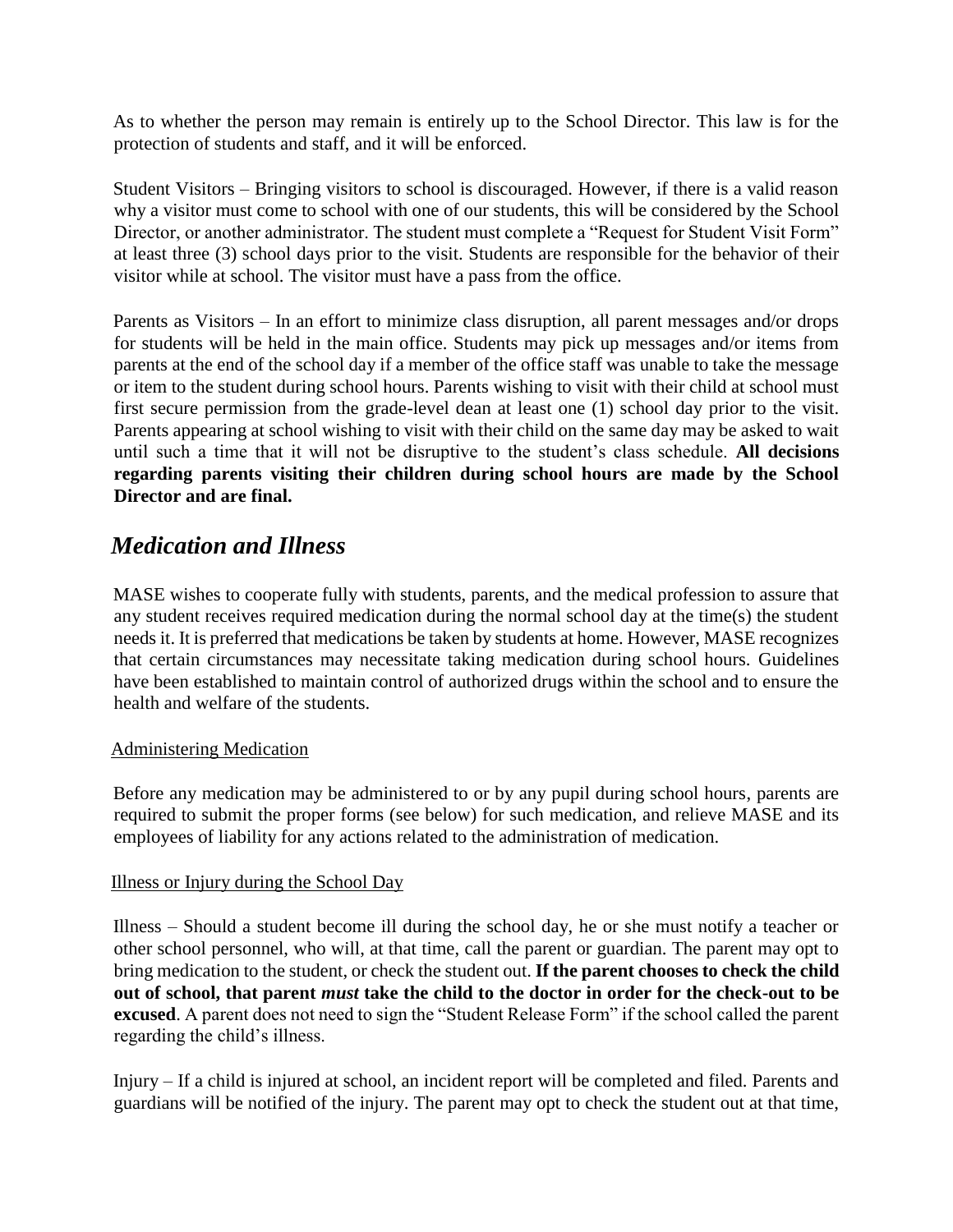without having to sign the "Student Release Form." However, **in order for the check-out to be excused, the parent must take the child to see the doctor the same day the injury occurred.**

MASE Community Handbook 14 2017-2018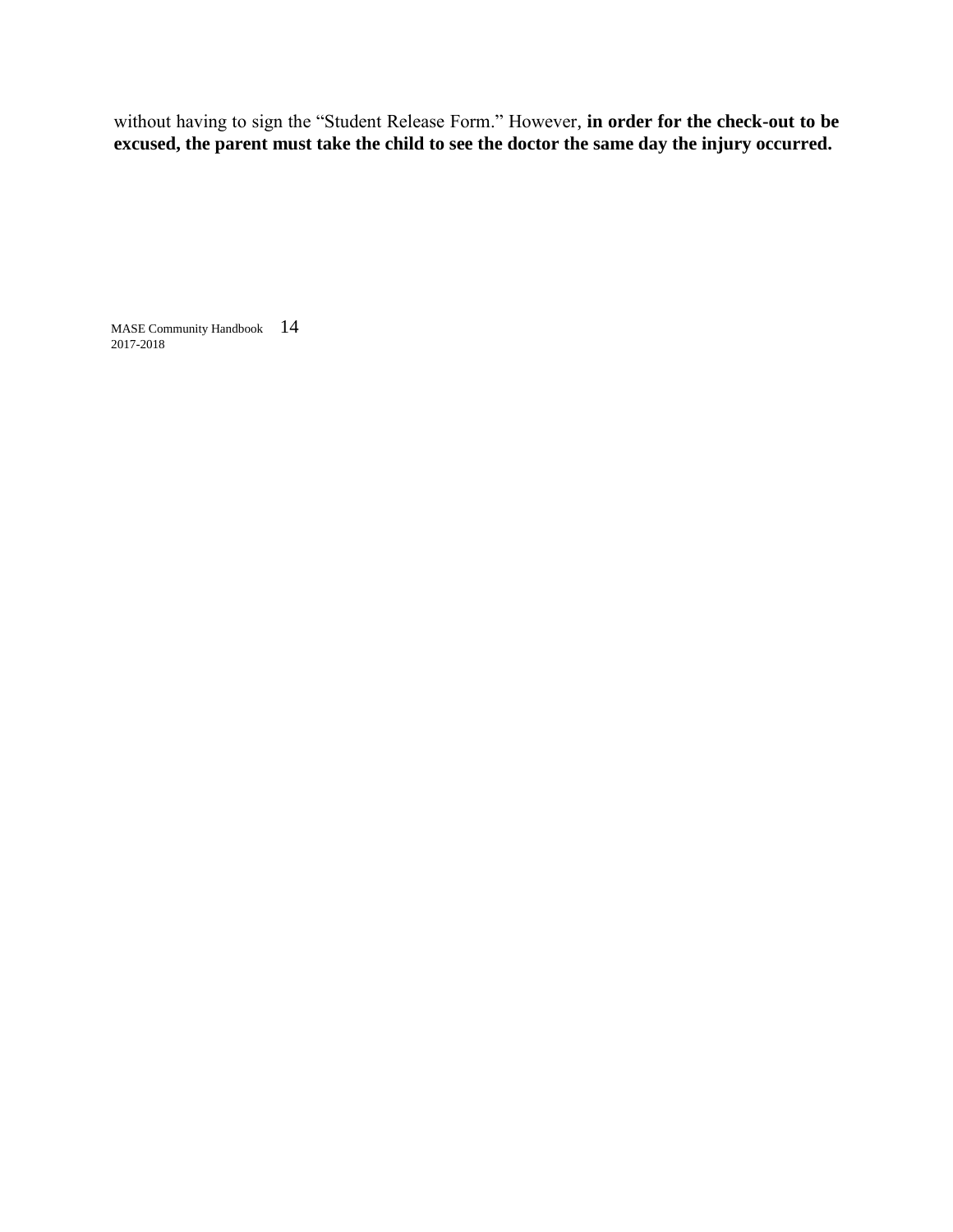## *Immunization Requirements*

All students must meet Tennessee state immunization requirements. The school is required to maintain official school records indicating:

- 1. DTP Vaccine (diphtheria and tetanus toxoid and pertussis vaccine): A 10-year booster shot is recommended for all students in grades 6-12.
- 2. Polio Vaccine
- 3. Measles Vaccine
- 4. Rubella Vaccine
- 5. Mumps Vaccine
- 6. Hepatitis B Vaccination Series

School personnel will annually review records and advise students of deficiencies or updated requirements. Students transferring to MASE must submit documentation of compliance with the law in the form of official school records, records from a public health department, or a certificate signed by a licensed doctor.

#### **Non-compliance with these requirements may result in a student being excluded from school until such time that appropriate documentation is provided.**

#### Non-Prescription Medication

Students are permitted to carry a one-day's supply of non-prescription medication to selfadminister *if* a **"Parent's Non-Prescription Medication Request Form"** is signed by the parent and on file in the office. Copies of this form are in the main office.

#### Prescription Medication

In accordance with school policy, prescription medications must be kept locked in the main office and administered by school personnel. **A "Physician's Medication Procedure Request**

**Form," as well as a "Parent's Medication Procedure Request Form," must be completed, signed, and on file** in the office before any prescription medication will be given. Copies of these forms are in the main office. In rare instances, a student may be allowed to carry certain prescription medications (e.g., asthma inhalers). If the physician deems it medically necessary for the student to carry a medication with him or her, the physician will note this on the required form.

```
Co-Curricular and Extra-Curricular Activities
Activities
```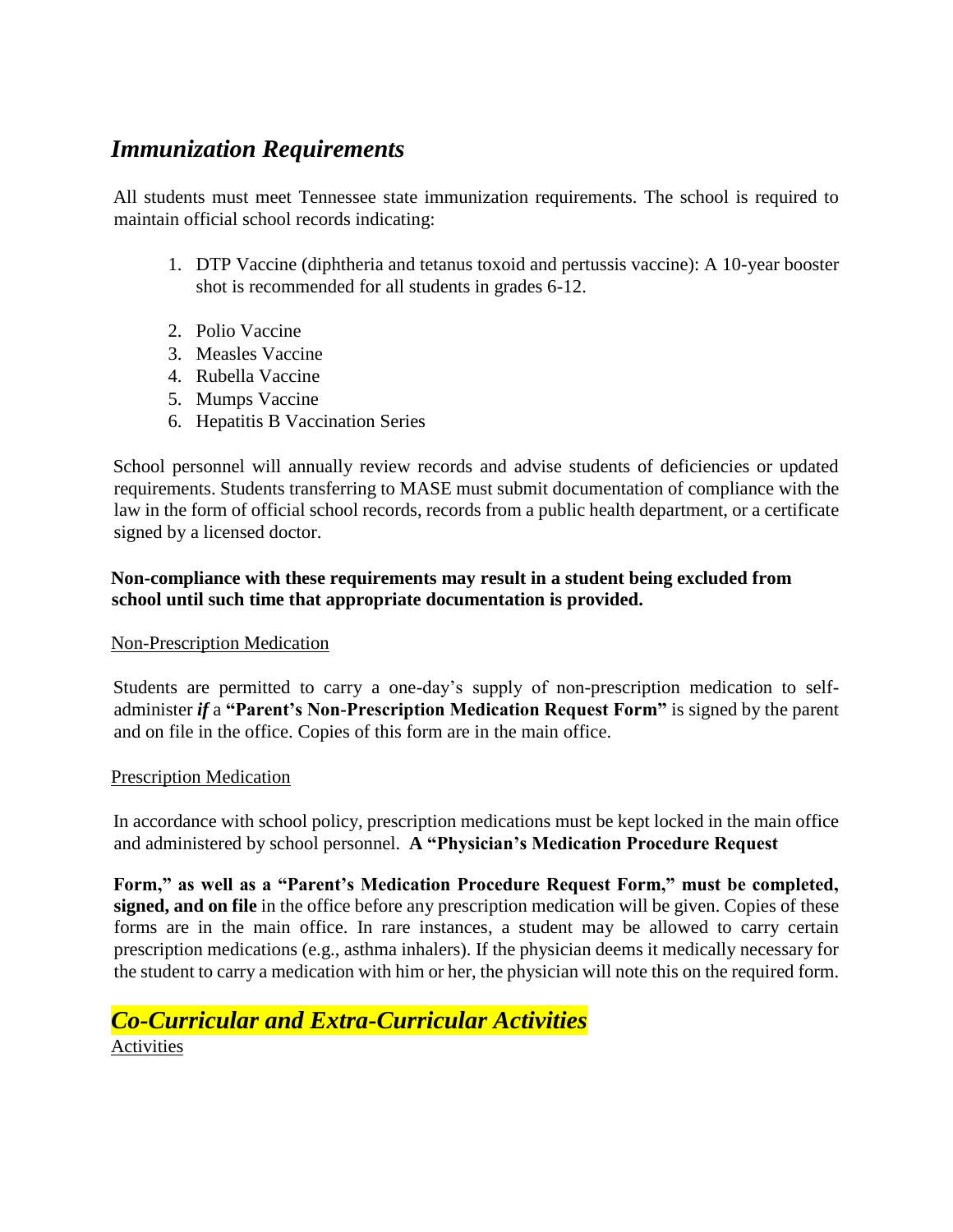All activities are carefully planned to be age-appropriate and engaging. One of the goals for scholars' activities is to allow the student to explore many after-school options in a nonthreatening manner.

#### Transportation to Activities

If a scheduled activity takes place off campus, the student must have a consent form signed by the parent, allowing MASE to transport the child to and from the school and the designated area for the activity.

Honor Roll

MASE Community Handbook 15 2017-2018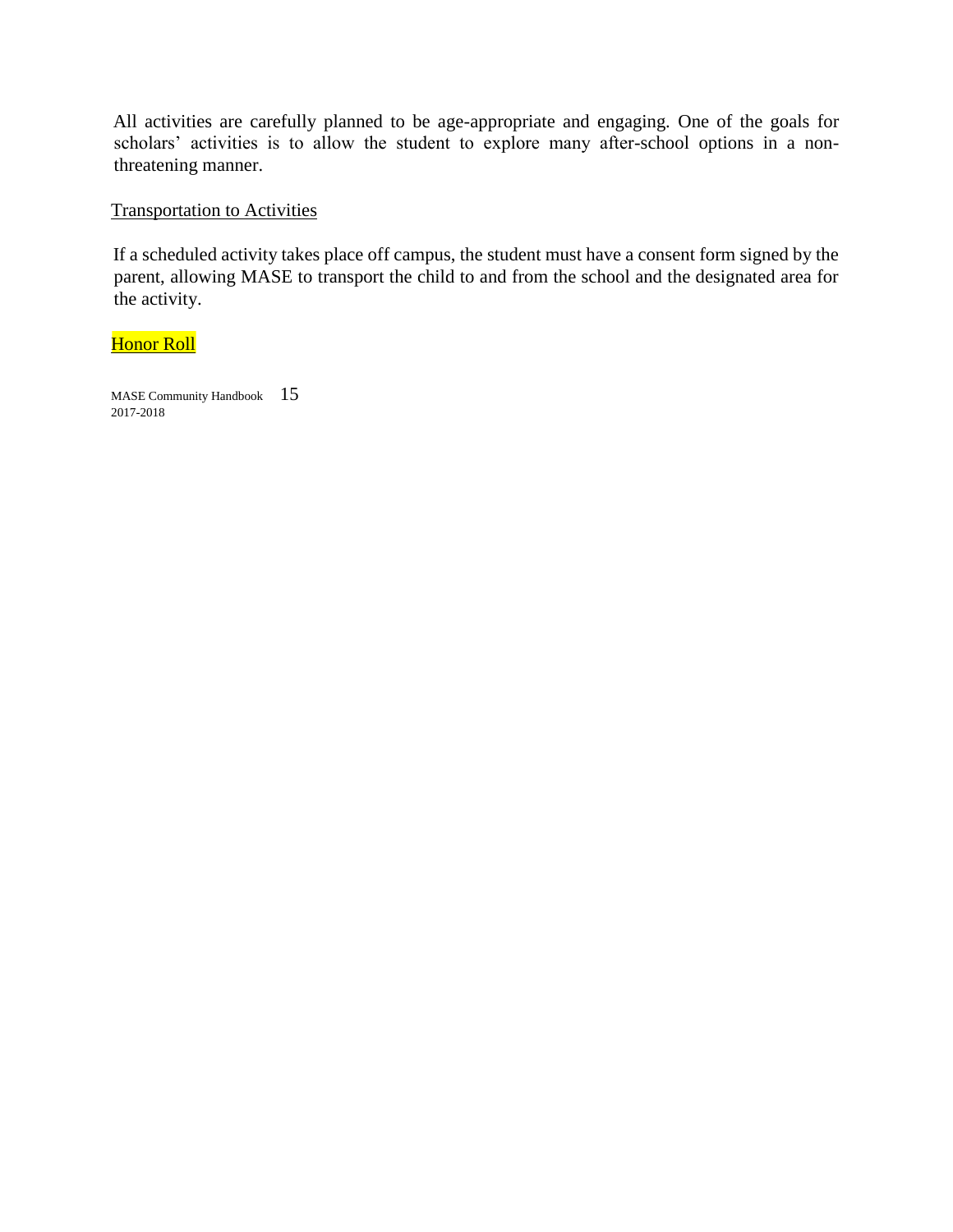Students are rewarded for their hard work and determination at MASE. One of the many ways in which they are rewarded is by being placed on one of the following honor rolls:

Principal's List – All A's and all S's, with perfect attendance Distinguished Honor Roll – A's, B's, and S's or better

Effort Honor Roll – no minimum GPA; based on teacher recommendation; criteria include:

- a) all conduct at least an S or better
- b) volunteer their time to help
- c) can be counted on
- d) generate positive feelings through the things they say and do
- e) two (2) teachers who acknowledge the student's improvement and effort in class

#### Awards and Incentives

Students at MASE are rewarded for the wonderful things they do and accomplish. Students are recognized for their work at an assembly held during the school day, in front of the entire school. Parents are welcome to attend these assemblies. Some of the awards include:

Perfect Attendance – Each student who has been neither tardy nor absent from school, and has neither checked in nor checked out of school, will receive a certificate and an item of value. This is awarded at the end of the year.

Honor Roll – Each student who earns the grades to be on one of the honor rolls (see Honor Roll section) will receive a certificate and an item of value. This is awarded at the end of each quarter.

#### National Junior Honor Society

MASE joined the National Junior Honor Society in 2005. The purpose of this society is to create enthusiasm for scholarship, to stimulate a desire to render service, to promote leadership, to develop character, and to encourage citizenship.

Students do not apply for membership. Rather, it is an honor bestowed upon a select group by the faculty and administration. The selection for membership is based on outstanding scholarship, character, leadership, and service. Once selected, members have the **responsibility to continue to demonstrate these qualities.** A cumulative GPA of 3.5 is to be maintained. If a student falls below this, he or she will be given a warning to improve. If a student does not bring the GPA back up to an acceptable level by the end of the next quarter, he or she will forfeit membership. Each member must also complete at least four hours of approved community service each semester.

Students in the seventh, eighth, and ninth grades are eligible for membership in the National Junior Honor Society.

Students who transfer to MASE who were members at their previous school are automatically members, provided they maintain membership status (see above).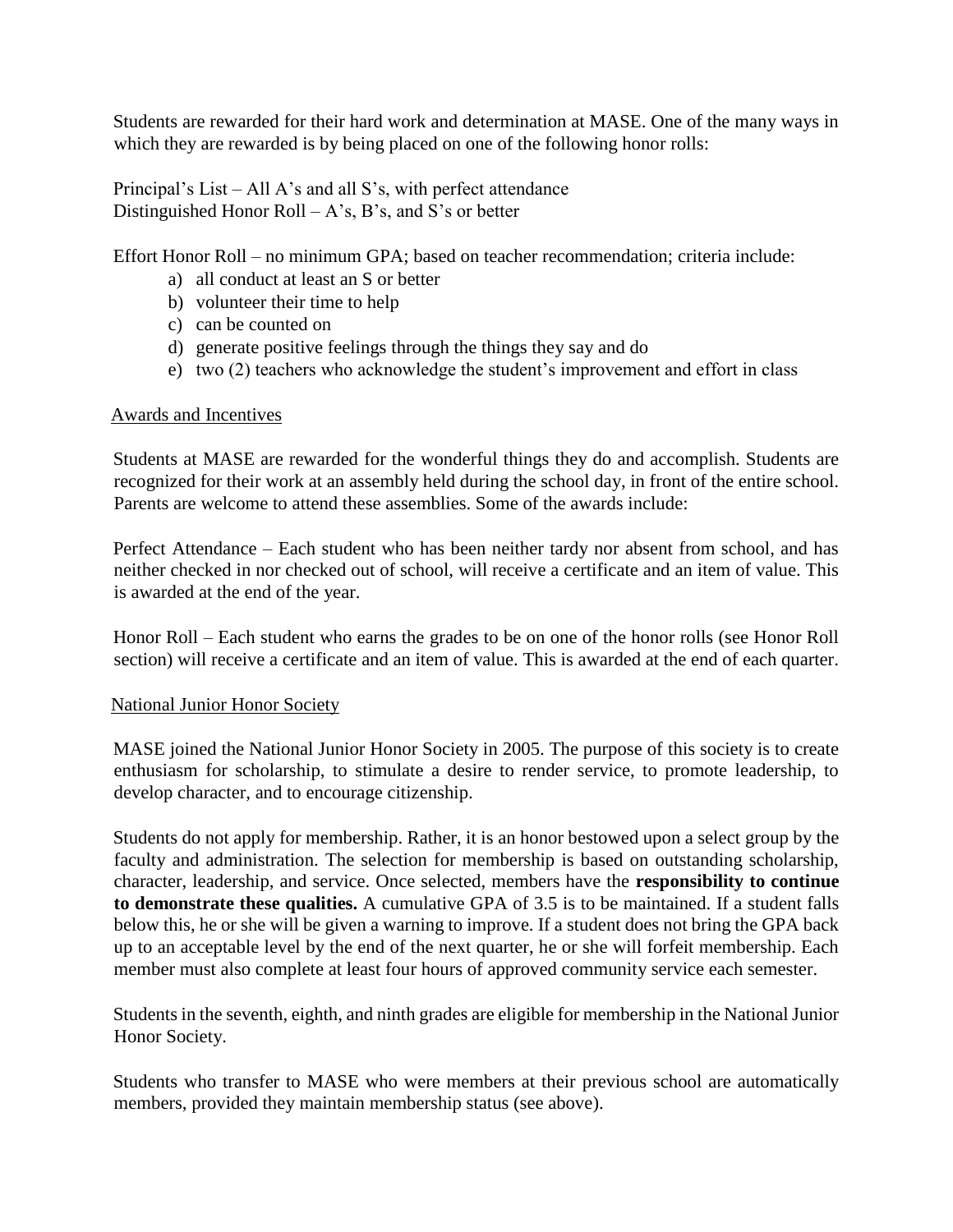Eligibility – To be eligible for membership, a student must have been in attendance at MASE for at least the equivalent of one semester. In all cases, only those students who have a cumulative GPA of 3.6 or better meet the scholarship requirement for membership. The GPA is based on the quarter grades in all subjects. Students whose grades qualify are then considered on the basis of leadership, service, and character.

MASE Community Handbook 16 2017-2018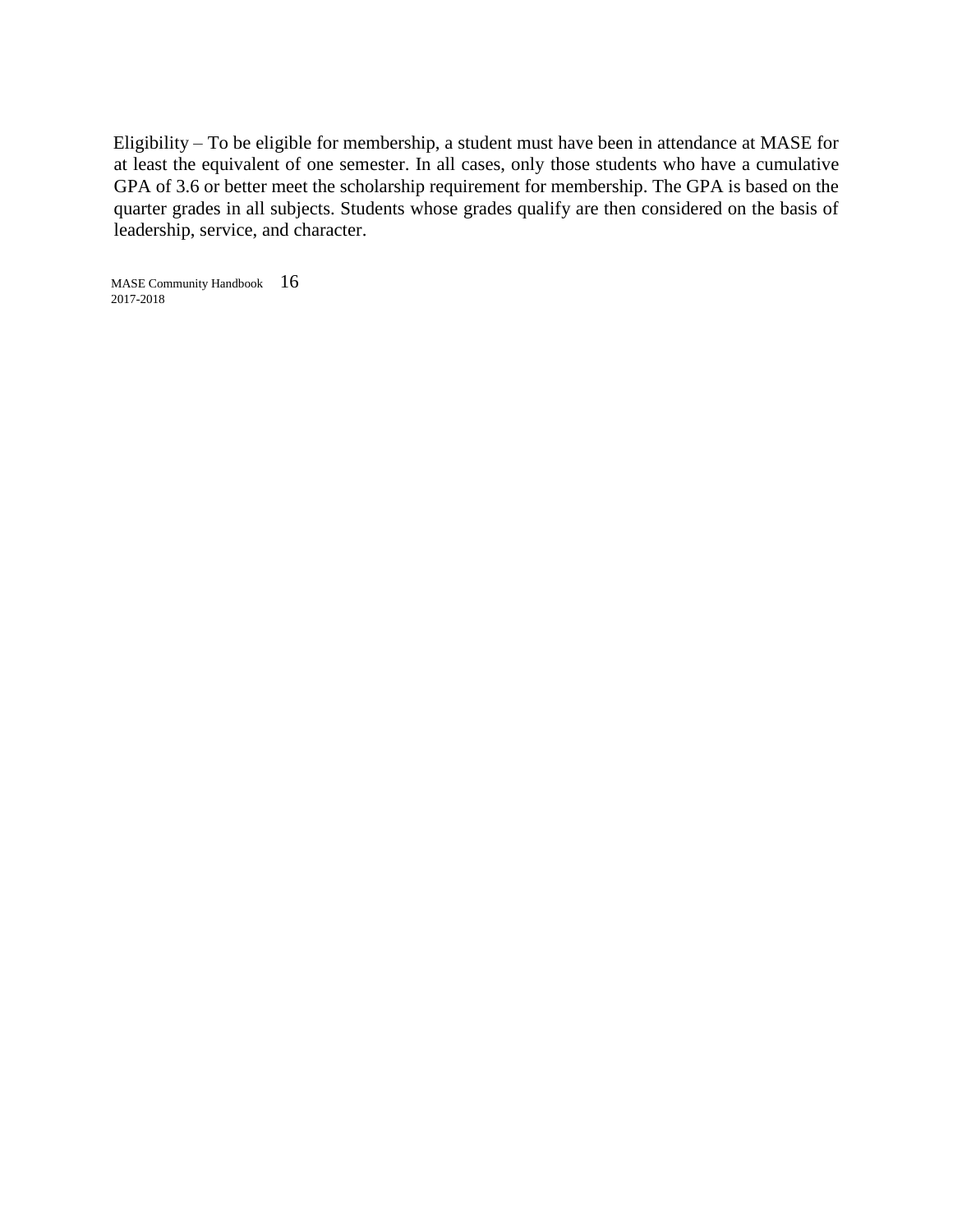Once selected, members must maintain a cumulative GPA of 3.5; a check will be done at the end of each quarter. If a member's GPA falls below 3.5, a warning letter will be sent to the member, and he or she will have one quarter to raise his or her cumulative GPA. If the student fails to meet the minimum GPA requirement by the end of the next quarter, then the faculty and administration will meet to determine if the student will continue as a member of the honor society on probationary status, or will be removed from membership. Once a member has been removed from membership, it is very difficult to re-enter the honor society, and it may affect a student's eligibility to become a member of National Honor Society.

Evaluation – Students fill out a Student Activity Information Form and a Student Personal Evaluation Form. To be considered for membership, a student must be actively involved in at least two extra-curricular activities (whether or not they is school-related) during the current year. The faculty members who have been involved with any of the students being considered for membership will fill out an evaluation form for each student. These forms examine the student's leadership, character, and service. The faculty and administration review the various information and evaluation forms, as well as any verifiable information about each candidate. A point system is used to evaluate students. Students who earn the required number of points are inducted into the Society.

Induction – Students who meet the necessary requirements will be admitted into the Society after an interval of approximately six weeks. During this period, students are considered probationary members. If the student continues to uphold the ideals of the Society, he or she is inducted at the end of the probationary period. The induction ceremony, which takes place during the school day in front of all members of the seventh, eighth, and ninth grades, occurs in the Spring.

#### NJHS Activities

The MASE Chapter of NJHS annually determines a project the group will undertake. The NJHS is an active service organization, contributing to the welfare of our school and community. Thus, this service project does not count toward the required four hours of approved community service that each student must perform each semester. Members are expected to be active in supporting the ideals of scholarship, character, and leadership.

## *Discipline*

#### A Culture of Performance

MASE is an academically-challenging, college-preparatory middle/high school. MASE has established a culture of hard work, academic curiosity, and excitement around each student's ability to contribute to our environment. This "culture of performance" focuses on the school's administration, faculty and students. As a result, students are expected to behave in an appropriate manner, with self-discipline as a matter of routine.

#### General Statement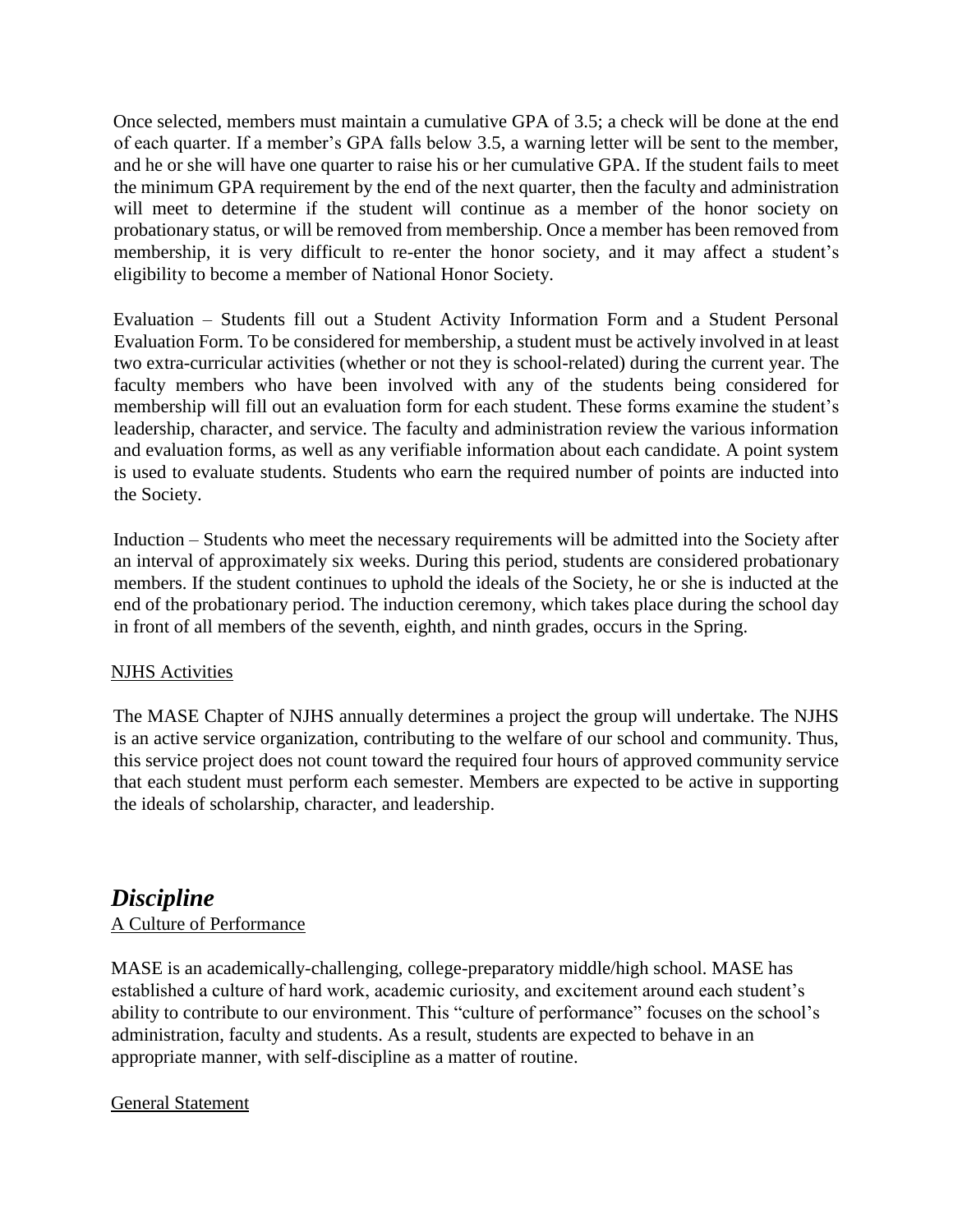To develop self-discipline, students must assume increasing responsibility for their own behavior. They are expected to obey all rules and regulations, which have been developed by the school to ensure the orderly operation of the educational program. When a student violates these rules and regulations, the parents and school personnel have a shared responsibility in taking necessary action to correct a student's behavior. Every reasonable effort shall be made to change a student's inappropriate behavior through alternative means before implementing more severe

MASE Community Handbook 17 2017-2018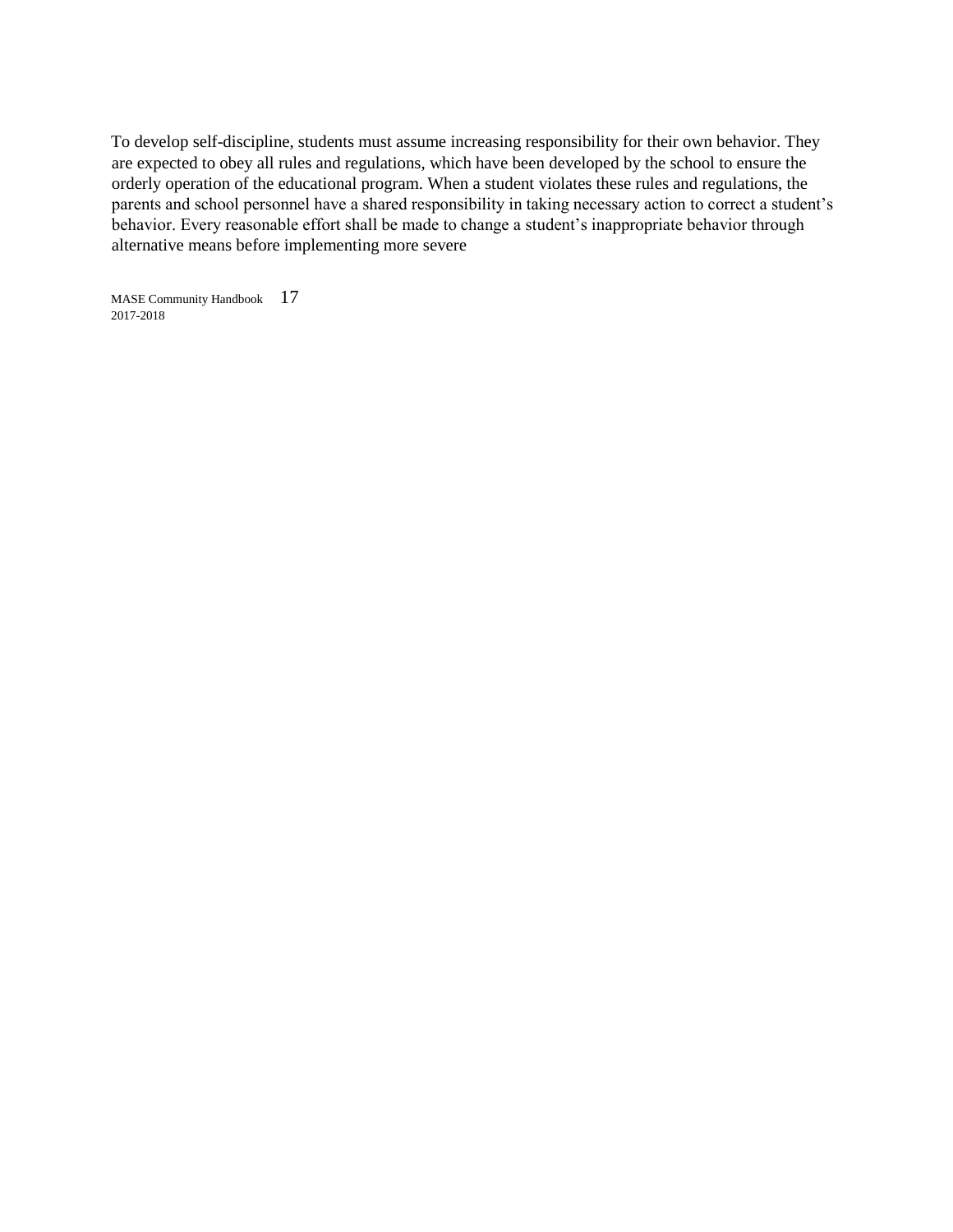action, such as suspension or expulsion. It is hoped that all MASE students will demonstrate their dedication to high moral standards. Adherence to high moral standards indicates a student's willingness to take responsibility for his/her actions and education.

#### MASE's Expectations of Proper Conduct

Students are expected to attend school regularly and to be in class on time with proper materials, prepared to work.

Student behavior should not hinder or disrupt the teaching/learning environment.

Students are expected to be respectful, courteous, and cooperative with school personnel and fellow students.

Students should care about the appearance and reputation of their school, and work diligently to maintain a positive image.

#### Conducive Environment

The policies outlined in this section, which adhere to the State's zero-tolerance policies, will ensure a safe and efficiently-operated school environment. A safe school environment includes the classrooms, hallways, and common areas. All students will be instructed via a student handbook concerning the results of violating school policy. Students who do not violate these policies will be segregated from offenders immediately, in the manner described later in this section. Moreover, MASE is committed to the idea that the learning process should, at no time, be interrupted. Discipline and classroom disruptions will be handled by both teachers and the administrator(s). Students and instructors will respect each other and their surroundings. Corporal punishment will not be used.

#### **Disciplinary Steps**

- Verbal warning/Proper documentation of incident
- Teacher/Student Conference
- Conference with Parent (call home)
- Detention
- Parent/Student/Administrator Conference
- In-School Suspension
- Suspension
- Expulsion

## *Student Expectations*

Parents and students will sign a contract promising to honor the code of behavior drawn up for MASE. The behavior policies will be distributed to students and parents, and reviewed during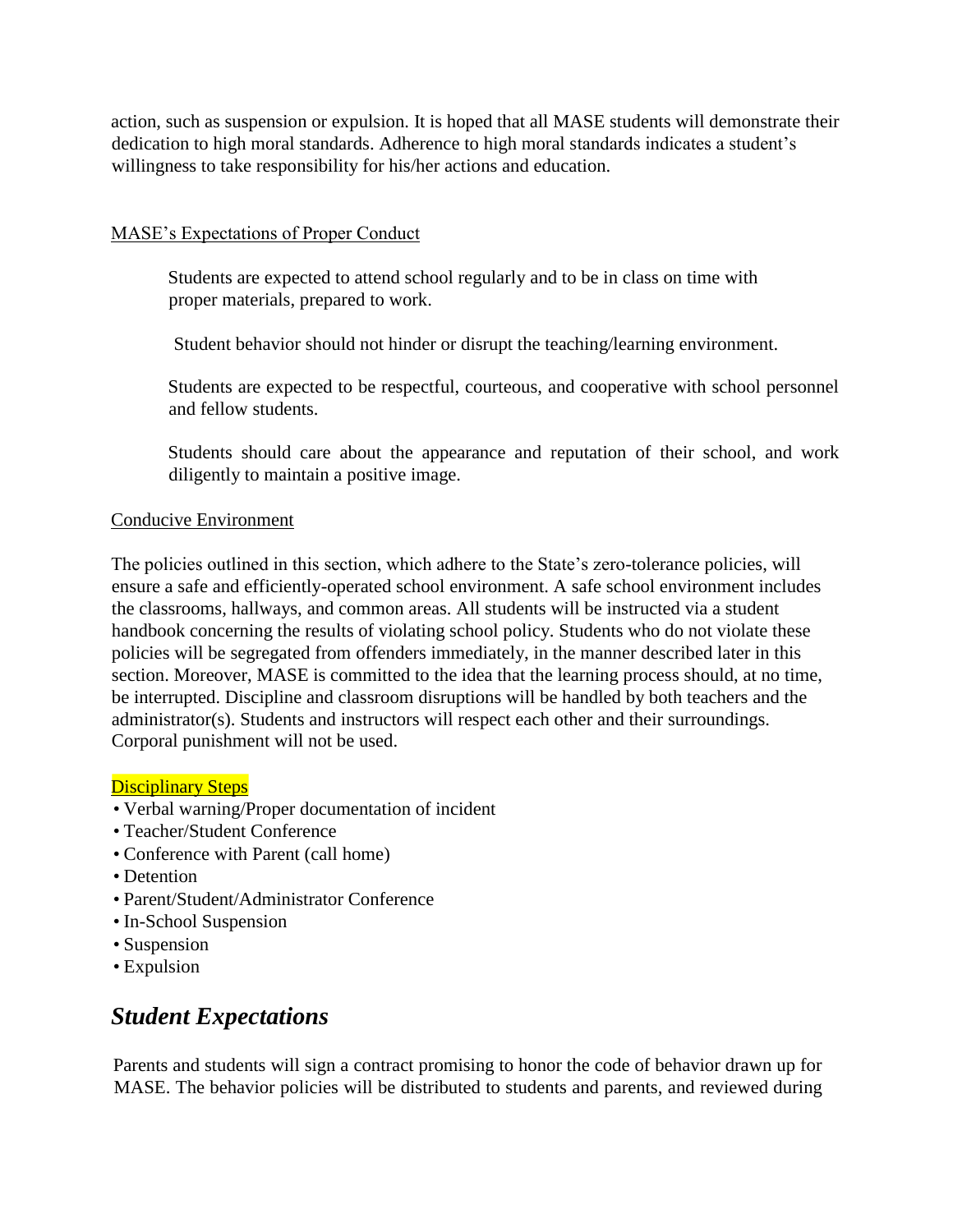orientation. This code of behavior, in addition to stipulating standards of conduct, will specify disciplinary measures to be taken in the event of misbehavior.

#### **Suspension**

There are two types of suspension: in school and out of school. When a student is suspended, he or she will not be allowed on campus during the suspension period. When suspended in school, he or she is assigned to an isolated room for the day or period, and may not leave the room during the times other students are out of class. In both forms of suspension, the student will be

MASE Community Handbook 18 2017-2018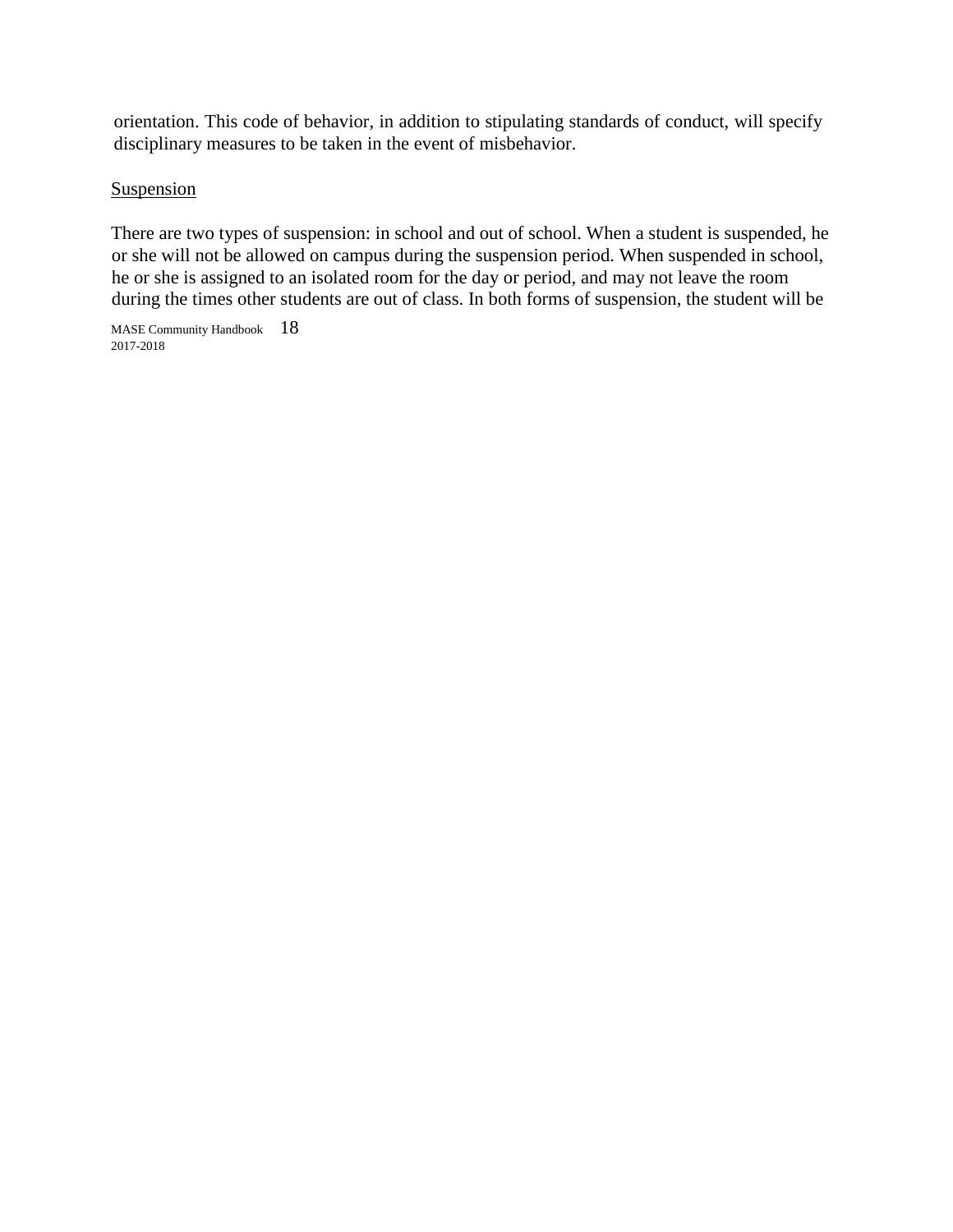permitted to make up any missed assignments, presentations, or exams. Parents of a student who is to be suspended will be notified. The school's administration may require that a parent conference take place before the student returns to regular school activities.

#### Expulsion

Parents of students recommended for expulsion will be notified by the administration. A meeting of the school's Disciplinary Board will take place. At that meeting, the student and his or her parent(s) have the opportunity to make a presentation to the board before a final decision is rendered. The board's decision is *final* and will be communicated to the parent(s) and the student directly and in writing within forty-eight hours of the meeting. The following are examples of the cause for an expulsion but are *not limited* to this list:

Chronic flagrant disrespect and insubordination The use of (or the providing of) explosive devices, such as fireworks Instigating or participating in group rebelliousness

Harassment of a teacher. *Harassment* means disturbing or irritating persistently. *Harassment* implies systematic persecution by besetting with annoyance, threats, or demands.

Serious misconduct while on disciplinary probation

Stealing, malicious damage, or destruction of an individual student's or the school's property

The use and/or possession of tobacco, alcohol, drugs, or drug paraphernalia Possession of weapons on campus Hazing, racist acts, or persecution of other students

A student who is expelled will have the option to return to his or her neighborhood city school, or to seek private-school placement.

#### **MASE Middle School Dollar System**

As we work to provide a productive learning environment, it is equally important for us to acknowledge and reward desirable behavior in students. We accomplish this primarily through the MASE Middle School Dollar System. This reward system acknowledges individual acts that promote a positive community and support academic achievement. Students can earn MASE Middle School Dollars from a staff member for a variety of reasons, including but not limited to: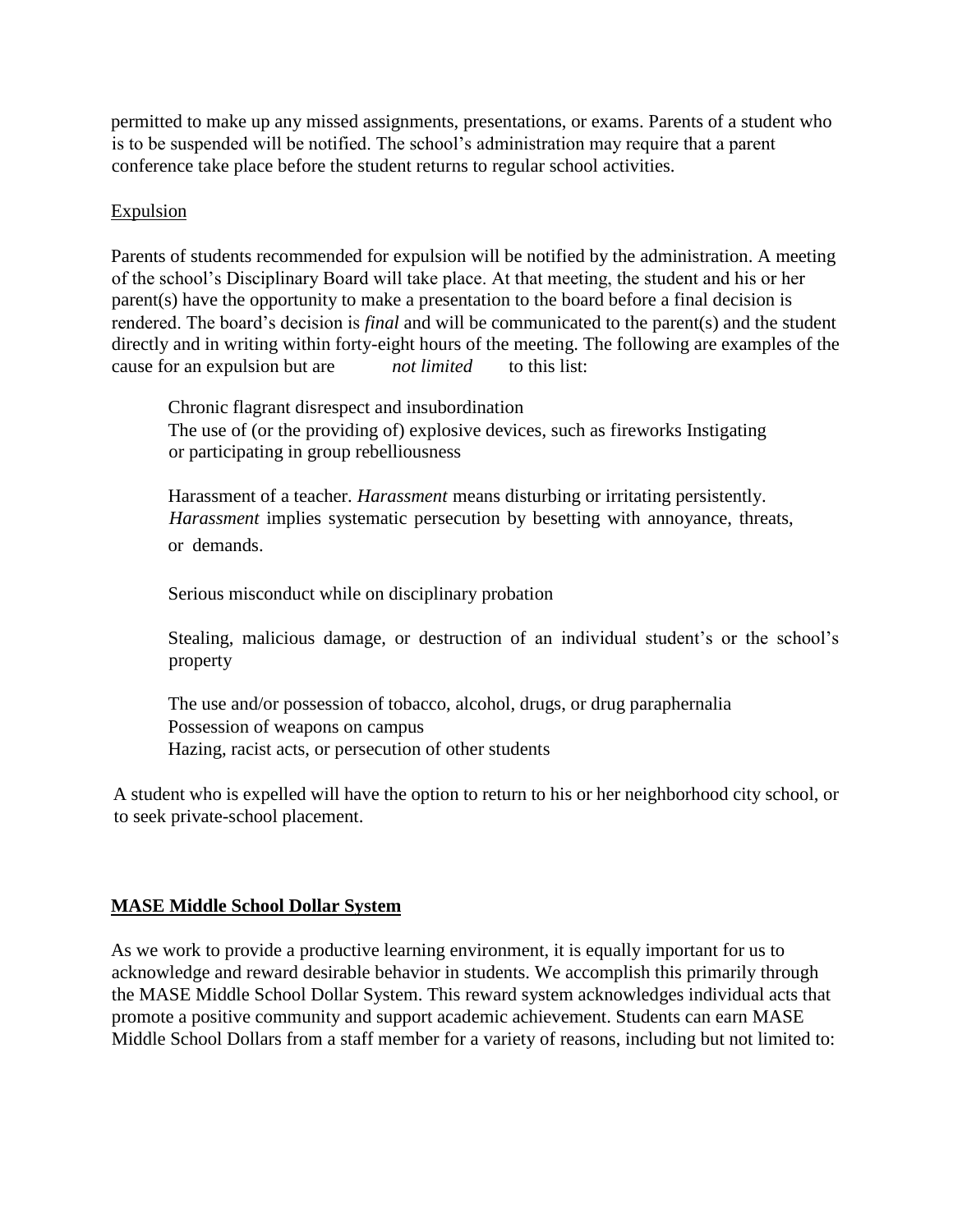volunteering to help a student or teacher volunteering service to the school taking initiative showing courtesy performing an act of kindness outstanding effort or improvement doing what's expected when others are not exhibiting the core values

Students accumulate MASE Middle School Dollars over time and can use them for special privileges. MASE Middle School Dollars can also be accumulated by committing to the following behavior.

*Respect- Treating others with care and courtesy and representing yourself, family, and school with pride.*

MASE Community Handbook 19 2017-2018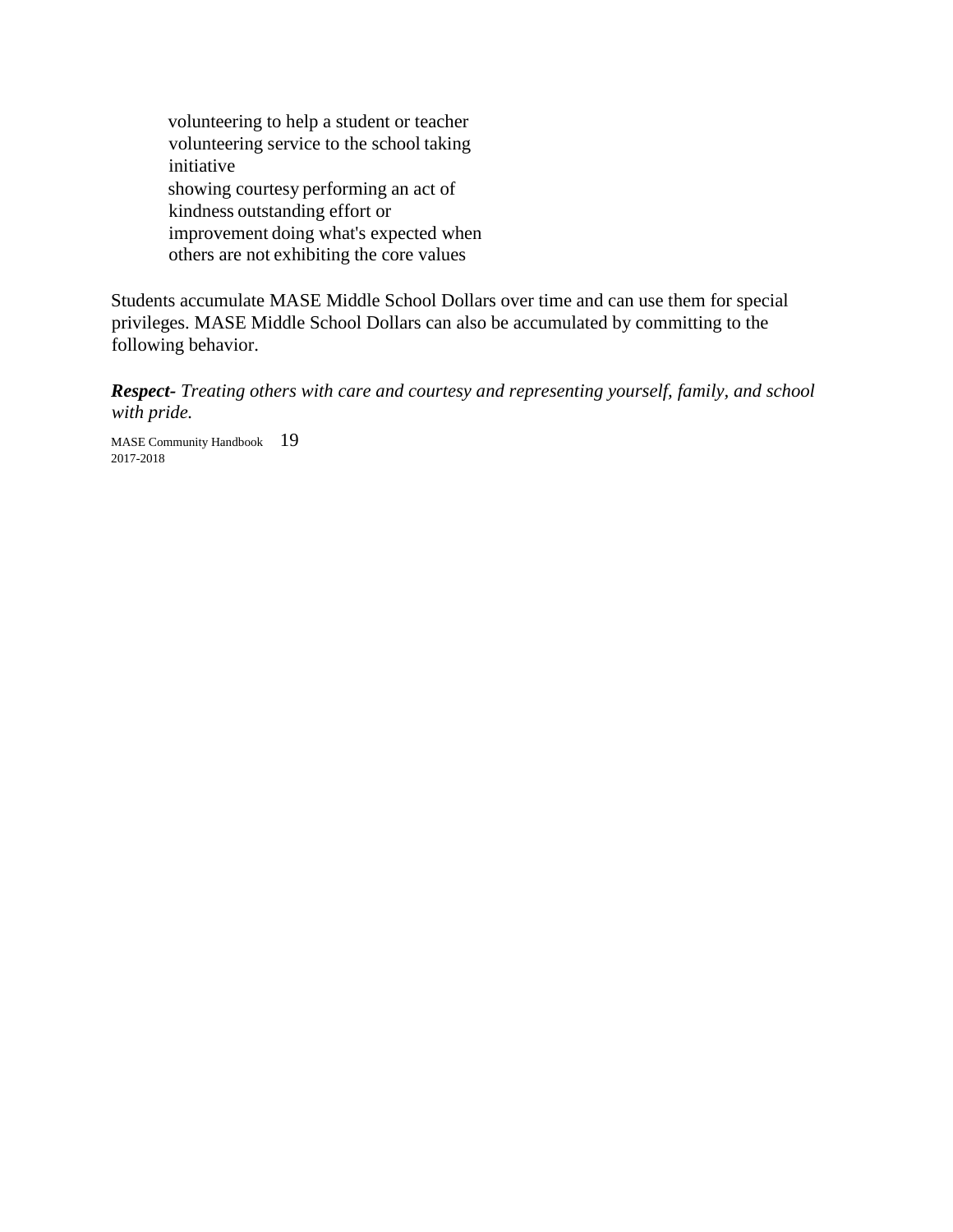*Integrity- Always doing the right thing even when no one is watching.*

*Community- Collectively working hard to ensure a positive culture and academic achievement in a safe and supportive environment.*

*Excellence- Commitment to high-quality education and high-expectations in all that we do.*

Also, having necessary materials for class and maintaining a clean space work ethic in class degree of respect and cooperation in class degree of participation and alertness quality of questions and comments

#### **Procedures**

Each student in the school has a weekly paycheck, which captures his or her behavior throughout the week. Students may **earn** money for scholarly habits, but may **lose** money for choosing not to uphold one of the school's values. The money the students **earns** comes in the form of "MASE Middle School Dollars" which may be used for purchasing items at the school store, including school supplies, snacks, games, etc.

Students begin the week with 50 MASE Middle School dollars.

If a student chooses to not uphold one of the school's values, then money is deducted from that student's paycheck. The amount of money deducted from a student's paycheck varies according to the infraction.

When a student/ violates one of the items on the paycheck, the student amount of money from his or her paycheck and the violation is recorded on the paycheck. **loses** the appropriate

If a student does something exceptionally well or goes above and beyond in upholding one of the values, the teacher may add 2-5 dollars to that student's paycheck.

The amount of money a student earns over time also determines his/her eligibility for field lessons (field trips) and incentive activities offered by the school. Students are not penalized for spending their money at the school store; field trip eligibility is determined strictly by the student's weekly average dollar amount and is not inclusive of dollars spent. Further, money is not deducted from students' accounts when they attend field trips.

Teachers are constantly monitoring students' paycheck and enforcing consequences for students who have significant deductions.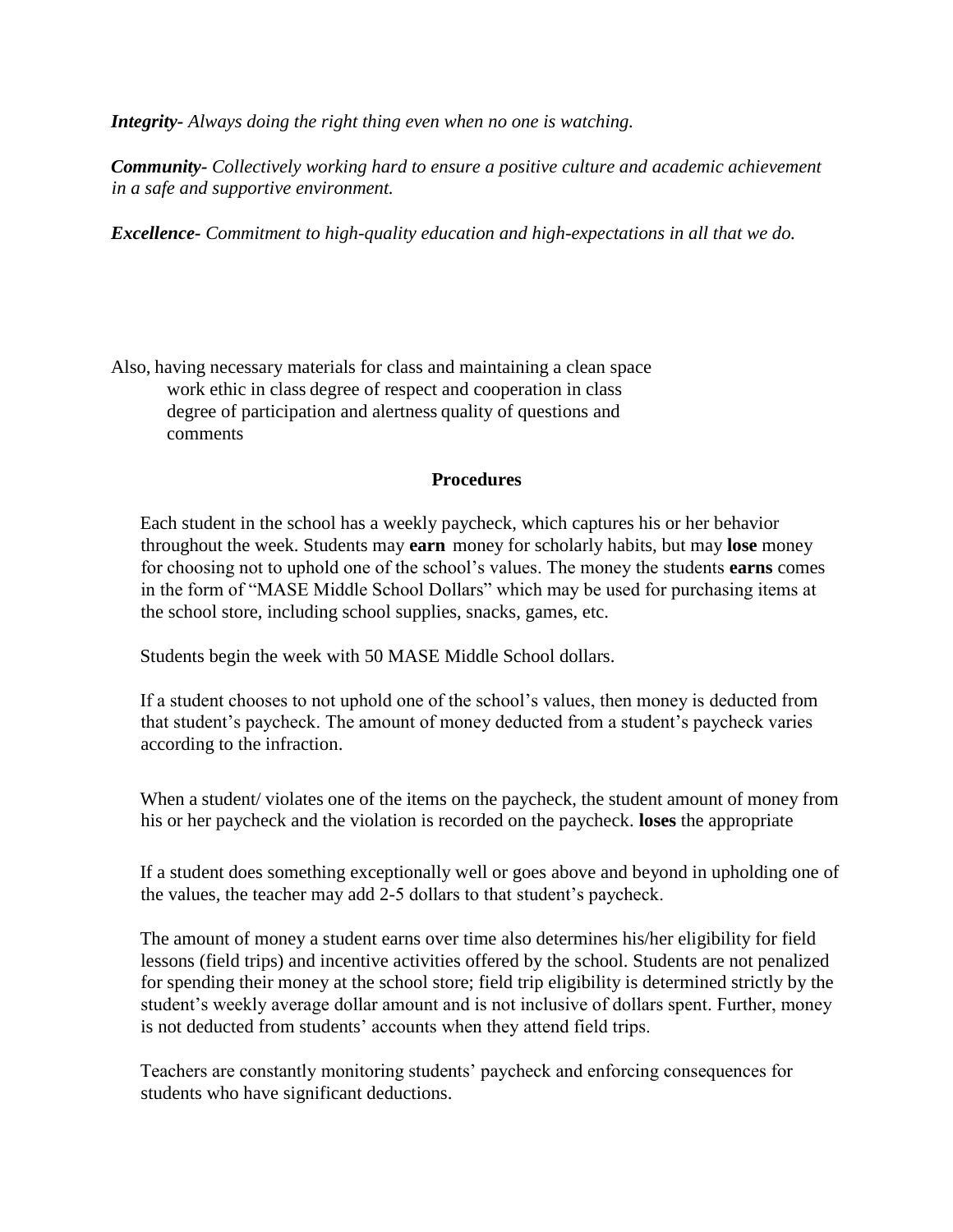Students who lose up to five dollars a day or more are required to have detention. During this time they will reflect on what they need to do to increase paycheck amounts for the following week.

Students need to understand that low balances and negative balances will keep them from maintaining weekly averages that will allow them to attend semi-monthly field lessons and the end of the year out of state field lesson. Additional consequences may be enforced at the teacher's or administrator's discretion based upon the severity of the infractions.

At the end of the week, all of the teachers calculate and make a copy of their students' paycheck, and a copy is sent home weekly/bi-weekly. Every student is expected to return the paycheck signed by his or her parent.

MASE Community Handbook 20 2017-2018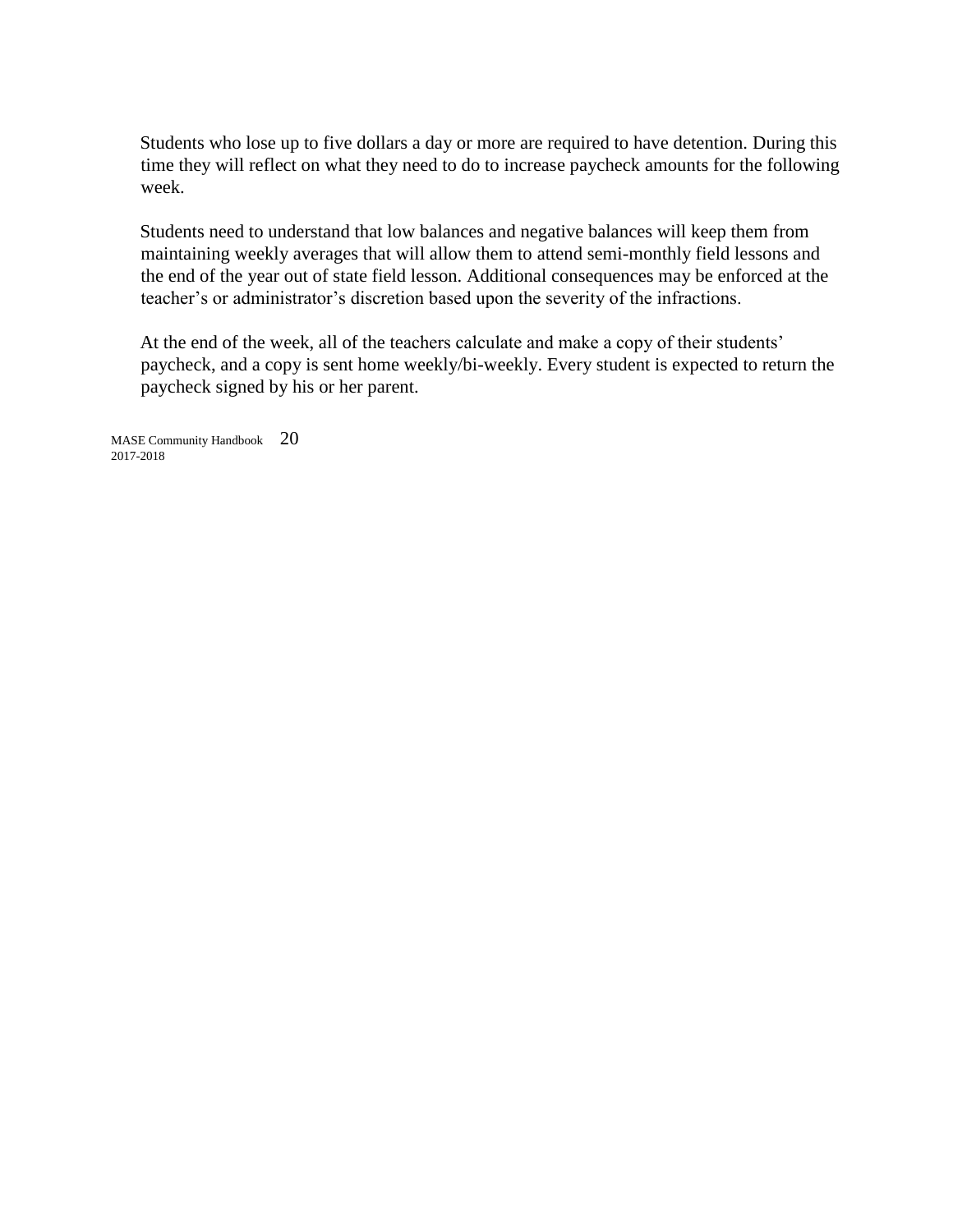The following amounts are listed below to give you some guidance and how to gauge your child's week in school:

- A 34 and below unsatisfactory week
- A 35-39 paycheck means that a student needs improvement
- A 40 -44 paycheck means that a student had a satisfactory week.
- A 45-49 paycheck means that a student had an excellent week.
- A 50 or higher paycheck means that a student had a perfect week.

#### **SCHOOL-RELATED DISCIPLINARY OFFENSES**

Below is a description of school-related disciplinary offenses for which a student may be subject to detention, in-school suspension, out-of-school suspension, or expulsion. A schoolrelated disciplinary offense refers to the violation of this code occurring:

while the student is on school grounds or school-related transportation; during a school-sponsored activity; or during events sufficiently linked to school.

#### **Paycheck Deductions and Detentions**

If a student commits any of the following infractions, the student may receive a paycheck deduction, may receive detention, may lose some or all school privileges, may be sent out of class, and/or may be sent home for the rest of the day. Infractions include, but are not limited to:

| Not following directions    | Derogatory notes/pictures |
|-----------------------------|---------------------------|
| Running in hallways         | Teasing/put downs         |
| Excessive talking           | Inappropriate language    |
|                             | Eye rolling               |
| Interrupting                | Wandering                 |
| <b>Consistent tardiness</b> | Mocking                   |

#### **Level 1 Offenses:**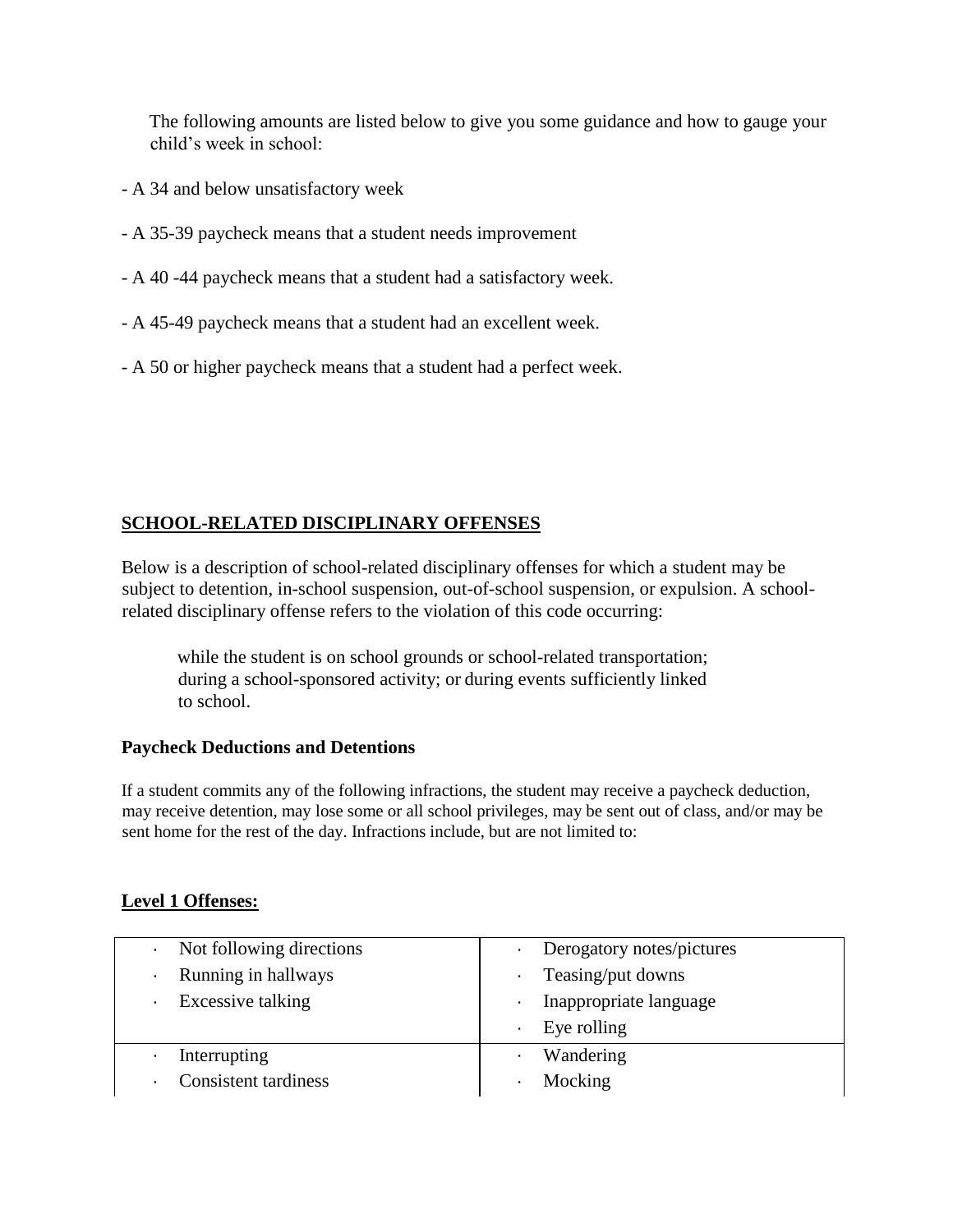∙ Name calling ∙ Misuse of materials

Level 2 offenses are handled by the teacher. Documentation of behavior and action in the behavior log is highly suggested. All behavior log documentations must be emailed to parents through **teacherease.** Parent contact via phone is highly suggested. Discipline/Interventions procedures ranges from parent notification to In School Suspensions (ISS).

#### **Level 2 Offenses:**

MASE Community Handbook 21 2017-2018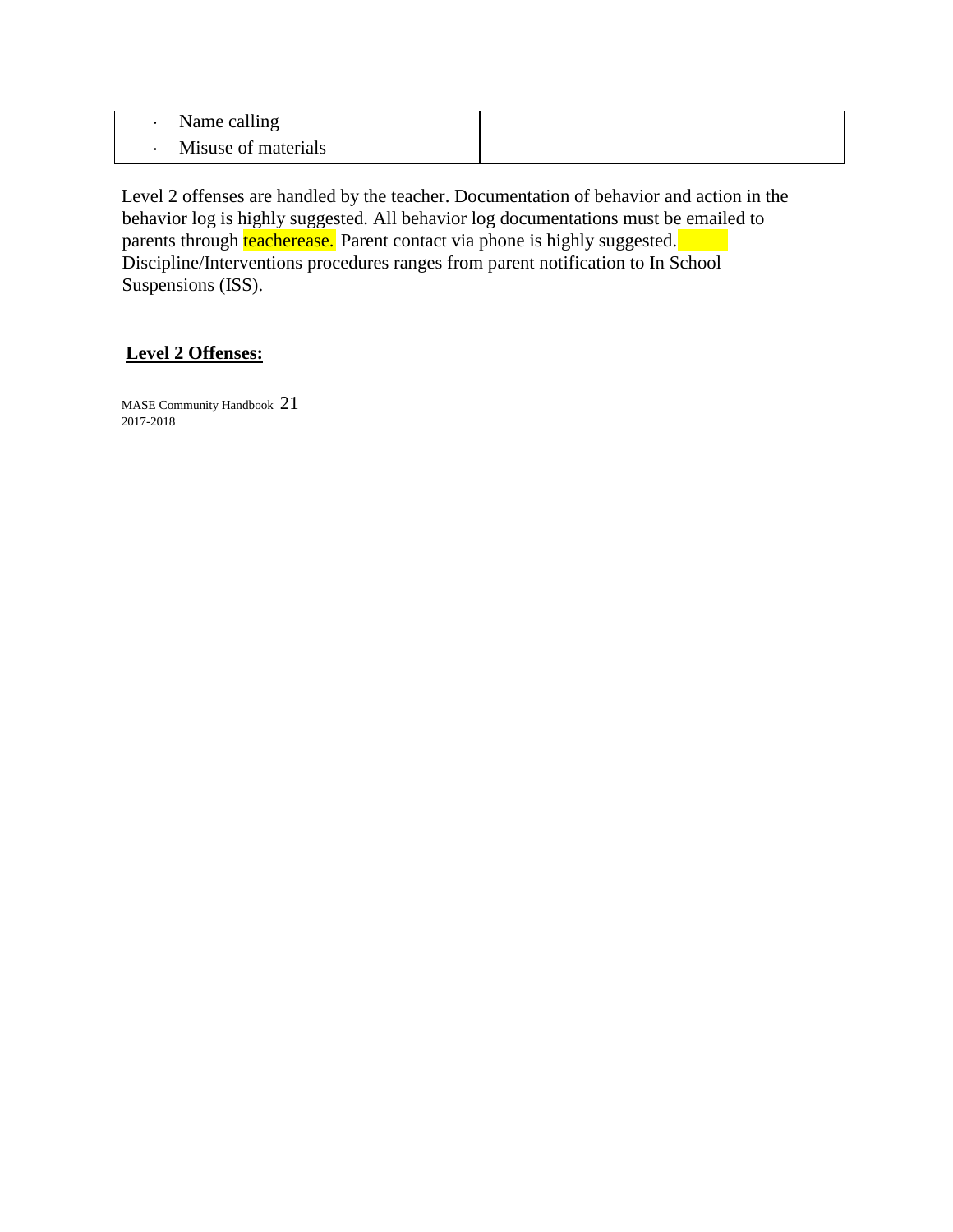| Repeated behavior of level 1 offenses | Cheating/lying   |
|---------------------------------------|------------------|
| Back talking/arguing                  | Throwing objects |
| Inappropriate gestures/language       |                  |
| Taunting                              |                  |
| Refusing to work                      | Horse-playing    |
| Open defiance                         |                  |

Level 3-5 offenses are handled by the administration. Direct Student Affairs referral through discipline log with detailed, word to word narrative of behavior and action is required. Administration will make parent contact. Discipline/Interventions procedures ranges from parent notification, Out of School Suspensions (OSS) and/or expulsion.

#### **Level 3-5 Offenses Zero Tolerance:**

| Repeated behavior of any offense     | Disrespect for authority                       |
|--------------------------------------|------------------------------------------------|
| level                                | <b>Bullying</b>                                |
| Fighting                             | Threatening/taunting                           |
| Ethnic slurs                         | Threatening bodily harm                        |
| Cutting class                        | Weapons/facsimile of a                         |
| Obscene gestures                     | weapon/dangerous instrument                    |
| Leaving school/class without         | Gambling<br>$\bullet$                          |
| permission                           | Attempt to sell unauthorized product           |
| Trespassing                          |                                                |
| Inappropriate touching               | Stealing                                       |
| Damaging property/Vandalism<br>٠     | Use of profanity                               |
| Direct and willful disobedience of   | Pulling fire alarm<br>$\bullet$                |
| school rules and policies Disruptive | Excessive truancy<br>٠                         |
| clothing<br>٠                        | Harassment, including sexual                   |
| Drugs                                | harassment                                     |
| Forgery                              | Assault with intent to fight with<br>$\bullet$ |
| Extortion                            | another student                                |
|                                      | Gang activity                                  |
|                                      |                                                |

Fraternities, Sororities, Gangs, Etc.

Students may not wear specific gang colors, hats, bandannas and/or other paraphernalia is not allowed in school. Any form of related graffiti is equally unacceptable. Consequences include ten (10) days OSS, referral to the police, a parent conference, and possible recommendation for expulsion.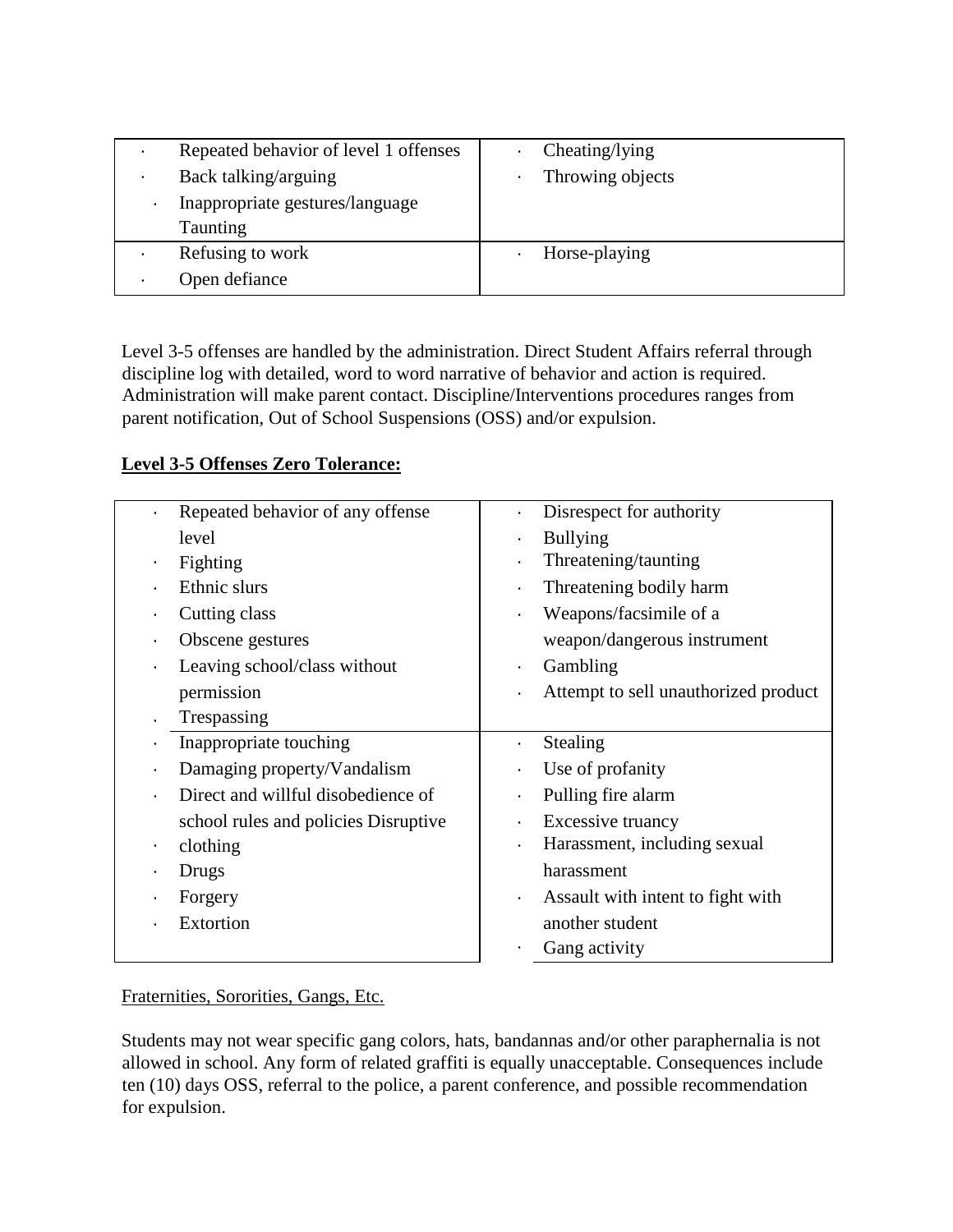#### Computer Usage

Maliciously damaging or tampering with a school-issued laptop, either the student's own or another student's, or the use of unauthorized/inappropriate websites. Consequences may include a warning, ISS, restitution, and possible OSS.

**Theft** 

MASE Community Handbook 22 2017-2018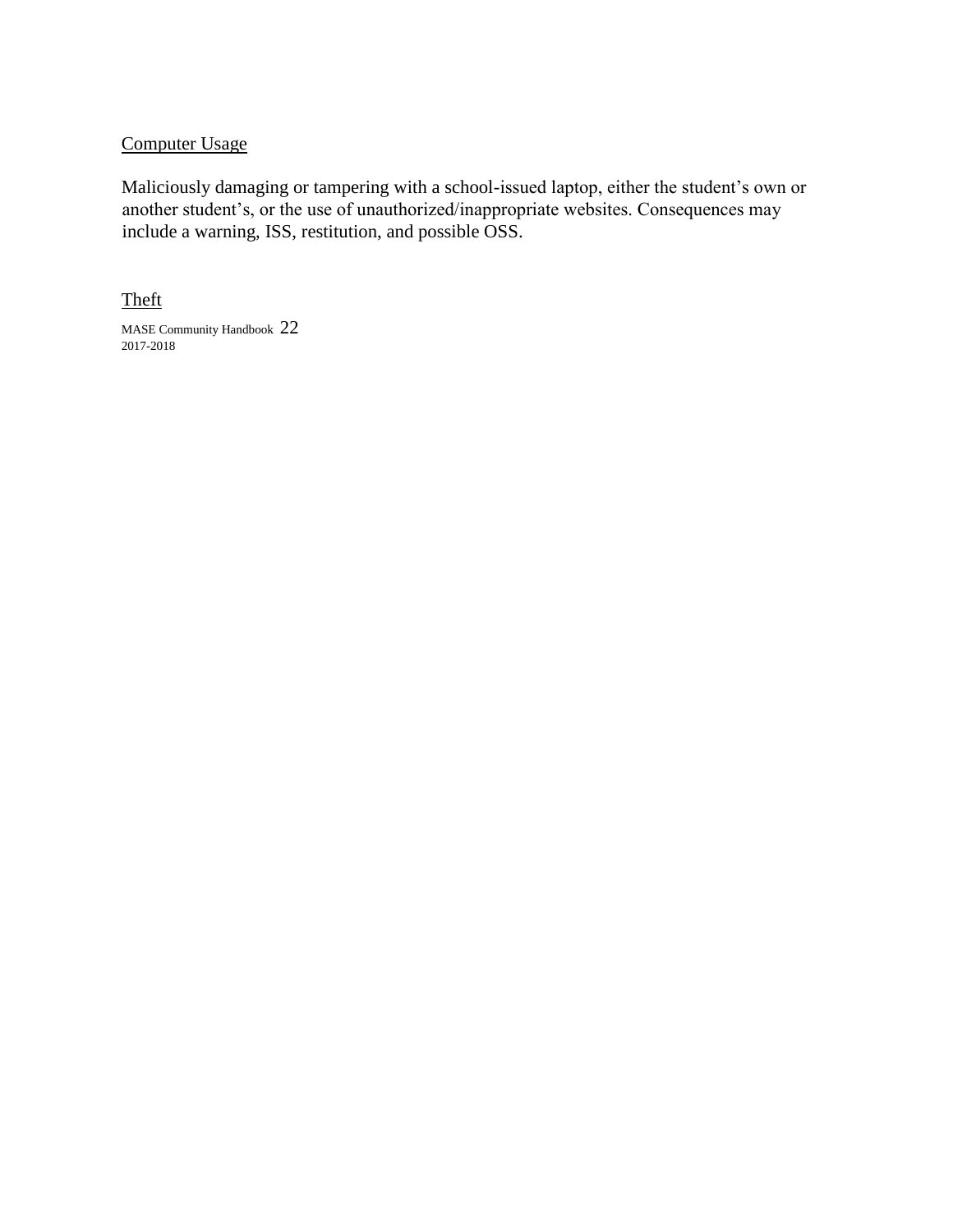Theft of school, staff or student property, from stores on the way to and from school, or possession of any stolen property. Consequences range from OSS to expulsion.

#### Weapons

Consequences will be applied if the student is using the weapon/item OR if the student is in possession of the weapon/item. A student shall not possess, handle or transmit any object that may reasonably be considered a weapon or instrument capable of inflicting harm.

Examples of such devices include but are not limited to: knives, firearms, clubs, mace, brass knuckles, chains, firecrackers, lighters, and matches. Possession of a weapon includes but is not limited to a student's locker, book bag or person. Weapon violations are zero-tolerance offenses; expulsion will be recommended. If expulsion does not occur, the student may receive 10 days OSS.

#### Bomb Threat/False Fire Alarm/Arson

Consequences may include 10 days OSS, possible recommendation for expulsion, and/or referral to the police.

**Note: Students suspended from school (OSS) are not permitted to be on campus or to attend school functions during the time they are suspended. Violation of this may result in police arrest and additional school suspension.**

#### *MASE Uniforms* **Uniform Requirements:** (General Guidelines for Both Boys and Girls)

#### **Boys Uniform:**

SPIKNER MASE Blazer

SPIKNER White Oxford Shirt with MASE logo

SPIKNER or another vendors Khaki long pants (Dickies and Cargos pants are prohibited)

SPIKNER purchased tie

Black dress belt with no ornamentation.

Black or gray dress socks (No athletic socks)

Black formal/casual shoes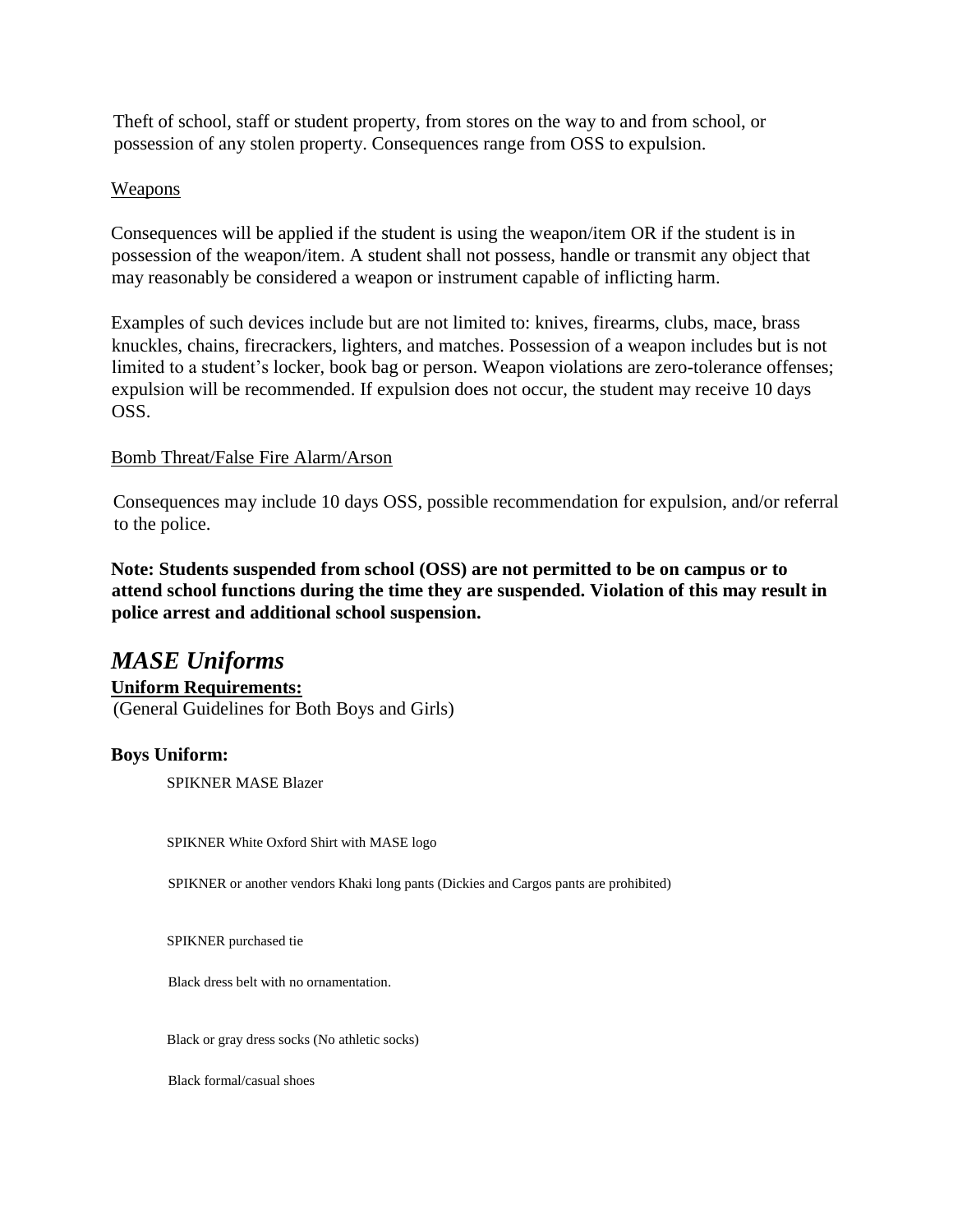#### **Girls Uniform:**

SPIKNER MASE Blazer

SPIKNER White Oxford Shirt with MASE logo

SPIKNER plaid pleated skirt

SPIKNER purchase cross tie

White, gray, burgundy, or black knee-high socks

Black formal/casual shoes (heel shoes should not exceed 2-inches in height)

White, gray, burgundy, or black hair accessories

#### **Uniforms:**

- 1. All uniforms will be purchased through SPIKNER Uniforms, with the exception of black formal shoes, black belt and khaki pant (Dickies and Cargos pants are prohibited).
- 2. Students must attend school in full uniform, failure to do so will result in non-attendance.
- 3. SPIKNER will hold fitting sessions to insure the proper fit of uniforms.

MASE Community Handbook 23 2017-2018

- 4. Khaki dress pants purchased from another source should fit appropriately. If a student continues to wear pants that do not fit, they will be required to purchase appropriately fitted pants through SPIKNER School Uniforms. Pants must be worn at the waist. Sagging pants and/or tight pants will NOT be allowed.
- 5. Students should be well-groomed at all times. Uniforms are to be cleaned, pressed and in good repair.
- 6. Oxford uniform shirts must be tucked in completely at all times.
- 7. Shoes must be black dress shoes, closed-toed, and must have a back. No tennis/bowling /walking/jogging shoes are allowed. Heels are limited to two inches.
- 8. Only black belts are allowed.
- 9. Any undershirts must not be visible. Students may not wear printed t-shirts underneath their blouses/shirts.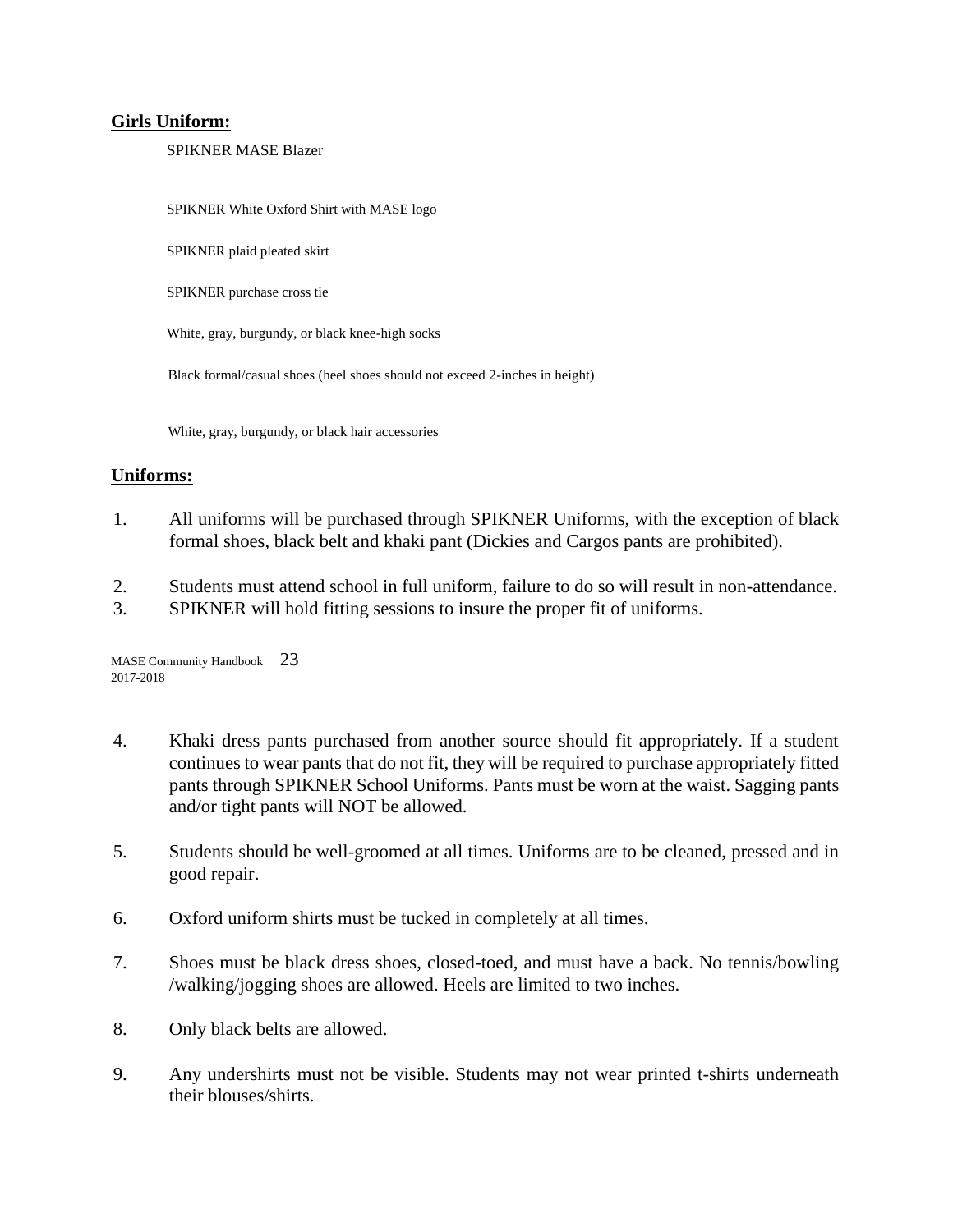- 10. Skirts should fall no higher than one inch above the knee.
- 11. Tights are acceptable in solid black, solid gray or solid burgundy. Tights are not to have any design or patterns at all.
- 12. NO hats, caps, beanies, do rags, head wraps, scarves or bandanas can be worn.
- 13. MASE blazers must be worn at all times throughout the school day.
- 14. For a student's benefit, all uniforms and personal property should be clearly labeled. The school cannot be responsible for lost articles.

#### **Jewelry:**

- 1. Earrings are limited to one pair of matching earrings no larger than one inch. Studs are preferred. No body piercings are allowed to show.
- 2. Boys are not allowed to wear any earrings.
- 3. Students may wear one bracelet, one watch and one necklace, but must to be worn under their oxford shirt. Students are not permitted to wear excessive or faddish jewelry.

#### **Grooming:**

- 1. Tattoos must be covered at all times.
- 2. Males should be clean cut and shaved.
- 3. Males hair must be basic fade or crew cut. No Mohawks, high top fades or hair designs.
- 4. All hair must be natural colors. No bleached hair.

#### **Bags:**

- 1. Purses of a reasonable size are allowed, but their access may be restricted. If a book fits in the purse, it will be classified as a book bag, not a purse.
- 2. Back packs must be mesh or see through only for safety purposes.

#### **\*\*\*The school reserves the right to make decisions about any items or styles not specifically addressed here, and to send any student home who does not comply with these regulations\*\*\***

## **Alternative Uniform until August 26<sup>t</sup> <sup>h</sup> :**

Parents who purchased uniforms after July 18th should be aware that your scholar's uniforms may not be in by the first day of school. In order for your scholar to attend school on the first day, August 5th, 2017, they must be in a full SPIKNER purchased uniform or the alternate uniform. Students in alternate uniforms will be allowed on campus **ONLY** if they have a receipt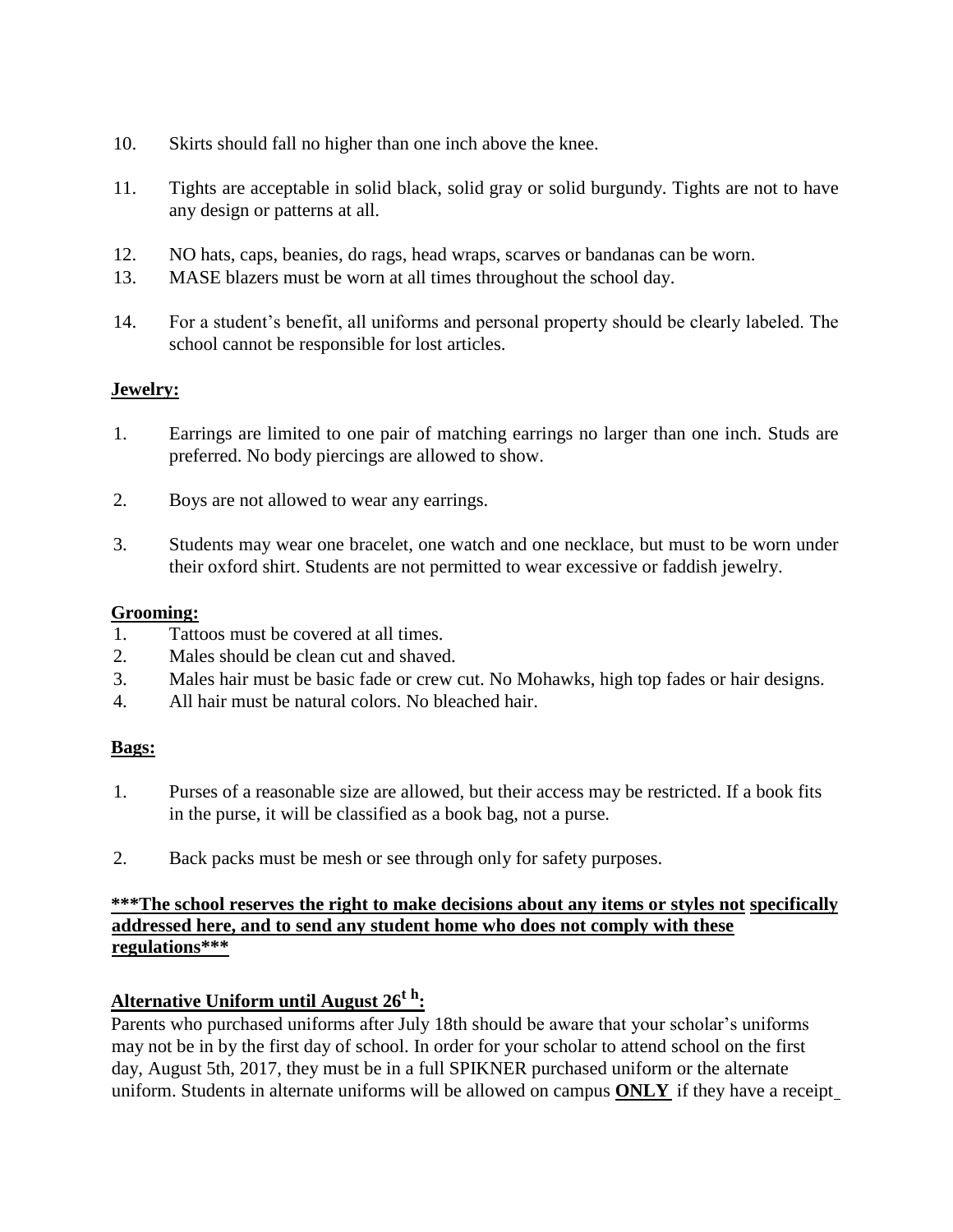MASE Community Handbook 24 2017-2018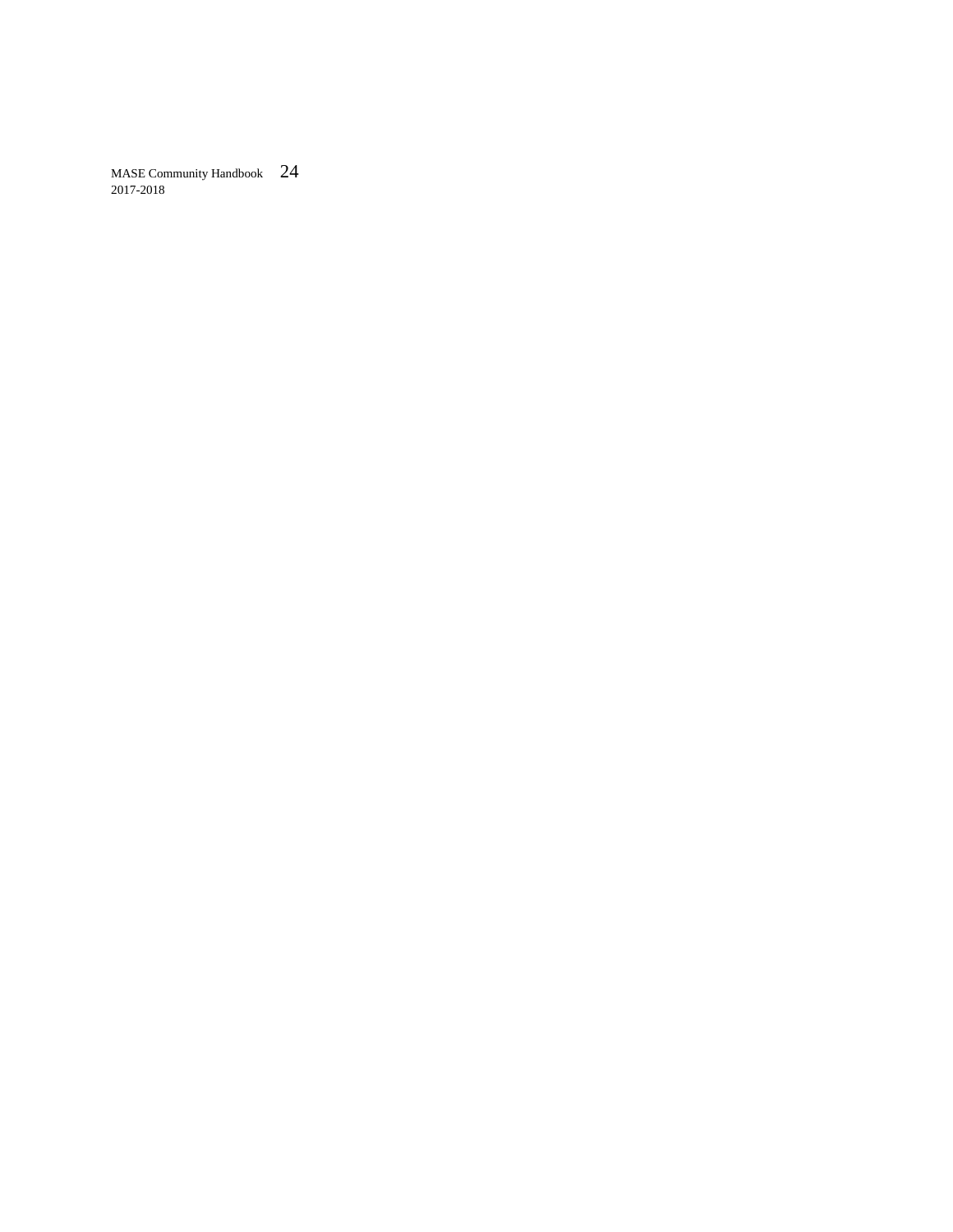in hand showing purchase of uniform, otherwise, they will be subject to non-attendance until a uniform is secured. The alternate uniforms are as follows:

#### **Boys:**

White Oxford Shirt

Khaki long pants (Dickies and cargos pants are prohibited)

SPIKNER purchased tie/black tie

Black belt

Black formal/casual shoes

#### **Girls:**

White Oxford Shirt

Khaki pleated skirt or old MASE Skirt(found in uniform stores)

SPIKNER purchase cross tie/black cross tie

White, gray, burgundy, or black knee-high socks

Black formal/casual shoes (hill shoes should not exceed 2-inches in length)

White, gray, burgundy, or black hair accessories

## *Search and Seizures*

To maintain order and discipline in the schools, and to protect the safety and welfare of students and school personnel, school authorities may search a student, student lockers and desks under the circumstances outlined below, and may seize any illegal, unauthorized or contraband materials discovered in the search.

Student desks are school property and remain at all times under the control of the school. However, students are expected to assume full responsibility for the security of their desks. Students should not expect privacy regarding items placed in school property, because school property is subject to search at any time by school officials. Periodic, general inspections of desks may be conducted by school authorities for any reason. This may occur at any time, without notice, without student consent and without a search warrant.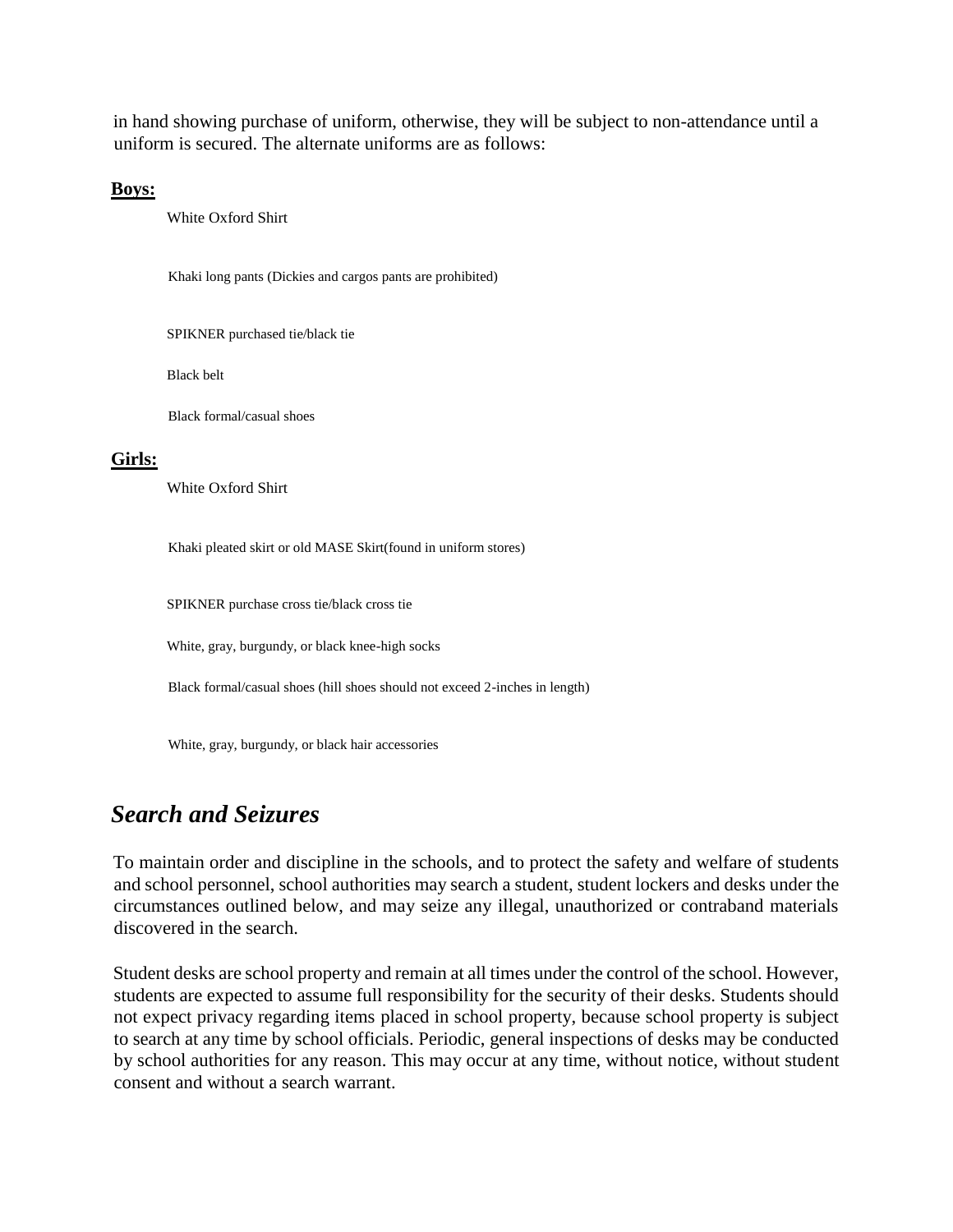A student's person or personal effects (e.g. purse, car, book bag, or athletic gear) may be searched whenever a school official has reasonable suspicion to believe that the student is in possession of illegal, unauthorized or contraband material. If a search yields illegal or contraband materials, such findings shall be turned over to the proper legal authorities. A student's failure to permit searches and seizures as provided by this policy will be considered grounds for disciplinary action and potentially permanent expulsion.

Officers of the law, appearing with duly-processed search warrants, should be accorded the right to search or inspect according to the order. The School Director shall be notified of such searches as soon as possible, and the parents of the student shall be informed.

## *Complaint Procedure for Parents*

The purpose of this guide is to aid parents in securing—at the lowest possible administrative level—prompt and equitable resolution of student or parent complaints. Complaints about school personnel will be investigated fully and fairly. Anonymous complaints will be disregarded.

MASE Community Handbook 25 2017-2018

Whenever a complaint is made directly to the MASE Board of Directors as a whole, or to a Board member as an individual, it will be referred to the School Director for study and possible solution. An employee who is the object of a complaint will be informed promptly and afforded the opportunity to present the facts as he/she sees them.

The goal of this section is:

- To establish a simple framework for addressing concerns.
- To provide for prompt resolution of concerns.
- To ensure that all parties will participate in a cooperative manner to resolve concerns.
- To ensure that most concerns will be handled without resorting to this procedure beyond Step 1.
- To assure that the system has a procedure to receive citizens' concerns in an orderly fashion to achieve the best possible educational program for students.

• Step 1 – Direct Conversation

If a parent has a disagreement or misunderstanding with a teacher, the parent should address the concern to the specific teacher directly involved with the circumstances surrounding the concern. The staff member will meet with the parent as soon as possible, but in no case longer than five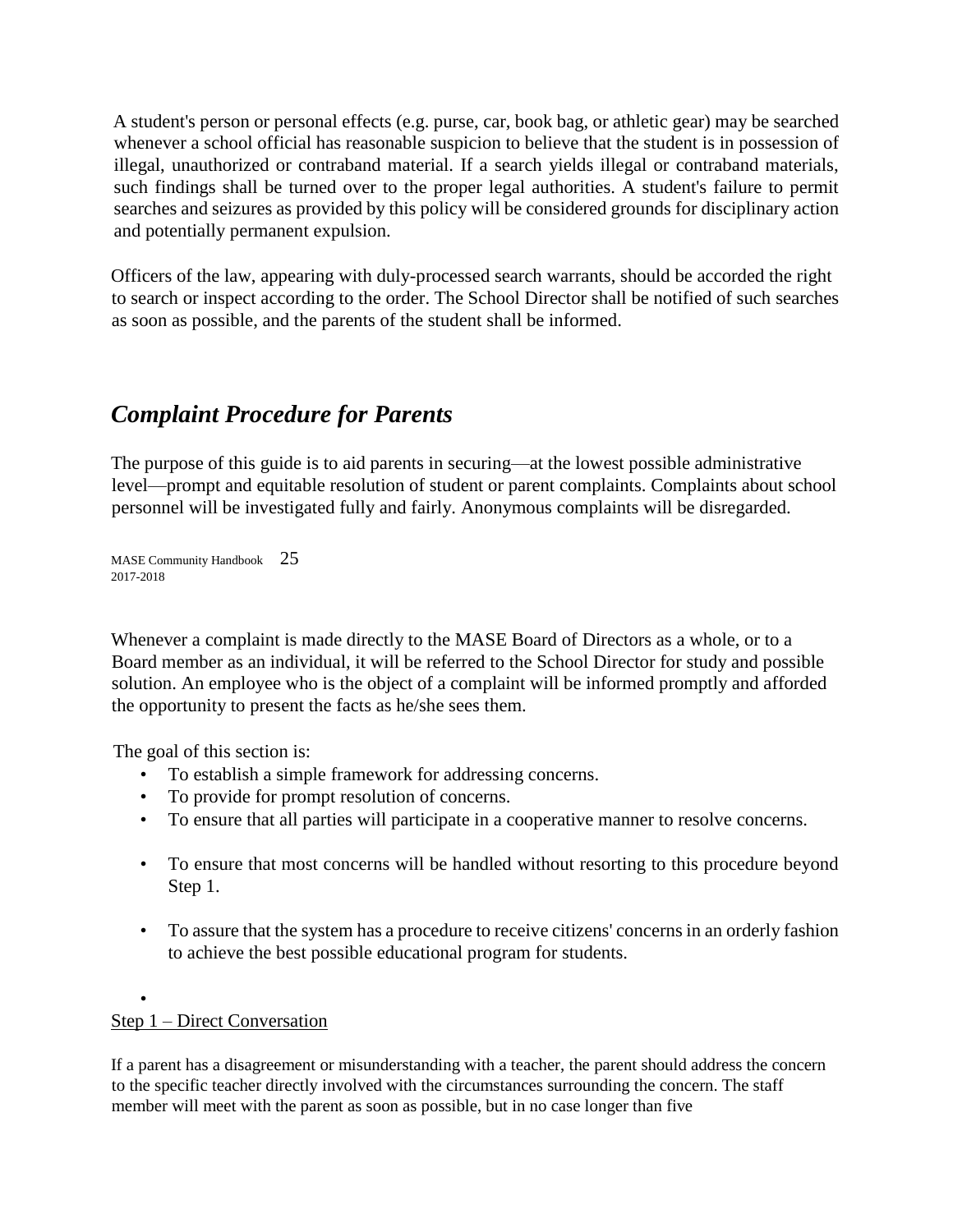(5) calendar days after the teacher has been notified of the concern (subject to change by mutual agreement).

#### Step 2 – Fact and Possible Resolution

If a parent or the teacher is not satisfied with the outcome of Step 1, or the parent/teacher is unwilling to meet independently, without the presence of an administrator, a meeting with the teacher, appropriate administrator, and parent will be arranged at a mutually convenient time, but in no case more than five calendar days after the meeting in Step 1. This step is to be informal and verbal. No further action will be taken beyond Step 2, unless the parent submits **in writing** a signed and dated statement of facts giving rise to this concern, the name of the accused teacher, and the remedy sought.

#### Step 3 – Formal Process

If a parent's concern is not satisfactorily resolved at either the first or second level, the parent should then refer this concern to the School Director in writing. At that time, another meeting will be arranged at the convenience of the parent and staff member directly concerned, but in no case later than ten calendar days (subject to change by mutual agreement). The staff member has the right to be part of all meetings, with or without a representative as he/she so determines. The School Director or his/her designee will supply written dispositions to all parties within five calendar days. Copies of the disposition will be sent to the Board of Directors. The disposition may also be placed in the teacher's personnel file when deemed appropriate by the School Director. The teacher and parent shall be informed if the letter is to be placed in the personnel file.

#### Step 4 – Discipline Review Board

If either party is still dissatisfied with the outcome of Step 3, the problem will be placed on the agenda of the next regularly scheduled discipline review board, on which one member of the Board of Directors sits. The meeting will be held in executive session, with only the discipline review board members and the affected persons present.

MASE Community Handbook 26 2017-2018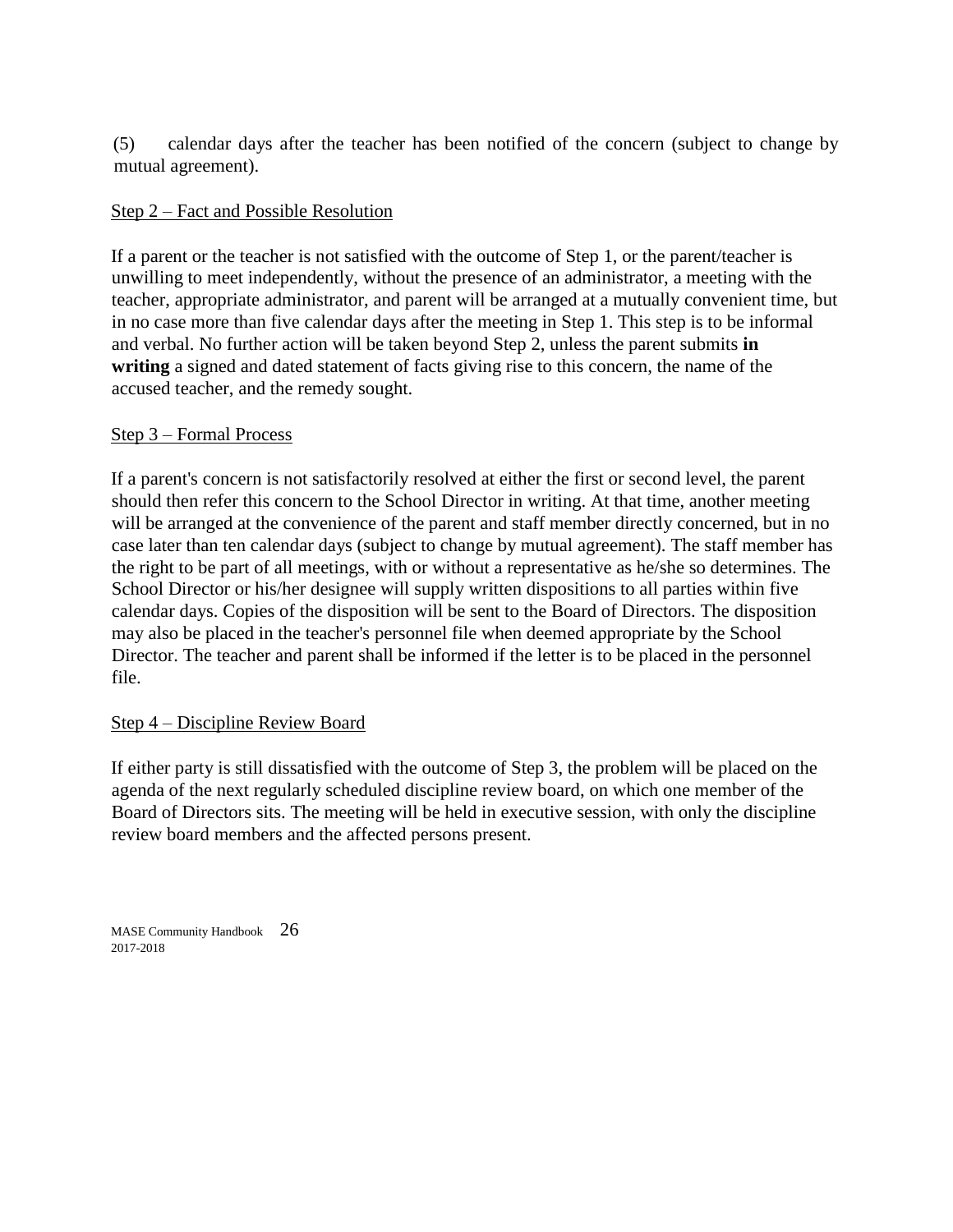#### Step 5 – Executive Session

If either party is still dissatisfied with the outcome of Step 4, the problem will be placed on the agenda of the next regularly scheduled Board of Directors meeting. The meeting will be held in executive session, with only the Board of Directors members and the affected persons present.

#### **Dispositions**

Dispositions of all meetings will be rendered in writing within five (5) school days of the meeting, with reasons stated.

#### Repeat Concerns

If a parent believes there has been a repeat of the previous concern, they may go directly to Step 3 - "Formal Process."

## *Code of Conduct For Parents/Guardians*

At MASE, we believe that good parent/guardian relationships build invaluable bridges. The faculty and staff are earnestly working toward improving parent-teacher-student relationships to ensure a supportive learning environment for all stakeholders at MASE. As a condition of enrollment at MASE, parents/guardians of a student are expected to conform to standards of conduct that are consistent with the principles of the school, as determined by the school in its discretion.

These principles include, but are not limited to, the following:

- 1. Parents/guardians are expected **to work courteously and cooperatively with the school** to assist the student in meeting the academic and behavioral expectations of the school.
- 2. Parents/guardians **may respectfully express their concerns** about the school operation and personnel. However, they may not do so in a manner that is discourteous, scandalous, rumor-driven, disruptive, threatening, hostile, or divisive.
- 3. These expectations for **parents/guardians include but are not limited to, all school-sponsored programs and events** ( e.g. extended school enrichment, field trips, athletics, etc.)

*The school reserves the right to determine, at its discretion, which actions fall short of meeting the principles of the school. Failure to comply with these principles will typically result in a verbal or written warning to the parent/guardian. It will first result in disciplinary action short of a requirement to withdraw from the school (suspension of the parent/guardian's privilege to be present on campus grounds and/or participate in school activities, volunteer work, etc.).*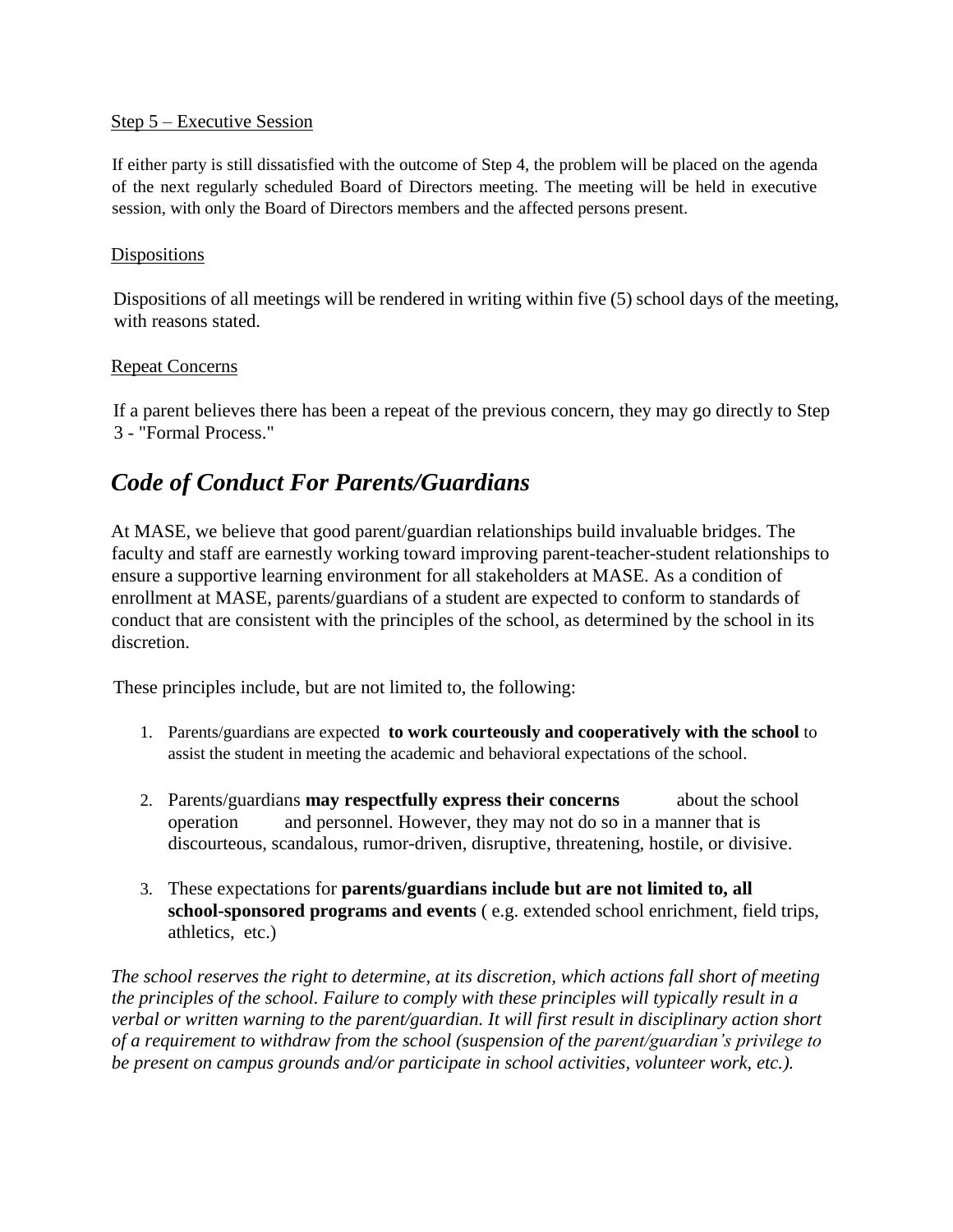*The school reserves the right to determine when conduct is of such a severe nature as to warrant immediate action without a warning and/or without an intermediate step short of withdrawal.*

MASE Community Handbook 27 2017-2018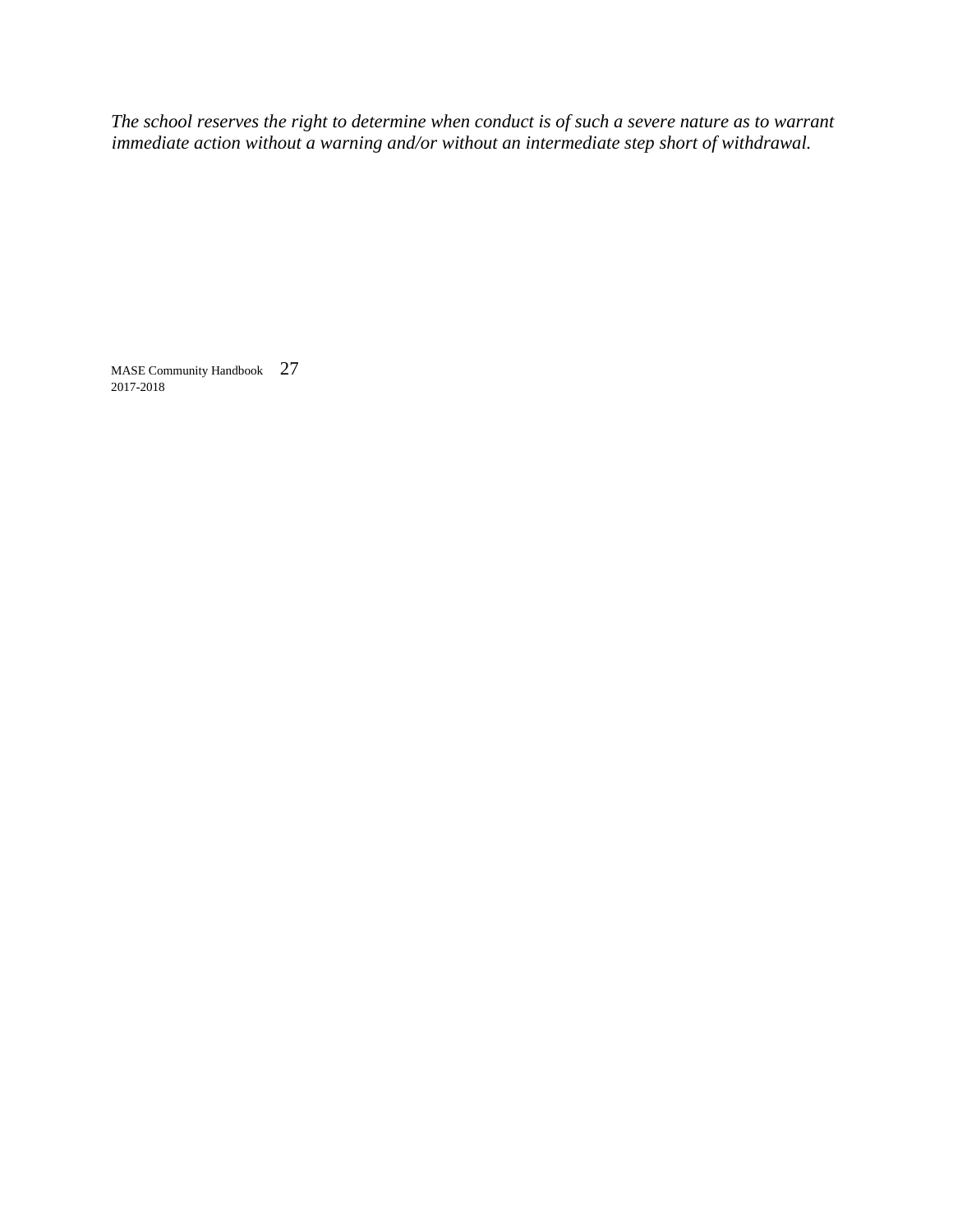#### **MASE Community Code of Conduct Handbook**

#### **Please Return This Page:**

**For Students:** I understand that I must read sign the MASE Community Code of Conduct Hand Book. I agree to abide by the school's rules and policies. I understand that if I choose not to abide by the school's rules and policies, a change of my classroom/school placement may occur and that I may be asked to voluntarily withdraw from the school. I also realize that if I break the rules, I will be subject to immediate discipline as outlined in the MASE Community Code of Conduct Handbook.

\_\_\_\_\_\_\_\_\_\_\_\_\_\_\_\_\_\_\_\_\_\_\_\_\_\_\_\_\_\_\_\_\_\_\_\_\_\_\_\_\_\_\_\_\_ \_\_\_\_\_\_\_\_\_\_\_\_\_\_\_\_\_\_

**Student Signature Date**

**For Parents or Guardians:** I understand that I must read sign the MASE Community Code of Conduct Hand Book with my scholar. I agree to support the school's rules and policies. I understand that if I choose not to support the school's rules and policies, a change of my classroom/school placement may occur and that I may be asked to voluntarily withdraw my scholar from the school. I also realize that if my scholar break the rules, he/she will be subject to immediate discipline as outlined in the MASE Community Code of Conduct Handbook.

**\_\_\_\_\_\_\_\_\_\_\_\_\_\_\_\_\_\_\_\_\_\_\_\_\_\_\_\_\_\_\_\_\_\_\_\_\_\_\_\_\_\_\_\_\_\_ \_\_\_\_\_\_\_\_\_\_\_\_\_\_\_\_\_\_\_\_\_**

**Parent/Guardian Signature Date**